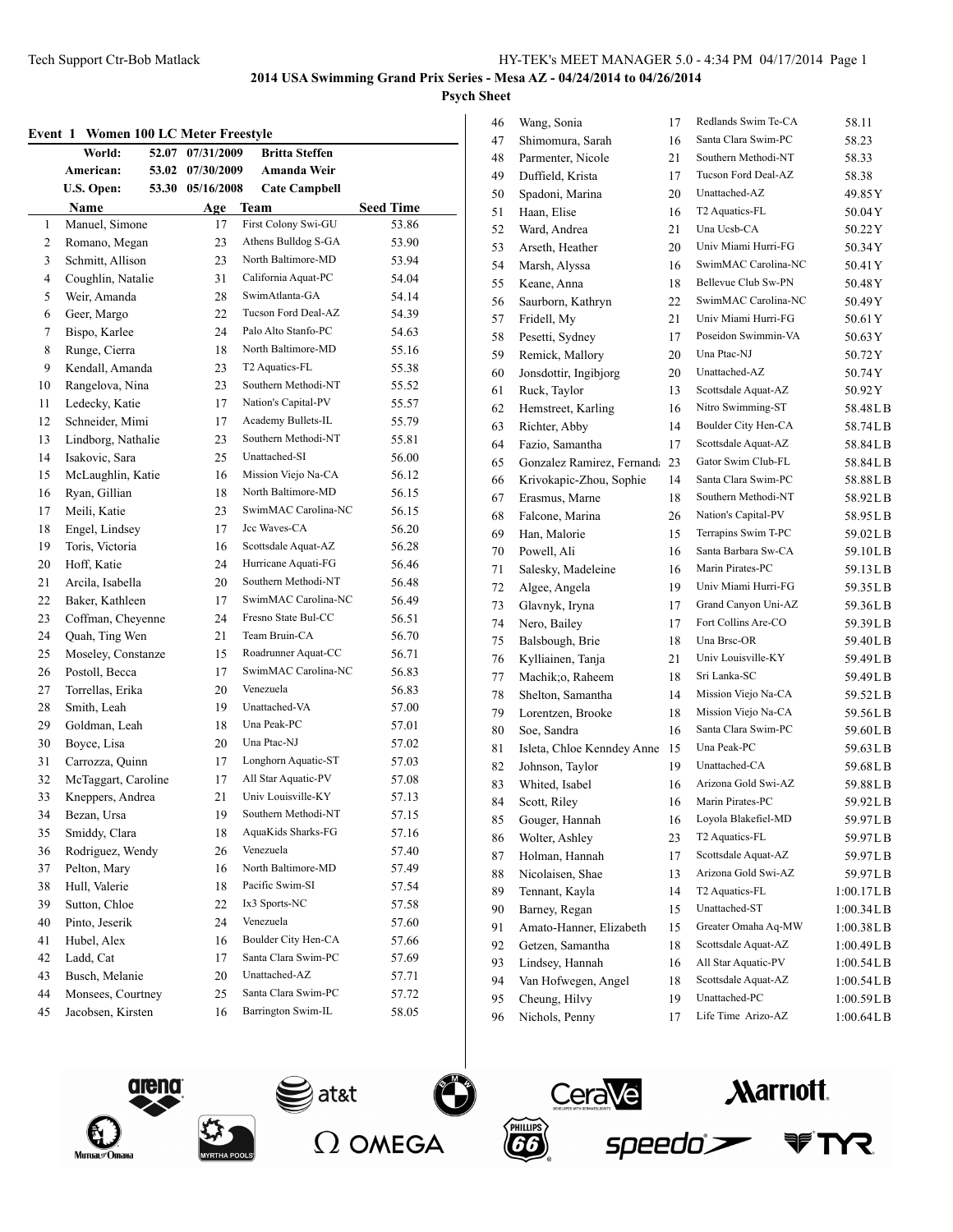### **Event 1 ...(Women 100 LC Meter Freestyle)**

|     | $\ldots$ , $\ldots$ and $\ldots$ $\ldots$ $\ldots$<br>Name | Age | <b>Team</b>                | <b>Seed Time</b> |
|-----|------------------------------------------------------------|-----|----------------------------|------------------|
| 97  | Burns, Madi                                                | 18  | Wild West Aquati-NM        | 1:00.64L B       |
| 98  | Broome, Emma                                               | 15  | Scottsdale Aquat-AZ        | 1:00.73L B       |
|     |                                                            |     |                            |                  |
| 99  | Boone, Annie                                               | 16  | Nation's Capital-PV        | 1:00.89L B       |
| 100 | Raheem, Kimiiko                                            | 15  | Sri Lanka-SC               | $1:01.02$ LB     |
| 101 | Box, Julia                                                 | 16  | Boulder Swimming-CO        | 1:01.04L B       |
| 102 | Richey, Amanda                                             | 17  | Boulder Swimming-CO        | 1:01.06LB        |
| 103 | Kish, Mary Katherine                                       | 18  | Poseidon Swimmin-VA        | 1:01.23LB        |
| 104 | Ferry, Grace                                               | 16  | Dynamo Swim Club-GA        | 1:01.51LB        |
| 105 | Forzley, Elise                                             | 15  | Fort Collins Are-CO        | 1:01.69LB        |
| 106 | Davis, Lauren                                              | 16  | Tule Nation Trit-CC        | 1:01.79L B       |
| 107 | Coloma, Samantha                                           | 16  | Terrapins Swim T-PC        | 1:01.81LB        |
| 108 | Beetcher, Brittney                                         | 15  | Boulder Swimming-CO        | 1:01.94LB        |
| 109 | Palomino, Adriana                                          | 17  | Arizona Gold Swi-AZ        | 1:01.97L B       |
| 110 | McGovern, Natalie                                          | 17  | Academy Bullets-IL         | $1:02.18$ LB     |
| 111 | Shannahan, Katie                                           | 17  | Scottsdale Aquat-AZ        | 1:02.38L B       |
| 112 | Koziol, Stephanie                                          | 21  | <b>Bucknell Univers-MA</b> | 1:02.42L B       |
| 113 | Darham, Mira                                               | 16  | Missoula A. C.-MT          | 1:02.50L B       |
| 114 | Nelson, Stephanie                                          | 15  | SwimMAC Carolina-NC        | 1:03.20L B       |
| 115 | Ryan, Emily                                                | 14  | Academy Bullets-IL         | 1:03.73L B       |
| 116 | Johnson, Maddie                                            | 15  | Sun Valley 5 B -- SR       | 1:03.75LB        |
| 117 | Caneta, Jorie                                              | 17  | Una RA-CC                  | 1:04.44L B       |
| 118 | Hermann, Kendall                                           | 15  | Academy Bullets-IL         | 1:05.43L B       |
| 119 | Didion, Kate                                               | 17  | Terrapins Swim T-PC        | 1:06.13LB        |
| 120 | Koens, Jovanna                                             | 19  | Grand Canyon Uni-AZ        | 51.11 YB         |
| 121 | Morgan, Jennifer                                           | 20  | Unattached-AZ              | 51.91 YB         |
| 122 | Levendoski, Emma                                           | 20  | <b>Bucknell Univers-MA</b> | 53.04 YB         |
| 123 | Weeks, Sydney                                              | 16  | Academy Bullets-IL         | 57.19YB          |

### **Event 2 Men 100 LC Meter Freestyle**

|    | World:               | 46.91 | 07/30/2009 | <b>Cesar Cielo Filho</b> |                  |
|----|----------------------|-------|------------|--------------------------|------------------|
|    | American:            | 47.33 | 07/30/2009 | <b>David Walters</b>     |                  |
|    | U.S. Open:           | 47.58 | 07/02/2008 | <b>Jason Lezak</b>       |                  |
|    | Name                 |       | Age        | Team                     | <b>Seed Time</b> |
| 1  | Adrian, Nathan       |       | 25         | California Aquat-PC      | 47.52            |
| 2  | Feigen, Jimmy        |       | 24         | New York Athleti-MR      | 47.82            |
| 3  | Agnel, Yannick       |       | 21         | North Baltimore-MD       | 47.84            |
| 4  | Ervin, Anthony       |       | 32         | California Aquat-PC      | 48.49            |
| 5  | Lochte, Ryan         |       | 29         | SwimMAC Carolina-NC      | 48.58            |
| 6  | Dwyer, Conor         |       | 25         | North Baltimore-MD       | 48.94            |
| 7  | Schoeman, Roland     |       | 33         | Phoenix Swim Clu-AZ      | 49.00            |
| 8  | Phelps, Michael      |       | 28         | North Baltimore-MD       | 49.05            |
| 9  | Townsend, Darian     |       | 29         | New York Athleti-MR      | 49.10            |
| 10 | Schneider, Josh      |       | 26         | New York Athleti-MR      | 49.37            |
| 11 | Coville, Alex        |       | 25         | Palo Alto Stanfo-PC      | 49.39            |
| 12 | Krug, Karl           |       | 24         | SwimAtlanta-GA           | 49.61            |
| 13 | Celik, Doga          |       | 22         | North Baltimore-MD       | 49.64            |
| 14 | Houchin, Charlie     |       | 26         | Ix3 Sports-NC            | 49.64            |
| 15 | Cheah, Geoffrey      |       | 23         | Palo Alto Stanfo-PC      | 49.69            |
| 16 | Sadauskas, Mindaugas |       | 23         | Lithuania                | 49.78            |

| 17 | Shields, Tom          | 22 | California Aquat-PC | 49.96 |
|----|-----------------------|----|---------------------|-------|
| 18 | Weigley, Carl         | 24 | Clovis Swim Club-CC | 50.00 |
| 19 | Godsoe, Eugene        | 26 | Palo Alto Stanfo-PC | 50.01 |
| 20 | McLean, Matt          | 25 | North Baltimore-MD  | 50.13 |
| 21 | Surhoff, Austin       | 23 | North Baltimore-MD  | 50.40 |
| 22 | Lindenbauer, Matthias | 20 | Univ Louisville-KY  | 50.44 |
| 23 | Schlesinger, Marcus   | 22 | Grand Canyon Aqu-AZ | 50.48 |
| 24 | Lynch, Justin         | 17 | Terrapins Swim T-PC | 50.56 |
| 25 | Molacek, Jacob        | 18 | Greater Omaha Aq-MW | 50.60 |
| 26 | Burch, Roy            | 28 | SwimMAC Carolina-NC | 50.66 |
| 27 | Gomez, Roberto        | 25 | Unattached-FG       | 50.66 |
| 28 | Shehab, Younis        | 26 | Smouha Club-SC      | 50.80 |
| 29 | Romany, Joshua        | 18 | Azura Florida Aq-FG | 50.83 |
| 30 | Lopez, Jesus          | 19 | Venezuela           | 50.84 |
| 31 | Fleming, Shayne       | 22 | Una Cal-PC          | 50.88 |
| 32 | Coan, Kyle            | 18 | Redlands Swim Te-CA | 51.15 |
| 33 | Magana, Nicholas      | 17 | Scottsdale Aquat-AZ | 51.15 |
| 34 | Tjon A Joe, Renzo     | 18 | Azura Florida Aq-FG | 51.16 |
| 35 | Josa, Matthew         | 19 | Queens Universit-NC | 51.24 |
| 36 | Shapira Bar-Or, Nim   | 24 | Unattached-MI       | 51.27 |
| 37 | Andrew, Michael       | 15 | Indie Swimming-MV   | 51.30 |
| 38 | Herrera, Carlos       | 19 | Azura Florida Aq-FG | 51.32 |
| 39 | Button, Bobby         | 21 | Una Txla-ST         | 51.37 |
| 40 | Abeysinghe, Matthew   | 18 | Sri Lanka-SC        | 51.52 |
| 41 | Doria, Andres         | 18 | Venezuela           | 51.53 |
| 42 | Allen, Wade           | 20 | Gaucho Aquatics-CA  | 51.54 |
| 43 | Behm, Herbert         | 23 | Phoenix Swim Clu-AZ | 51.57 |
| 44 | Casanova, Jesus       | 25 | Venezuela           | 51.66 |
| 45 | Vyatchanin, Arkady    | 30 | New York Athleti-MR | 51.77 |
| 46 | Weiss, Michael        | 22 | Wisconsin Aquati-WI | 51.83 |
| 47 | Delgado, Cristian     | 16 | Venezuela           | 51.86 |
| 48 | Knight, Titus         | 25 | Golden West Swim-CA | 51.90 |
| 49 | Peterson, Chris       | 24 | Una Ucsb-CA         | 51.97 |
| 50 | Glazunov, Illya       | 22 | Grand Canyon Uni-AZ | 52.02 |
| 51 | Nilsson, Martin       | 20 | Stockholmspolise-SC | 52.07 |
| 52 | Horpel, Franklin      | 20 | Terrapins Swim T-PC | 52.11 |
| 53 | Galofre, Julio        | 26 | Una Bss-FL          | 52.14 |
| 54 | Tarasevich, Grigory   | 18 | Univ Louisville-KY  | 52.18 |
| 55 | Cashion, Trey         | 17 | Tucson Ford Deal-AZ | 52.20 |
| 56 | Hoffer, Ryan          | 15 | Scottsdale Aquat-AZ | 52.20 |
| 57 | Adalsteinsson, David  | 23 | Unattached-AZ       | 52.22 |
| 58 | Hanni, Ryan           | 22 | Gaucho Aquatics-CA  | 52.24 |
| 59 | Jackson, Tate         | 17 | Nitro Swimming-ST   | 52.35 |
| 60 | Eisenberger, Gotty    | 20 | Trojan Swim Club-CA | 52.37 |
| 61 | McBroom, Michael      | 22 | The Woodlands Sw-GU | 52.37 |
| 62 | Ho, Benjamin          | 15 | Una Peak-PC         | 52.37 |
| 63 | Sigala, William       | 17 | Venezuela           | 52.47 |
| 64 | Sanchez, Cherly       | 16 | Venezuela           | 52.56 |
| 65 | Al-Barazi, Azad       | 26 | Trojan Swim Club-CA | 52.58 |
| 66 | McCoy, Ryan           | 17 | Phoenix Swim Clu-AZ | 52.62 |
| 67 | Roso, Jesus           | 16 | Venezuela           | 52.76 |
|    |                       |    |                     |       |











**YR**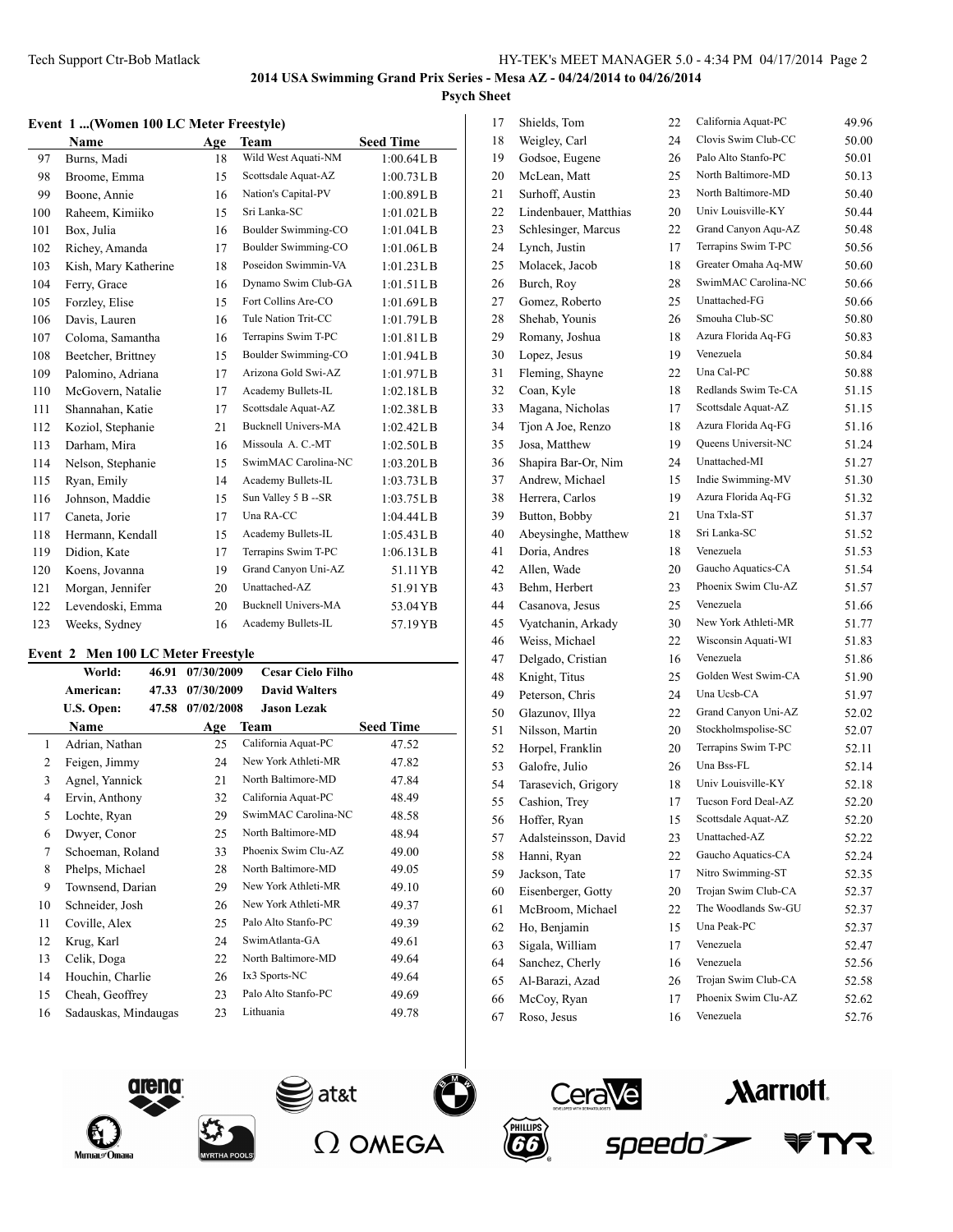$\frac{1}{2}$ 

## **Event 2 ...(Men 100 LC Meter Freestyle)**

|     | Name                  | Age | Team                       | <b>Seed Time</b> |
|-----|-----------------------|-----|----------------------------|------------------|
| 68  | Egan, Liam            | 18  | Crimson Aquatics-NE        | 52.81            |
| 69  | Elkamash, Mazen       | 18  | Grand Canyon Uni-AZ        | 52.83            |
| 70  | Shimomura, Sam        | 20  | Santa Clara Swim-PC        | 52.84            |
| 71  | Brewer, Tommy         | 17  | <b>Current Swimming-OR</b> | 44.77 Y          |
| 72  | Stirling, Connor      | 17  | Life Time Arizo-AZ         | 44.77 Y          |
| 73  | Lezcano, Alec         | 17  | Desert Thunder A-AZ        | 44.96 Y          |
| 74  | Newmann, Micah        | 22  | Unattached-CO              | 45.09 Y          |
| 75  | Liivamagi, Martin     | 25  | Una Cal-PC                 | 45.24Y           |
| 76  | Kao, Sean             | 19  | Fast Swim Team-CA          | 45.29 Y          |
| 77  | Burrill, Cooper       | 17  | Santa Clara Swim-PC        | 45.63 Y          |
| 78  | Blake, Jack           | 15  | Scottsdale Aquat-AZ        | 45.63 Y          |
| 79  | Jung, Yunseo          | 16  | Phoenix Swimming-NE        | 45.66 Y          |
| 80  | Montgomery, Colten    | 17  | Ucd Aquatics-SN            | 45.70 Y          |
| 81  | Vissering, Carsten    | 16  | Nation's Capital-PV        | 53.15LB          |
| 82  | Shoults, Grant        | 16  | Mission Viejo Na-CA        | 53.22LB          |
| 83  | Ozcan, Kaan           | 15  | North Baltimore-MD         | 53.30LB          |
| 84  | Burns, Aidan          | 16  | Santa Clara Swim-PC        | 53.30LB          |
| 85  | Saiko, Stanislav      | 21  | Grand Canyon Uni-AZ        | 53.32LB          |
| 86  | Titus, Marcus         | 27  | Tucson Ford Deal-AZ        | 53.40LB          |
| 87  | Kou, Timothy          | 18  | Santa Clara Swim-PC        | 53.73 L B        |
| 88  | Ng, Rainer            | 21  | Unattached-UT              | 53.75 L B        |
| 89  | Bonetti, Brock        | 18  | Una RA-CC                  | 53.90LB          |
| 90  | Thompson, Hunter      | 21  | Tucson Ford Deal-AZ        | 54.27LB          |
| 91  | Drummond, Austin      | 18  | Life Time Arizo-AZ         | 54.46LB          |
| 92  | Holter, Max           | 17  | Fort Collins Are-CO        | 54.53 L B        |
| 93  | Akkineni, Sid         | 19  | Trojan Swim Club-CA        | 54.70LB          |
| 94  | Knox, Jon             | 18  | Neptune Swimming-PC        | 54.71 L B        |
| 95  | Hirschberger, Matthew | 15  | Una Ncap-PV                | 54.71 L B        |
| 96  | Perry, Trey           | 18  | Loyola Blakefiel-MD        | 54.74LB          |
| 97  | Van Krimpen, Owen     | 17  | Nation's Capital-PV        | 54.79 L B        |
| 98  | Tenney, Mason         | 17  | Nitro Swimming-ST          | 54.80LB          |
| 99  | James, Brandon        | 17  | Terrapins Swim T-PC        | 54.84LB          |
| 100 | Foster, John          | 27  | Santa Clara Swim-PC        | 54.87LB          |
| 101 | Ewart, Jason          | 17  | North Baltimore-MD         | 55.08LB          |
| 102 | Miller, Weston        | 18  | Life Time Arizo-AZ         | 55.16LB          |
| 103 | Jurek, Mark           | 16  | Arizona Gold Swi-AZ        | 55.18LB          |
| 104 | Creager, Brent        | 34  | Arizona Gold Swi-AZ        | 55.23LB          |
| 105 | Lemarie, Shawn        | 16  | T <sub>2</sub> Aquatics-FL | 55.50LB          |
| 106 | Allen, James          | 17  | Phoenix Swimming-NE        | 55.58LB          |
| 107 | Mendoza, Kevin        | 17  | Imp. Valley Dese-SI        | 55.64LB          |
| 108 | Clancy, JP            | 18  | Loyola Blakefiel-MD        | 56.08LB          |
| 109 | Matsuda, Daichi       | 16  | Palo Alto Stanfo-PC        | 56.08LB          |
| 110 | Cassell, Gunther      | 17  | Long Island Expr-MR        | 56.34LB          |
| 111 | Kaskawal, Jerad       | 18  | Fast Swim Team-CA          | 56.41LB          |
| 112 | Kao, Sidney           | 15  | Fast Swim Team-CA          | 56.63LB          |
| 113 | Ramirez, Antonio      | 16  | Arizona Gold Swi-AZ        | 57.08LB          |
| 114 | Hollowsky, Liam       | 16  | T2 Aquatics-FL             | 57.71LB          |
| 115 | Lujan, Matthew        | 16  | Una Scsc-PC                | 57.88LB          |
| 116 | Sesvold, Tyler        | 15  | Una Acad-IL                | 57.93LB          |
|     |                       |     |                            |                  |

| 117 | Olszewski, Ben    | 16 | Arizona Gold Swi-AZ        | 58.11LB  |
|-----|-------------------|----|----------------------------|----------|
| 118 | Apel, Aaron       | 15 | Scottsdale Aquat-AZ        | 58.25LB  |
| 119 | Lyster, Rip       | 16 | T <sub>2</sub> Aquatics-FL | 58.51LB  |
| 120 | Tebet Baez, Ganem | 19 | Una Fast-CA                | 59.11LB  |
| 121 | Abbott, Taylor    | 15 | Nitro Swimming-ST          | 59.24LB  |
| 122 | Graham, Jared     | 15 | Penguin Aquatics-PN        | 59.26LB  |
| 123 | Lamar, Simon      | 14 | Fast Swim Team-CA          | 59.42LB  |
| 124 | Shilling, Stephen | 20 | Santa Clara Swim-PC        | 48.40YB  |
| 125 | Dang, Ty          | 16 | Arizona Gold Swi-AZ        | 48.91 YB |

### **Event 3 Women 200 LC Meter Breaststroke**

|    | World:               | 2:19.11 | 08/01/2013 | <b>Ruta Meilutyte</b>      |                  |
|----|----------------------|---------|------------|----------------------------|------------------|
|    | American:            | 2:19.59 | 08/02/2012 | Rebecca Soni               |                  |
|    | U.S. Open:           | 2:20.38 | 07/11/2009 | Rebecca Soni               |                  |
|    | <b>Name</b>          |         | Age        | Team                       | <b>Seed Time</b> |
| 1  | Lawrence, Micah      |         | 23         | SwimMAC Carolina-NC        | 2:21.74          |
| 2  | Larson, Breeja       |         | 22         | Unattached-GU              | 2:23.44          |
| 3  | Sogar, Laura         |         | 22         | Chuck Batchelor-NE         | 2:24.86          |
| 4  | Leverenz, Caitlin    |         | 23         | California Aquat-PC        | 2:26.46          |
| 5  | Nicol, Rachel        |         | 21         | Southern Methodi-NT        | 2:28.09          |
| 6  | Atkinson, Alia       |         | 25         | South Florida Aq-FG        | 2:28.77          |
| 7  | Bowker, Justine      |         | 27         | T <sub>2</sub> Aquatics-FL | 2:29.90          |
| 8  | Gardell, Stina       |         | 24         | Una Troj-CA                | 2:30.67          |
| 9  | Colleou, Stina       |         | 20         | Univ Of Utah Aqu-UT        | 2:31.11          |
| 10 | Scott, Riley         |         | 16         | Marin Pirates-PC           | 2:31.11          |
| 11 | Dvariskyte, Raminta  |         | 24         | Southern Methodi-NT        | 2:31.15          |
| 12 | Meili, Katie         |         | 23         | SwimMAC Carolina-NC        | 2:32.51          |
| 13 | Nicholas, Tara-Lynn  |         | 18         | Southern Methodi-NT        | 2:32.90          |
| 14 | James, Lauren        |         | 17         | North Baltimore-MD         | 2:33.32          |
| 15 | Records, Katie       |         | 20         | Una Ucsb-CA                | 2:33.88          |
| 16 | Williams, Kim        |         | 17         | Bellevue Club Sw-PN        | 2:34.49          |
| 17 | Nelson, Destiny      |         | 16         | Frisco Aquatics-NT         | 2:34.62          |
| 18 | Toledo, Mercedes     |         | 24         | Venezuela                  | 2:34.62          |
| 19 | McLauchlan, Kirsty   |         | 20         | Southern Methodi-NT        | 2:34.69          |
| 20 | Borendame, Sara      |         | 18         | Tucson Ford Deal-AZ        | 2:34.81          |
| 21 | Holman, Hannah       |         | 17         | Scottsdale Aquat-AZ        | 2:35.43          |
| 22 | Didion, Kate         |         | 17         | Terrapins Swim T-PC        | 2:35.46          |
| 23 | Blackburn, Lisa      |         | 42         | T2 Aquatics-FL             | 2:35.52          |
| 24 | Wolter, Ashley       |         | 23         | T2 Aquatics-FL             | 2:35.67          |
| 25 | Baker, Kathleen      |         | 17         | SwimMAC Carolina-NC        | 2:35.87          |
| 26 | Kaminski, Pauline    |         | 17         | Academy Bullets-IL         | 2:35.92          |
| 27 | Caneta, Jorie        |         | 17         | Una RA-CC                  | 2:36.29          |
| 28 | Deleske, Nora        |         | 15         | Golden West Swim-CA        | 2:36.53          |
| 29 | Sargent, Kay         |         | 15         | Victor Swim Club-NI        | 2:37.10          |
| 30 | Rumrill, Mackenzie   |         | 17         | Bearcat Swim Clu-OR        | 2:37.13          |
| 31 | Brockley, Piper      |         | 16         | Neptune Swimming-PC        | 2:38.18          |
| 32 | Yager, Alexis        |         | 15         | Academy Bullets-IL         | 2:38.72          |
| 33 | Shewchuk, Taylor     |         | 17         | Scottsdale Aquat-AZ        | 2:38.77          |
| 34 | Korenwinder, Mallory |         | 15         | Tule Nation Trit-CC        | 2:39.28          |
| 35 | Davis, Lauren        |         | 16         | Tule Nation Trit-CC        | 2:39.47          |
| 36 | Preski, Alexis       |         | 16         | Academy Bullets-IL         | 2:39.52          |









**Narriott**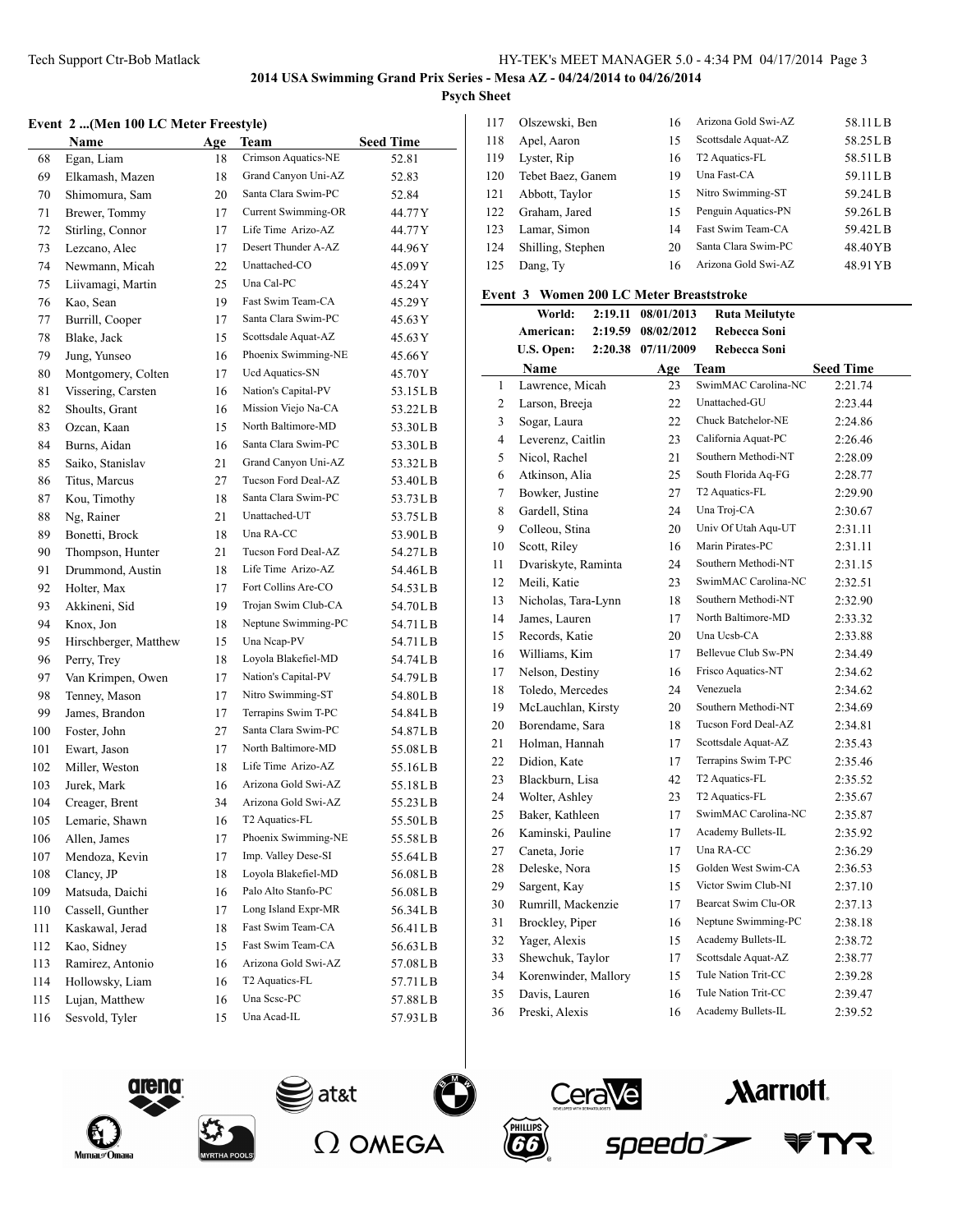#### **Event 3 ...(Women 200 LC Meter Breaststroke)**

|    | Name                | Age | Team                       | <b>Seed Time</b> |
|----|---------------------|-----|----------------------------|------------------|
| 37 | Kovac, Bailey       | 15  | Fort Collins Are-CO        | 2:39.99          |
| 38 | Roberts, Elise      | 18  | Unattached-PC              | 2:40.01          |
| 39 | Kazakeviciute, Urte | 20  | Lithuania                  | 2:14.99Y         |
| 40 | Murch Elliot, Cape  | 17  | SwimMAC Carolina-NC        | 2:18.29Y         |
| 41 | Horvath, Grace      | 15  | Una MAC-AZ                 | 2:18.55Y         |
| 42 | Balsbough, Brie     | 18  | Una Brsc-OR                | 2:18.69Y         |
| 43 | Moshos, Reni        | 15  | Nation's Capital-PV        | 2:18.89Y         |
| 44 | Maxfield, Lily      | 17  | Neptune Swimming-PC        | 2:19.25Y         |
| 45 | Takach, Sarah       | 17  | Life Time Arizo-AZ         | 2:19.58Y         |
| 46 | Lewis, Cynthia      | 38  | Unattached-SI              | 2:40.57LB        |
| 47 | Epps, Jessica       | 13  | Mission Viejo Na-CA        | 2:42.63L B       |
| 48 | Gosselin, Annie     | 16  | Academy Bullets-IL         | 2:43.43LB        |
| 49 | Roberson, Kayla     | 17  | Bellevue Club Sw-PN        | 2:44.00L B       |
| 50 | Schippert, Julia    | 20  | Univ Miami Hurri-FG        | 2:44.80L B       |
| 51 | Freeman, Sandra     | 15  | Boulder Swimming-CO        | 2:45.23LB        |
| 52 | Darham, Mira        | 16  | Missoula A. C.-MT          | 2:45.68LB        |
| 53 | Hanson, Diana       | 19  | <b>Bucknell Univers-MA</b> | 2:46.87L B       |
| 54 | Richter, Abby       | 14  | Boulder City Hen-CA        | $2:47.43$ LB     |
| 55 | Jacobs, Devin       | 16  | Academy Bullets-IL         | 2:49.52L B       |
| 56 | Wiley, Amy          | 20  | Univ Miami Hurri-FG        | 2:50.00L B       |
| 57 | Weeks, Sydney       | 16  | Academy Bullets-IL         | 2:50.82L B       |
| 58 | Thull, Tessa        | 18  | Fort Collins Are-CO        | 2:52.98LB        |
| 59 | Beetcher, Brittney  | 15  | Boulder Swimming-CO        | 2:53.94LB        |
| 60 | Goldblatt, Allison  | 15  | The Fish-PV                | 2:57.94L B       |
| 61 | Keane, Anna         | 18  | Bellevue Club Sw-PN        | 2:59.33LB        |

## **Event 4 Men 200 LC Meter Breaststroke**

|    | World:                | 2:07.01 | 09/15/2012 | <b>Akhiro Yamaguchi</b>    |                  |
|----|-----------------------|---------|------------|----------------------------|------------------|
|    | American:             | 2:07.42 | 07/29/2009 | <b>Eric Shanteau</b>       |                  |
|    | U.S. Open:            | 2:08.01 | 07/11/2009 | <b>Eric Shanteau</b>       |                  |
|    | Name                  |         | Age        | Team                       | <b>Seed Time</b> |
| 1  | Cordes, Kevin         |         | 20         | Tucson Ford Deal-AZ        | 2:08.34          |
| 2  | Weltz, Scott          |         | 27         | Ucd Aquatics-SN            | 2:08.99          |
| 3  | Johnson, B.J.         |         | 27         | Palo Alto Stanfo-PC        | 2:10.09          |
| 4  | Alexandrov, Mike      |         | 29         | Una Nyac-MR                | 2:11.62          |
| 5  | Kalisz, Chase         |         | 20         | North Baltimore-MD         | 2:14.06          |
| 6  | Murillo Valdes, Jorge |         | 22         | Una Bss-FL                 | 2:14.06          |
| 7  | Mickelson, Carl       |         | 23         | Una Azac-AZ                | 2:14.07          |
| 8  | Vissering, Carsten    |         | 16         | Nation's Capital-PV        | 2:15.85          |
| 9  | Fischer, Brandon      |         | 25         | Palo Alto Stanfo-PC        | 2:16.12          |
| 10 | Craig, Bradley        |         | 25         | Tennessee Aquati-SE        | 2:16.22          |
| 11 | Al-Barazi, Azad       |         | 26         | Trojan Swim Club-CA        | 2:16.63          |
| 12 | Brewer, Tommy         |         | 17         | <b>Current Swimming-OR</b> | 2:16.68          |
| 13 | Titus, Marcus         |         | 27         | Tucson Ford Deal-AZ        | 2:17.28          |
| 14 | Ogren, Curtis         |         | 18         | Palo Alto Stanfo-PC        | 2:17.50          |
| 15 | Anderson, Jared       |         | 23         | Minnesota Aquati-MN        | 2:17.57          |
| 16 | Liivamagi, Martin     |         | 25         | Una Cal-PC                 | 2:17.79          |
| 17 | Decarvalho, Diago     |         | 26         | Gator Swim Club-FL         | 2:18.00          |
| 18 | Hall, Josh            |         | 23         | New York Athleti-MR        | 2:18.83          |

| 19 | Cassell, Gunther       | 17 | Long Island Expr-MR        | 2:19.17     |
|----|------------------------|----|----------------------------|-------------|
| 20 | Ornek, Alpkan          | 18 | North Baltimore-MD         | 2:19.39     |
| 21 | Karvonen, Eetu         | 27 | Grand Canyon Aqu-AZ        | 2:19.39     |
| 22 | Marcantonio, Anthony   | 18 | Una Crim-NE                | 2:19.90     |
| 23 | Ramirez, Antonio       | 16 | Arizona Gold Swi-AZ        | 2:20.23     |
| 24 | Lozano, Joseph         | 18 | Long Island Expr-MR        | 2:20.24     |
| 25 | Quarante, Marcello     | 17 | Life Time Arizo-AZ         | 2:20.56     |
| 26 | Altman, Ridge          | 20 | Trojan Swim Club-CA        | 2:21.53     |
| 27 | Tebet Baez, Ganem      | 19 | Una Fast-CA                | 2:21.96     |
| 28 | Anderson, Matthew      | 17 | Arizona Marlins-AZ         | 2:22.13     |
| 29 | Palmer, Hayden         | 23 | Unattached-UT              | 2:22.18     |
| 30 | Guarente, Marco        | 17 | Azura Florida Aq-FG        | 2:23.52     |
| 31 | Fletcher, Julian       | 23 | Southern Methodi-NT        | 2:23.72     |
| 32 | Carr, Daniel           | 15 | Cheyenne Mountai-CO        | 2:24.21     |
| 33 | Elkamash, Youssef      | 18 | Grand Canyon Uni-AZ        | 2:24.53     |
| 34 | Lyster, Rip            | 16 | T2 Aquatics-FL             | 2:24.64     |
| 35 | Kalisz, Connor         | 17 | North Baltimore-MD         | 2:24.97     |
| 36 | Messner, Michael       | 17 | Una Sesc-PC                | 2:25.29     |
| 37 | Seketa, Ben            | 21 | <b>Bucknell Univers-MA</b> | 2:25.60     |
| 38 | Morgan, Alexander      | 17 | Azura Florida Aq-FG        | 2:25.62     |
| 39 | Zucker, Coby           | 17 | All Star Aquatic-PV        | 2:26.23     |
| 40 | Wu, Stanley            | 17 | Terrapins Swim T-PC        | 2:26.31     |
| 41 | Cheng, Arthur          | 15 | Coastal Bend All-ST        | 2:26.55     |
| 42 | Tanizaki-Hudson, Derek | 18 | Santa Clara Swim-PC        | 2:26.63     |
| 43 | Babinet, Jeremy        | 16 | Palo Alto Stanfo-PC        | 2:26.99     |
| 44 | Toney, Austin          | 18 | SwimMAC Carolina-NC        | 2:27.02     |
| 45 | Sockwell, Kyle         | 19 | Unattached-AZ              | 1:58.95Y    |
| 46 | Andrew, Michael        | 15 | Indie Swimming-MV          | 1:59.63Y    |
| 47 | Wahlers, Thomas        | 21 | Grand Canyon Uni-AZ        | 2:01.68Y    |
| 48 | Burbayev, Aslan        | 21 | Grand Canyon Uni-AZ        | 2:01.71Y    |
| 49 | Poon, Brian            | 16 | Phoenix Swimming-NE        | 2:02.41Y    |
| 50 | Kastigar, Adam         | 20 | Una Gcu-AZ                 | 2:04.43Y    |
| 51 | Kou, Timothy           | 18 | Santa Clara Swim-PC        | 2:04.45Y    |
| 52 | Olszewski, Josh        | 19 | Arizona Gold Swi-AZ        | 2:04.50Y    |
| 53 | Ocasio-Pare, Tyler     | 16 | Redlands Swim Te-CA        | 2:04.62Y    |
| 54 | Dang, Ty               | 16 | Arizona Gold Swi-AZ        | 2:04.81Y    |
| 55 | Knowles, Jake          | 19 | South Dakota Aqu-SD        | 2:05.44Y    |
| 56 | Smith, Jack            | 17 | SwimMAC Carolina-NC        | 2:05.69Y    |
| 57 | Guthrie, David         | 53 | Rice Aquatics-GU           | 2:27.91 L B |
| 58 | Song, Greg             | 17 | Nation's Capital-PV        | 2:28.42LB   |
| 59 | Tran, Brandon          | 15 | Academy Bullets-IL         | 2:29.39LB   |
| 60 | Roddy, Colin           | 18 | Loyola Blakefiel-MD        | 2:30.03LB   |
| 61 | Ford, Ian              | 20 | South Dakota Aqu-SD        | 2:30.25LB   |
| 62 | Twiss, Parker          | 18 | Unattached-SR              | 2:35.41LB   |
| 63 | Turk, Joe              | 16 | Phoenix Swimming-NE        | 2:37.48LB   |
| 64 | Lujan, Matthew         | 16 | Una Sesc-PC                | 2:40.67LB   |









*Aarriott.* 

speedo

Y7.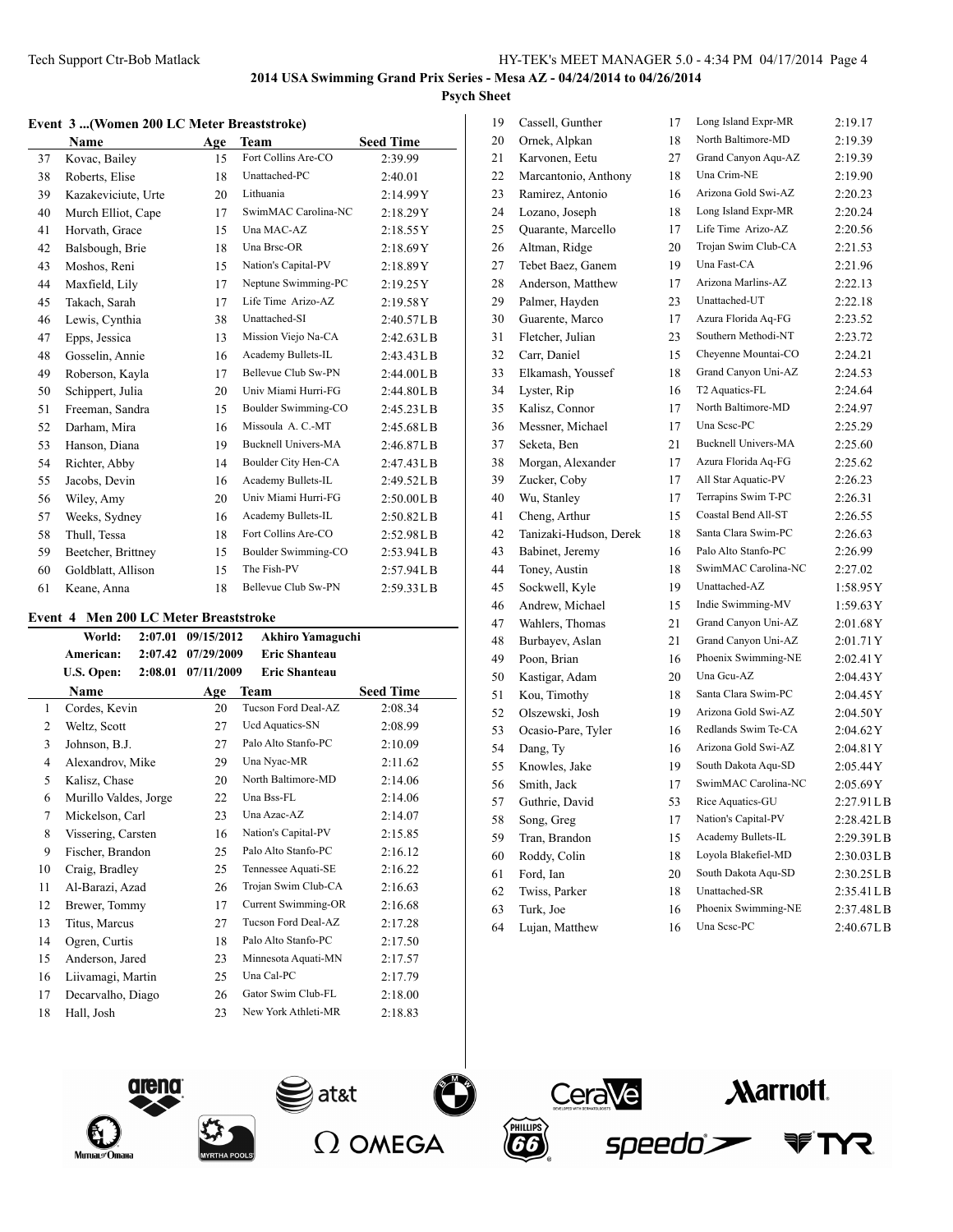**Psych Sheet**

|  |  |  |  |  |  | Event 5 Women 400 LC Meter Freestyle |
|--|--|--|--|--|--|--------------------------------------|
|--|--|--|--|--|--|--------------------------------------|

| елені э | women 400 LC meter r reestyle<br>World: | 3:59.15 07/26/2009 | <b>Federica Pellegrini</b>                 |                    |
|---------|-----------------------------------------|--------------------|--------------------------------------------|--------------------|
|         | American:                               | 3:59.82 07/28/2013 | <b>Katie Ledecky</b>                       |                    |
|         | U.S. Open:                              | 4:02.20 02/16/2008 | <b>Katie Hoff</b>                          |                    |
|         | Name                                    | Age                | Team                                       | <b>Seed Time</b>   |
| 1       | Ledecky, Katie                          | 17                 | Nation's Capital-PV                        | 3:59.82            |
| 2       | Schmitt, Allison                        | 23                 | North Baltimore-MD                         | 4:01.77            |
| 3       | Friis, Lotte                            | 25                 | North Baltimore-MD                         | 4:03.66            |
| 4       | Sutton, Chloe                           | 22                 | Ix3 Sports-NC                              | 4:04.18            |
| 5       | Pinto, Andreina                         | 22                 | Gator Swim Club-FL                         | 4:06.02            |
| 6       | Smith, Leah                             | 19                 | Unattached-VA                              | 4:07.10            |
| 7       | Ryan, Gillian                           | 18                 | North Baltimore-MD                         | 4:07.26            |
| 8       | Beisel, Elizabeth                       | 21                 | Una Gsc-FL                                 | 4:07.29            |
| 9       | Mann, Becca                             | 16                 | Una Nbac-MD                                | 4:08.65            |
| 10      | Anderson, Haley                         | 22                 | Trojan Swim Club-CA                        | 4:09.60            |
| 11      | Carrozza, Quinn                         | 17                 | Longhorn Aquatic-ST                        | 4:11.14            |
| 12      | Runge, Cierra                           | 18                 | North Baltimore-MD                         | 4:13.28            |
| 13      | Lorentzen, Brooke                       | 18                 | Mission Viejo Na-CA                        | 4:15.06            |
| 14      | Rongione, Isabella                      | 14                 | Una Ncap-PV                                | 4:15.79            |
| 15      | Glavnyk, Iryna                          | 17                 | Grand Canyon Uni-AZ                        | 4:16.07            |
| 16      | Bezan, Ursa                             | 19                 | Southern Methodi-NT                        | 4:16.83            |
| 17      | Stenkvist, Joanna                       | 20                 | Una Troj-CA                                | 4:17.93            |
| 18      | Lee, Easop                              | 14                 | North Baltimore-MD                         | 4:18.16            |
| 19      | Kopenski, Gabrielle                     | 14                 | Frisco Aquatics-NT                         | 4:18.20            |
| 20      | Leverenz, Caitlin                       | 23                 | California Aquat-PC                        |                    |
| 21      | Jacobsen, Kirsten                       | 16                 | Barrington Swim-IL                         | 4:18.24<br>4:18.26 |
| 22      | Soe, Sandra                             | 16                 | Santa Clara Swim-PC                        |                    |
| 23      |                                         | 20                 | Trojan Swim Club-CA                        | 4:19.59            |
|         | Basaraba, Anne                          |                    | Boulder Swimming-CO                        | 4:20.68            |
| 24      | Richey, Amanda<br>Postoll, Becca        | 17                 | SwimMAC Carolina-NC                        | 4:20.70            |
| 25      |                                         | 17<br>26           | Nation's Capital-PV                        | 4:20.72            |
| 26      | Falcone, Marina                         |                    | Santa Clara Swim-PC                        | 4:20.95            |
| 27      | Monsees, Courtney                       | 25                 | Terrapins Swim T-PC                        | 4:21.67            |
| 28      | Matherson, Paige                        | 17                 | Santa Clara Swim-PC                        | 4:21.90            |
| 29      | Shimomura, Sarah                        | 16                 | Nitro Swimming-ST                          | 4:21.99            |
| 30      | Hemstreet, Karling                      | 16                 |                                            | 4:22.04            |
| 31      | Whited, Isabel                          | 16                 | Arizona Gold Swi-AZ<br>Neptune Swimming-PC | 4:22.20            |
| 32      | Bauer, Jenna                            | 18                 |                                            | 4:22.85            |
| 33      | Katcher, Olivia                         | 18                 | South Florida Aq-FG<br>Hopkins Mariner-CT  | 4:23.02            |
| 34      | Earley, Erin                            | 15                 |                                            | 4:23.51            |
| 35      | Perez, Oriana                           | 15                 | Venezuela                                  | 4:23.79            |
| 36      | Ruck, Taylor                            | 13                 | Scottsdale Aquat-AZ                        | 4:47.10Y           |
| 37      | Erwin, Abbey                            | 15                 | Boise YMCA Swim-SR                         | 4:48.52Y           |
| 38      | Neidigh, Lauren                         | 21                 | Tucson Ford Deal-AZ                        | 4:48.59 Y          |
| 39      | Nicolaisen, Shae                        | 13                 | Arizona Gold Swi-AZ                        | 4:51.78 Y          |
| 40      | Samardzic, Matea                        | 19                 | Scarlet Aquatics-NJ                        | 4:51.96Y           |
| 41      | Pesetti, Sydney                         | 17                 | Poseidon Swimmin-VA                        | 4:52.02 Y          |
| 42      | Ferry, Grace                            | 16                 | Dynamo Swim Club-GA                        | 4:24.71LB          |
| 43      | Beetcher, Brittney                      | 15                 | Boulder Swimming-CO                        | 4:25.18LB          |
| 44      | Kish, Mary Katherine                    | 18                 | Poseidon Swimmin-VA                        | 4:25.20LB          |
| 45      | Preski, Alexis                          | 16                 | Academy Bullets-IL                         | 4:25.78LB          |
|         |                                         |                    |                                            |                    |

| 46 | Pelton, Mary          | 16 | North Baltimore-MD         | 4:26.18L B  |
|----|-----------------------|----|----------------------------|-------------|
| 47 | Boswell, Madison      | 18 | Poseidon Swimmin-VA        | 4:26.20L B  |
| 48 | Barney, Regan         | 15 | Unattached-ST              | 4:26.35L B  |
| 49 | Palomino, Adriana     | 17 | Arizona Gold Swi-AZ        | 4:26.46L B  |
| 50 | Shelton, Samantha     | 14 | Mission Viejo Na-CA        | 4:26.58L B  |
| 51 | Box, Julia            | 16 | Boulder Swimming-CO        | 4:26.99LB   |
| 52 | Edwards, Victoria     | 15 | Longhorn Aquatic-ST        | 4:27.19LB   |
| 53 | Nelson, Destiny       | 16 | Frisco Aquatics-NT         | 4:27.61 L B |
| 54 | Nero, Bailey          | 17 | Fort Collins Are-CO        | 4:28.07L B  |
| 55 | Halligan, Mackenzie   | 17 | <b>Current Swimming-OR</b> | 4:28.09LB   |
| 56 | Kowalski, Cecelia     | 17 | Una MAC-AZ                 | 4:28.51L B  |
| 57 | Ladd, Cat             | 17 | Santa Clara Swim-PC        | 4:29.10L B  |
| 58 | Martin, Emily         | 16 | Academy Bullets-IL         | 4:29.21LB   |
| 59 | Navarro, Vicky        | 14 | Boulder City Hen-CA        | 4:29.22LB   |
| 60 | Rueda, Daniela        | 20 | Una Col-MR                 | 4:29.25LB   |
| 61 | Toney, Camryn         | 14 | Frisco Aquatics-NT         | 4:29.53LB   |
| 62 | Mitchell, Caroline    | 19 | Unattached-NC              | 4:29.69LB   |
| 63 | Domanowski, Christina | 15 | Bellevue Club Sw-PN        | 4:29.83L B  |
| 64 | Richter, Abby         | 14 | Boulder City Hen-CA        | 4:29.86LB   |
| 65 | Goldblatt, Allison    | 15 | The Fish-PV                | 4:29.90LB   |
| 66 | Maxey, Catherine      | 16 | SwimMAC Carolina-NC        | 4:30.81L B  |
| 67 | Thull, Tessa          | 18 | Fort Collins Are-CO        | 4:33.46L B  |
| 68 | Gouger, Hannah        | 16 | Loyola Blakefiel-MD        | 4:34.63L B  |
| 69 | Luders, Micaela       | 17 | Neptune Swimming-PC        | 4:37.35LB   |
| 70 | Han, Malorie          | 15 | Terrapins Swim T-PC        | 4:38.75L B  |
| 71 | Freeman, Sandra       | 15 | Boulder Swimming-CO        | 4:38.92L B  |
| 72 | Machik;o, Raheem      | 18 | Sri Lanka-SC               | 4:40.58LB   |
| 73 | Jacobs, Devin         | 16 | Academy Bullets-IL         | 4:41.47LB   |
| 74 | Finnigan, Alicia      | 16 | First Colony Swi-GU        | 4:42.15L B  |
| 75 | Clancy, Marykate      | 16 | Loyola Blakefiel-MD        | 4:43.40L B  |
| 76 | Forzley, Elise        | 15 | Fort Collins Are-CO        | 4:45.89LB   |
| 77 | Nelson, Stephanie     | 15 | SwimMAC Carolina-NC        | 4:48.12L B  |
| 78 | Koziol, Stephanie     | 21 | <b>Bucknell Univers-MA</b> | 4:49.77L B  |
| 79 | Shewchuk, Taylor      | 17 | Scottsdale Aquat-AZ        | 4:50.05L B  |
| 80 | Coloma, Samantha      | 16 | Terrapins Swim T-PC        | 4:59.31LB   |
| 81 | Kovac, Bailey         | 15 | Fort Collins Are-CO        | 5:00.02L B  |
|    |                       |    |                            |             |

## **Event 6 Men 400 LC Meter Freestyle**

|   | World:           | 3:40.07 | 07/26/2009 | Paul Biederman       |                  |
|---|------------------|---------|------------|----------------------|------------------|
|   | American:        | 3:42.78 | 08/10/2008 | <b>Larsen Jensen</b> |                  |
|   | U.S. Open:       | 3:43.53 | 06/29/2008 | <b>Larsen Jensen</b> |                  |
|   | Name             |         | Age        | <b>Team</b>          | <b>Seed Time</b> |
| 1 | McLean, Matt     |         | 25         | North Baltimore-MD   | 3:46.14          |
| 2 | Dwyer, Conor     |         | 25         | North Baltimore-MD   | 3:46.24          |
| 3 | Houchin, Charlie |         | 26         | Ix3 Sports-NC        | 3:47.16          |
| 4 | McBroom, Michael |         | 22         | The Woodlands Sw-GU  | 3:49.28          |
| 5 | Mellouli, Ous    |         | 30         | North Baltimore-MD   | 3:50.17          |
| 6 | Agnel, Yannick   |         | 21         | North Baltimore-MD   | 3:51.97          |
| 7 | Clary, Tyler     |         | 25         | Una MAC-NC           | 3:52.62          |
| 8 | Weiss, Michael   |         | 22         | Wisconsin Aquati-WI  | 3:52.97          |
| 9 | Burns, Aidan     |         | 16         | Santa Clara Swim-PC  | 3:53.51          |

speedo









 $\overline{a}$ 

**Marriott**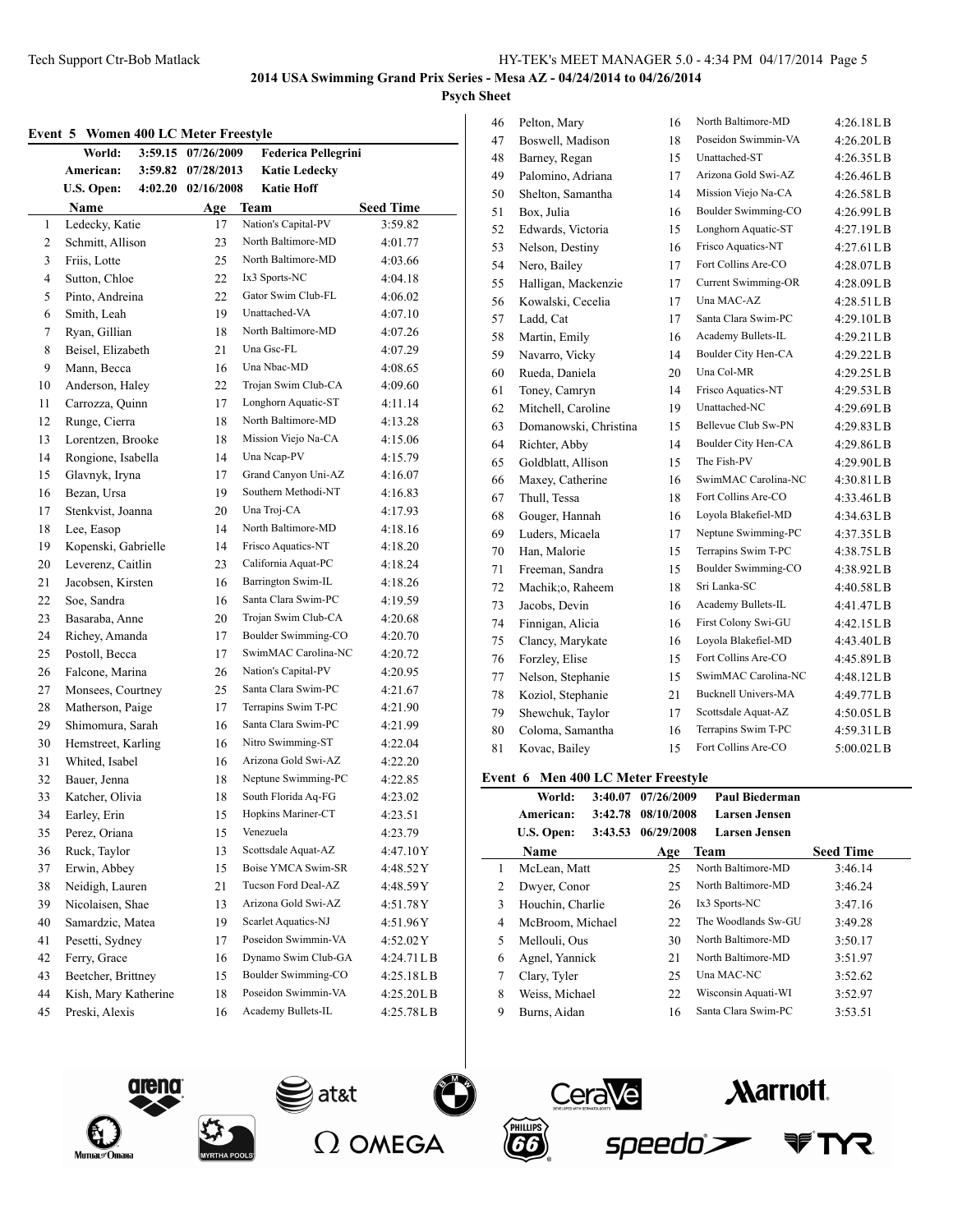## **Psych Sheet**

## **Event 6 ...(Men 400 LC Meter Freestyle)**

|    | $\mathbf{L}$ velit $\mathbf{u}$ (ivieli 400 LC ivielef Fitestyle) |     |                     |                  |
|----|-------------------------------------------------------------------|-----|---------------------|------------------|
|    | Name                                                              | Age | Team                | <b>Seed Time</b> |
| 10 | Luchsinger, Tom                                                   | 23  | North Baltimore-MD  | 3:53.65          |
| 11 | Decarvalho, Diago                                                 | 26  | Gator Swim Club-FL  | 3:54.00          |
| 12 | Perez Vertti, Arturo                                              | 22  | Mission Viejo Na-CA | 3:54.04          |
| 13 | Egan, Liam                                                        | 18  | Crimson Aquatics-NE | 3:54.63          |
| 14 | Nunan, Michael                                                    | 20  | Unattached-MN       | 3:56.11          |
| 15 | Gomez, Alex                                                       | 29  | Gator Swim Club-FL  | 3:56.47          |
| 16 | Arteta, Andy                                                      | 18  | Venezuela           | 3:56.69          |
| 17 | Karap, Nezir                                                      | 20  | North Baltimore-MD  | 3:57.06          |
| 18 | Bollier, Bobby                                                    | 24  | Una Pasa-PC         | 3:58.49          |
| 19 | Nordstrand, Oskar                                                 | 22  | Unattached-FG       | 3:58.97          |
| 20 | Shimomura, Sam                                                    | 20  | Santa Clara Swim-PC | 3:59.21          |
| 21 | Knight, Titus                                                     | 25  | Golden West Swim-CA | 3:59.63          |
| 22 | Button, Bobby                                                     | 21  | Una Txla-ST         | 3:59.74          |
| 23 | Norman, Nick                                                      | 17  | Mission Viejo Na-CA | 4:00.32          |
| 24 | Grieshop, Sean                                                    | 15  | Nitro Swimming-ST   | 4:00.34          |
| 25 | Acosta, Marcelo                                                   | 17  | Azura Florida Aq-FG | 4:00.93          |
| 26 | Bull, Adam                                                        | 20  | Una Gsc-FL          | 4:00.98          |
| 27 | Ogren, Curtis                                                     | 18  | Palo Alto Stanfo-PC | 4:01.06          |
| 28 | Kaskawal, Jerad                                                   | 18  | Fast Swim Team-CA   | 4:01.06          |
| 29 | Bayo, Christian                                                   | 23  | Una Ix3-NC          | 4:01.10          |
| 30 | Sanchez, Cherly                                                   | 16  | Venezuela           | 4:01.53          |
| 31 | Roso, Jesus                                                       | 16  | Venezuela           | 4:01.82          |
| 32 | Gonzales, Brad                                                    | 15  | Una Gwsc-CA         | 4:02.15          |
| 33 | Shoults, Grant                                                    | 16  | Mission Viejo Na-CA | 4:02.85          |
| 34 | Hirschberger, Matthew                                             | 15  | Una Ncap-PV         | 4:03.43          |
| 35 | Feely, Jack                                                       | 20  | Unattached-NM       | 4:03.64          |
| 36 | Yribarren, Bobby                                                  | 28  | Tiger Aquatics-PC   | 4:03.70          |
| 37 | Abbott, Taylor                                                    | 15  | Nitro Swimming-ST   | 4:03.79          |
| 38 | Riepe, Nick                                                       | 18  | Scarlet Aquatics-NJ | 4:03.98          |
| 39 | Abeysinghe, Matthew                                               | 18  | Sri Lanka-SC        | 4:04.10          |
| 40 | Doria, Andres                                                     | 18  | Venezuela           | 4:04.73          |
| 41 | Behnen, Louis                                                     | 18  | Bucknell Univers-MA | 4:04.85          |
| 42 | Ozcan, Kaan                                                       | 15  | North Baltimore-MD  | 4:05.50          |
| 43 | Jurek, Mark                                                       | 16  | Arizona Gold Swi-AZ | 4:05.65          |
| 44 | Buese, Cole                                                       | 17  | North Baltimore-MD  | 4:05.84          |
| 45 | Ramirez, Antonio                                                  | 16  | Arizona Gold Swi-AZ | 4:05.96          |
| 46 | Messner, Michael                                                  | 17  | Una Scsc-PC         | 4:06.17          |
| 47 | Lindenbauer, Matthias                                             | 20  | Univ Louisville-KY  | 4:23.74Y         |
| 48 | Lemarie, Shawn                                                    | 16  | T2 Aquatics-FL      | 4:29.36Y         |
| 49 | Van Krimpen, Owen                                                 | 17  | Nation's Capital-PV | 4:29.57Y         |
| 50 | Hollowsky, Liam                                                   | 16  | T2 Aquatics-FL      | 4:30.49Y         |
| 51 | Sabau, Alexandru                                                  | 19  | Romania             | 4:31.65Y         |
| 52 | Olszewski, Ben                                                    | 16  | Arizona Gold Swi-AZ | 4:32.53Y         |
| 53 | McCoy, Ryan                                                       | 17  | Phoenix Swim Clu-AZ | 4:32.59Y         |
| 54 | Ewoldt, Kyle                                                      | 17  | Una MAC-AZ          | 4:32.66Y         |
| 55 | Matsuda, Daichi                                                   | 16  | Palo Alto Stanfo-PC | 4:08.73L B       |
| 56 | Alkan, Samet                                                      | 16  | North Baltimore-MD  | 4:09.10LB        |
| 57 | Colley, Gavin                                                     | 17  | North Baltimore-MD  | 4:09.22LB        |
| 58 | Williams, Mitch                                                   | 17  | Loyola Blakefiel-MD | 4:09.57LB        |
|    |                                                                   |     |                     |                  |

| 59 | Graham, Jared      | 15 | Penguin Aquatics-PN        | 4:09.77LB  |
|----|--------------------|----|----------------------------|------------|
| 60 | Phillips, Brian    | 19 | <b>Bucknell Univers-MA</b> | 4:10.62L B |
| 61 | Palmer, Hayden     | 23 | Unattached-UT              | 4:11.49LB  |
| 62 | Molinari, Joe      | 16 | Palo Alto Stanfo-PC        | 4:12.36L B |
| 63 | Lamar, Simon       | 14 | Fast Swim Team-CA          | 4:12.39LB  |
| 64 | Apel, Aaron        | 15 | Scottsdale Aquat-AZ        | 4:14.89LB  |
| 65 | Hackett, Patrick   | 15 | Academy Bullets-IL         | 4:15.02L B |
| 66 | Gonzalez, Sergio   | 21 | Gator Swim Club-FL         | 4:15.02L B |
| 67 | Kao, Sidney        | 15 | Fast Swim Team-CA          | 4:16.64L B |
| 68 | Farr, David        | 17 | Santa Clara Swim-PC        | 4:17.94LB  |
| 69 | Hoelting, Zachary  | 17 | Loyola Blakefiel-MD        | 4:18.55LB  |
| 70 | Milinovich, Joseph | 16 | Academy Bullets-IL         | 4:19.39LB  |
| 71 | Knox, Jon          | 18 | Neptune Swimming-PC        | 4:19.57LB  |
| 72 | Toney, Austin      | 18 | SwimMAC Carolina-NC        | 4:23.54LB  |
| 73 | Holter, Max        | 17 | Fort Collins Are-CO        | 4:25.35L B |
| 74 | Marin, Eddy        | 22 | Venezuela                  | 4:32.56LB  |
| 75 | Robinson, Jack     | 19 | <b>Bucknell Univers-MA</b> | 4:38.10YB  |
| 76 | Jung, Yunseo       | 16 | Phoenix Swimming-NE        | 4:39.61 YB |
| 77 | Foster, John       | 27 | Santa Clara Swim-PC        | 4:41.72 YB |
|    |                    |    |                            |            |

## **Event 7 Women 100 LC Meter Butterfly**

|                | World:             | 55.98 | 07/29/2012 | Dana Vollmer        |                  |
|----------------|--------------------|-------|------------|---------------------|------------------|
|                | American:          | 55.98 | 07/29/2012 | <b>Dana Vollmer</b> |                  |
|                | U.S. Open:         | 56.42 | 06/25/2012 | <b>Dana Vollmer</b> |                  |
|                | <b>Name</b>        |       | Age        | Team                | <b>Seed Time</b> |
| $\mathbf{1}$   | Donahue, Claire    |       | 25         | Western Kentucky-KY | 57.42            |
| 2              | McLaughlin, Katie  |       | 16         | Mission Viejo Na-CA | 59.07            |
| 3              | Kendall, Amanda    |       | 23         | T2 Aquatics-FL      | 59.20            |
| $\overline{4}$ | Isakovic, Sara     |       | 25         | Unattached-SI       | 59.86            |
| 5              | Bowker, Justine    |       | 27         | T2 Aquatics-FL      | 59.99            |
| 6              | Baker, Kathleen    |       | 17         | SwimMAC Carolina-NC | 1:00.22          |
| 7              | Erasmus, Marne     |       | 18         | Southern Methodi-NT | 1:00.23          |
| 8              | Wang, Sonia        |       | 17         | Redlands Swim Te-CA | 1:00.34          |
| 9              | Engel, Lindsey     |       | 17         | Jcc Waves-CA        | 1:00.57          |
| 10             | Nero, Bailey       |       | 17         | Fort Collins Are-CO | 1:00.81          |
| 11             | Marsh, Alyssa      |       | 16         | SwimMAC Carolina-NC | 1:00.99          |
| 12             | Fridell, My        |       | 21         | Univ Miami Hurri-FG | 1:01.19          |
| 13             | Kneppers, Andrea   |       | 21         | Univ Louisville-KY  | 1:01.28          |
| 14             | Colorado, Carolina |       | 26         | Una Bss-FL          | 1:01.41          |
| 15             | Pinto, Jeserik     |       | 24         | Venezuela           | 1:01.53          |
| 16             | Torrellas, Erika   |       | 20         | Venezuela           | 1:01.61          |
| 17             | Schneider, Mimi    |       | 17         | Academy Bullets-IL  | 1:01.71          |
| 18             | Soininen, Petra    |       | 21         | Univ Of Utah Aqu-UT | 1:01.71          |
| 19             | Edwards, Victoria  |       | 15         | Longhorn Aquatic-ST | 1:01.85          |
| 20             | Rodriguez, Wendy   |       | 26         | Venezuela           | 1:02.03          |
| 21             | Kylliainen, Tanja  |       | 21         | Univ Louisville-KY  | 1:02.13          |
| 22             | Goldman, Leah      |       | 18         | Una Peak-PC         | 1:02.34          |
| 23             | Ward, Andrea       |       | 21         | Una Ucsb-CA         | 1:02.36          |
| 24             | Quah, Ting Wen     |       | 21         | Team Bruin-CA       | 1:02.43          |
| 25             | Manuel, Simone     |       | 17         | First Colony Swi-GU | 1:02.47          |
| 26             | Atkinson, Alia     |       | 25         | South Florida Aq-FG | 1:02.52          |
|                |                    |       |            |                     |                  |









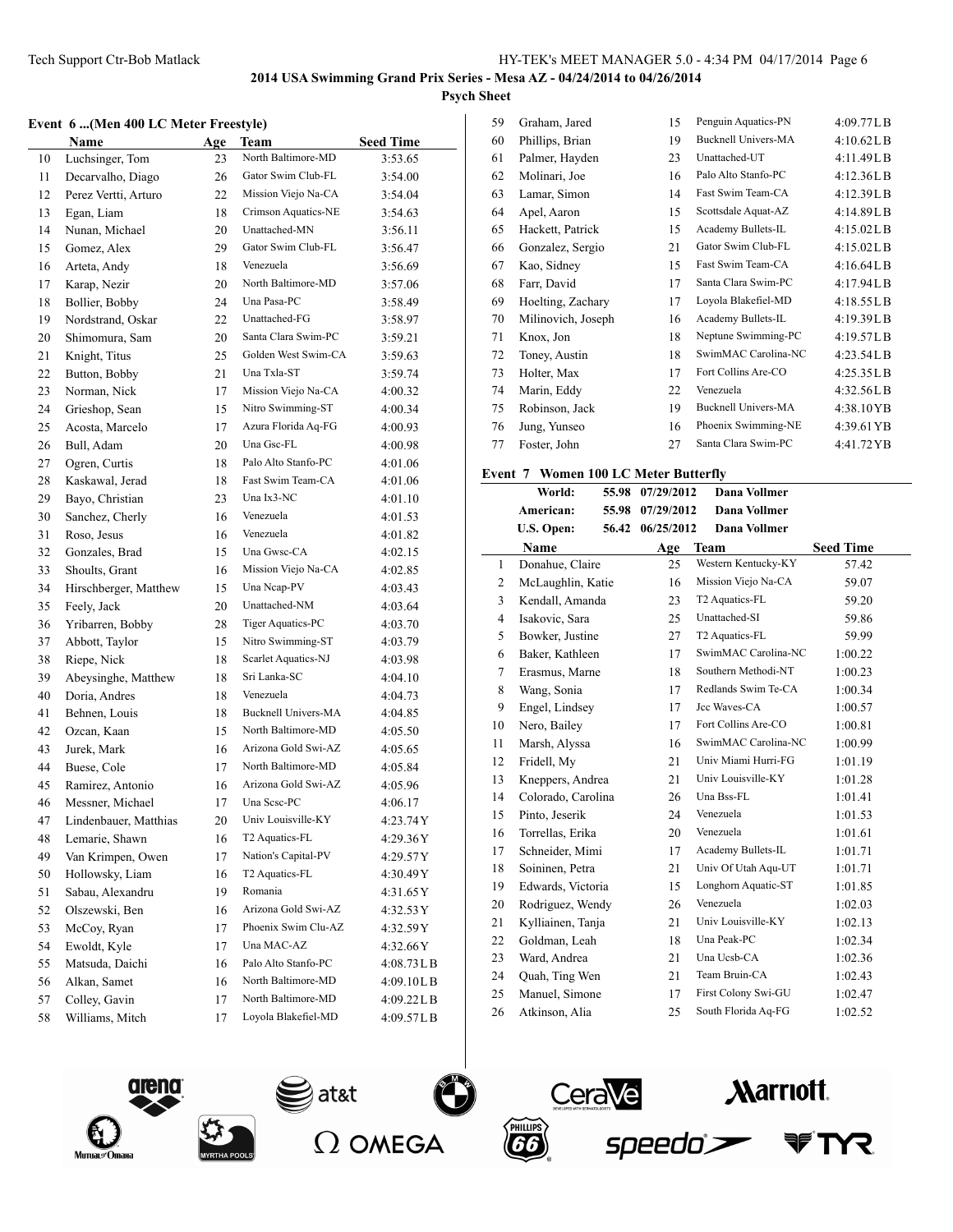## **Psych Sheet**

## **Event 7 ...(Women 100 LC Meter Butterfly)**

|    | Name                       | <b>Age</b> | Team                 | <b>Seed Time</b> |
|----|----------------------------|------------|----------------------|------------------|
| 27 | Boswell, Madison           | 18         | Poseidon Swimmin-VA  | 1:02.59          |
| 28 | Finnigan, Alicia           | 16         | First Colony Swi-GU  | 1:02.60          |
| 29 | Mitchell, Caroline         | 19         | Unattached-NC        | 1:02.62          |
| 30 | Lee, Easop                 | 14         | North Baltimore-MD   | 1:02.73          |
| 31 | Rumrill, Mackenzie         | 17         | Bearcat Swim Clu-OR  | 1:02.84          |
| 32 | Byers, Kirsten             | 25         | Unattached-AZ        | 1:02.97          |
| 33 | Cheung, Hilvy              | 19         | Unattached-PC        | 1:02.99          |
| 34 | Getzen, Samantha           | 18         | Scottsdale Aquat-AZ  | 1:03.06          |
| 35 | Algee, Angela              | 19         | Univ Miami Hurri-FG  | 1:03.15          |
| 36 | Boyce, Lisa                | 20         | Una Ptac-NJ          | 1:03.18          |
| 37 | Kastigar, Hannah           | 18         | Una Geu-AZ           | 1:03.28          |
| 38 | McTaggart, Caroline        | 17         | All Star Aquatic-PV  | 1:03.33          |
| 39 | Simonovic, Kat             | 19         | Serbia               | 54.57 Y          |
| 40 | Guttmacher, Samantha       | 18         | Unattached-AZ        | 54.76 Y          |
| 41 | Coan, Rebecca              | 20         | Grand Canyon Uni-AZ  | 54.84 Y          |
| 42 | Duffield, Krista           | 17         | Tucson Ford Deal-AZ  | 55.04Y           |
| 43 | Tennant, Kayla             | 14         | T2 Aquatics-FL       | 55.16Y           |
| 44 | Pesetti, Sydney            | 17         | Poseidon Swimmin-VA  | 55.29Y           |
| 45 | Moseley, Constanze         | 15         | Roadrunner Aquat-CC  | 55.36Y           |
| 46 | Isleta, Chloe Kenndey Anne | 15         | Una Peak-PC          | 55.46 Y          |
| 47 | Saurborn, Kathryn          | 22         | SwimMAC Carolina-NC  | 55.48Y           |
| 48 | Haan, Elise                | 16         | T2 Aquatics-FL       | 55.55 Y          |
| 49 | Box, Julia                 | 16         | Boulder Swimming-CO  | 55.67Y           |
| 50 | Gonzalez Ramirez, Fernand  | 23         | Gator Swim Club-FL   | 55.71Y           |
| 51 | Shannahan, Katie           | 17         | Scottsdale Aquat-AZ  | 55.82 Y          |
| 52 | Daniels, Katherine         | 20         | Hurricane Aquati-FG  | 55.84 Y          |
| 53 | Epps, Jessica              | 13         | Mission Viejo Na-CA  | 1:03.45 L B      |
| 54 | Maxey, Catherine           | 16         | SwimMAC Carolina-NC  | 1:03.46LB        |
| 55 | Rongione, Isabella         | 14         | Una Ncap-PV          | 1:03.60L B       |
| 56 | Clancy, Marykate           | 16         | Loyola Blakefiel-MD  | 1:03.66LB        |
| 57 | Williams, Kim              | 17         | Bellevue Club Sw-PN  | 1:03.69LB        |
| 58 | Didion, Kate               | 17         | Terrapins Swim T-PC  | 1:03.87L B       |
| 59 | Palomo, Simone             | 15         | Venezuela            | 1:03.90LB        |
| 60 | Hubel, Alex                | 16         | Boulder City Hen-CA  | 1:03.93LB        |
| 61 | Gosselin, Annie            | 16         | Academy Bullets-IL   | 1:03.94L B       |
| 62 | Hermann, Kendall           | 15         | Academy Bullets-IL   | 1:04.01 L B      |
| 63 | Forzley, Elise             | 15         | Fort Collins Are-CO  | 1:04.01 L B      |
| 64 | Toris, Victoria            | 16         | Scottsdale Aquat-AZ  | $1:04.11$ LB     |
| 65 | Berggren, Frida            | 20         | Unattached           | 1:04.22L B       |
| 66 | Rangelova, Nina            | 23         | Southern Methodi-NT  | 1:04.29LB        |
| 67 | Baxter, Tristin            | 22         | Unattached-AZ        | 1:04.37LB        |
| 68 | Van Hofwegen, Angel        | 18         | Scottsdale Aquat-AZ  | $1:04.41$ LB     |
| 69 | Hoff, Katie                | 24         | Hurricane Aquati-FG  | 1:04.43L B       |
| 70 | Goldblatt, Allison         | 15         | The Fish-PV          | 1:04.48L B       |
| 71 | Lindsey, Hannah            | 16         | All Star Aquatic-PV  | 1:04.58L B       |
| 72 | Krivokapic-Zhou, Sophie    | 14         | Santa Clara Swim-PC  | 1:04.59LB        |
| 73 | Johnson, Maddie            | 15         | Sun Valley 5 B -- SR | 1:04.66L B       |
| 74 | Fernandez, Vanessa         | 16         | Venezuela            | 1:04.66LB        |
| 75 | Tornatore, Miranda         | 20         | Unattached-MT        | 1:04.74L B       |

| 76  | Holman, Hannah          | 17 | Scottsdale Aquat-AZ        | 1:04.78LB             |
|-----|-------------------------|----|----------------------------|-----------------------|
| 77  | McGovern, Natalie       | 17 | Academy Bullets-IL         | 1:04.93LB             |
| 78  | Korenwinder, Mallory    | 15 | Tule Nation Trit-CC        | 1:04.95LB             |
| 79  | McDonnell, Amber        | 19 | <b>Bucknell Univers-MA</b> | 1:05.04L B            |
| 80  | Moshos, Reni            | 15 | Nation's Capital-PV        | 1:05.04LB             |
| 81  | Broome, Emma            | 15 | Scottsdale Aquat-AZ        | 1:05.11L B            |
| 82  | Navarro, Vicky          | 14 | Boulder City Hen-CA        | 1:05.18LB             |
| 83  | Falcone, Marina         | 26 | Nation's Capital-PV        | 1:05.22L B            |
| 84  | Luders, Micaela         | 17 | Neptune Swimming-PC        | 1:05.55LB             |
| 85  | Toney, Camryn           | 14 | Frisco Aquatics-NT         | $1:05.71$ LB          |
| 86  | Shelton, Samantha       | 14 | Mission Viejo Na-CA        | 1:05.97LB             |
| 87  | Halligan, Mackenzie     | 17 | Current Swimming-OR        | 1:06.07L B            |
| 88  | Nichols, Penny          | 17 | Life Time Arizo-AZ         | 1:06.09LB             |
| 89  | Katcher, Olivia         | 18 | South Florida Aq-FG        | 1:06.11 L B           |
| 90  | Domanowski, Christina   | 15 | Bellevue Club Sw-PN        | 1:06.13LB             |
| 91  | Nelson, Stephanie       | 15 | SwimMAC Carolina-NC        | 1:06.36L B            |
| 92  | Yager, Alexis           | 15 | Academy Bullets-IL         | 1:06.46LB             |
| 93  | Ryan, Emily             | 14 | Academy Bullets-IL         | 1:06.59L B            |
| 94  | Nicolaisen, Shae        | 13 | Arizona Gold Swi-AZ        | 1:06.74L B            |
| 95  | Rueda, Daniela          | 20 | Una Col-MR                 | 1:06.75L B            |
| 96  | Amato-Hanner, Elizabeth | 15 | Greater Omaha Aq-MW        | 1:07.10L B            |
| 97  | Kaminski, Pauline       | 17 | Academy Bullets-IL         | 1:07.31 <sub>LB</sub> |
| 98  | Fazio, Samantha         | 17 | Scottsdale Aquat-AZ        | 1:07.68L B            |
| 99  | Powell, Ali             | 16 | Santa Barbara Sw-CA        | 1:07.89L B            |
| 100 | Thull, Tessa            | 18 | Fort Collins Are-CO        | 1:07.98LB             |
| 101 | Remick, Mallory         | 20 | Una Ptac-NJ                | 1:07.99LB             |
| 102 | Roberts, Elise          | 18 | Unattached-PC              | 1:08.02L B            |
| 103 | Boone, Annie            | 16 | Nation's Capital-PV        | 1:08.06LB             |
| 104 | Han, Malorie            | 15 | Terrapins Swim T-PC        | 1:08.47LB             |
| 105 | Koziol, Stephanie       | 21 | <b>Bucknell Univers-MA</b> | 1:08.65L B            |
| 106 | Nelson, Destiny         | 16 | Frisco Aquatics-NT         | 1:08.78L B            |
| 107 | Martin, Emily           | 16 | Academy Bullets-IL         | 1:09.27L B            |
| 108 | Coloma, Samantha        | 16 | Terrapins Swim T-PC        | 1:09.33LB             |
| 109 | Freeman, Sandra         | 15 | Boulder Swimming-CO        | 1:09.43LB             |
| 110 | Erwin, Abbey            | 15 | Boise YMCA Swim-SR         | 1:09.51L B            |
| 111 | Matherson, Paige        | 17 | Terrapins Swim T-PC        | 1:10.04L B            |
| 112 | Hanson, Diana           | 19 | <b>Bucknell Univers-MA</b> | 1:11.34LB             |
| 113 | Murch Elliot, Cape      | 17 | SwimMAC Carolina-NC        | 1:11.55LB             |
| 114 | Roberson, Kayla         | 17 | Bellevue Club Sw-PN        | 1:12.29L B            |
| 115 | Maxfield, Lily          | 17 | Neptune Swimming-PC        | 1:13.47L B            |
| 116 | Kovac, Bailey           | 15 | Fort Collins Are-CO        | 1:18.18LB             |
| 117 | Whited, Isabel          | 16 | Arizona Gold Swi-AZ        | 58.52YB               |
|     |                         |    |                            |                       |

## **Event 8 Men 100 LC Meter Butterfly**

| World:          |       | 49.82 08/01/2009 | <b>Michael Phelps</b> |                  |
|-----------------|-------|------------------|-----------------------|------------------|
| American:       | 49.82 | 08/01/2009       | <b>Michael Phelps</b> |                  |
| U.S. Open:      |       | 50.22 07/09/2009 | <b>Michael Phelps</b> |                  |
| Name            |       | Age              | Team                  | <b>Seed Time</b> |
| Phelps, Michael |       | 28               | North Baltimore-MD    | 50.86            |
| Lochte, Ryan    |       | 29               | SwimMAC Carolina-NC   | 51.48            |
| Shields, Tom    |       | フフ               | California Aquat-PC   | 51.65            |
|                 |       |                  |                       |                  |

speedo<sup>\*</sup>









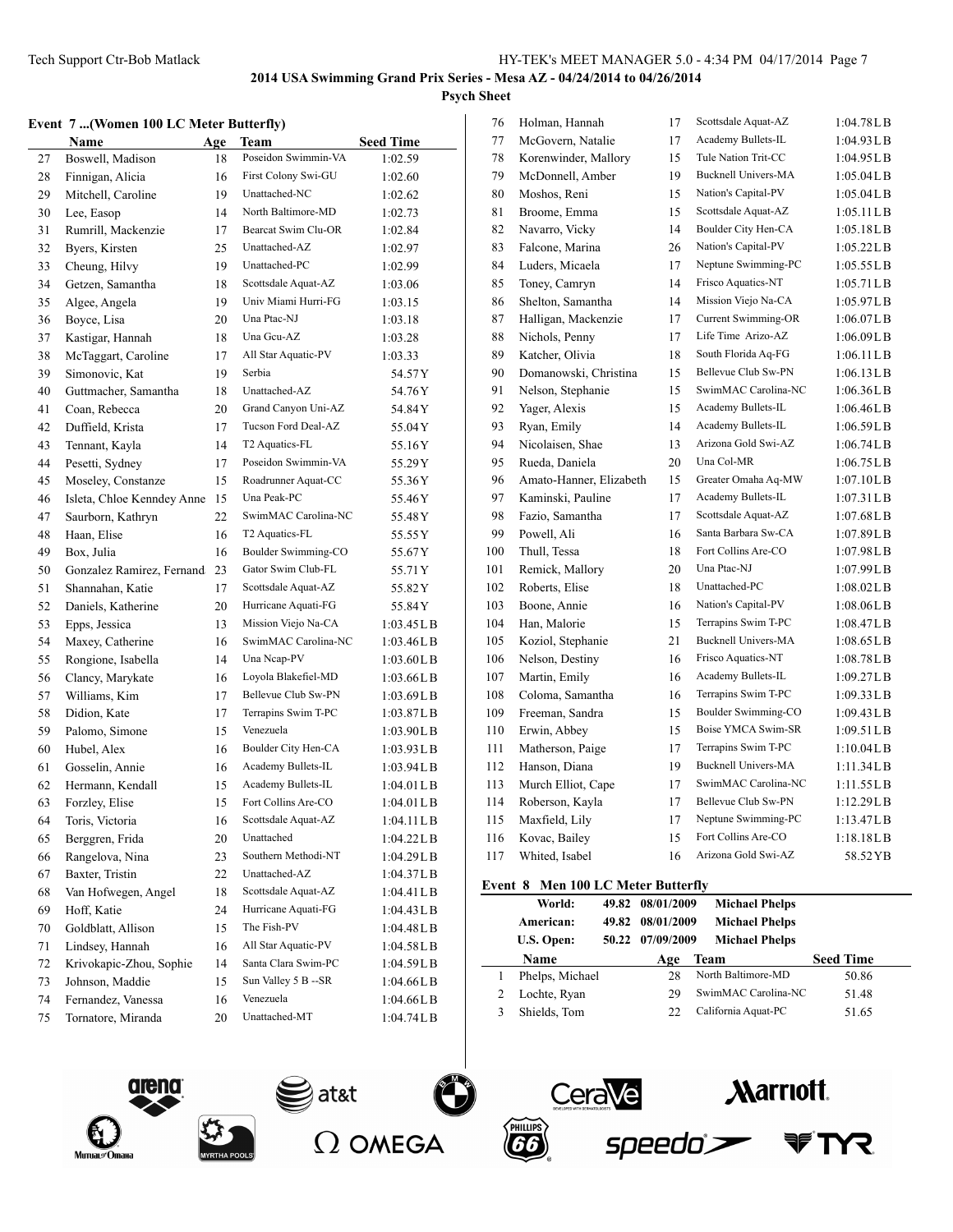## **Event 8 ...(Men 100 LC Meter Butterfly)**

|    | елеш о (мен тоо ес месег бишегну) |     |                     |                  |
|----|-----------------------------------|-----|---------------------|------------------|
|    | Name                              | Age | Team                | <b>Seed Time</b> |
| 4  | Godsoe, Eugene                    | 26  | Palo Alto Stanfo-PC | 51.66            |
| 5  | Dunford, Jason                    | 27  | Palo Alto Stanfo-PC | 52.16            |
| 6  | Josa, Matthew                     | 19  | Queens Universit-NC | 52.46            |
| 7  | Grevers, Matt                     | 29  | Tucson Ford Deal-AZ | 52.69            |
| 8  | Lynch, Justin                     | 17  | Terrapins Swim T-PC | 52.75            |
| 9  | Bollier, Bobby                    | 24  | Una Pasa-PC         | 52.80            |
| 10 | Subirats, Albert                  | 27  | Auburn Aquatics-SE  | 53.04            |
| 11 | Schoeman, Roland                  | 33  | Phoenix Swim Clu-AZ | 53.35            |
| 12 | Weigley, Carl                     | 24  | Clovis Swim Club-CC | 53.38            |
| 13 | Vyatchanin, Arkady                | 30  | New York Athleti-MR | 53.47            |
| 14 | Cheah, Geoffrey                   | 23  | Palo Alto Stanfo-PC | 53.70            |
| 15 | Subarsky, Sascha                  | 18  | Rose Bowl Aquati-CA | 53.71            |
| 16 | Duskinas, Tadas                   | 19  | Lithuania           | 53.76            |
| 17 | Luchsinger, Tom                   | 23  | North Baltimore-MD  | 53.78            |
| 18 | Martinez, Luis                    | 18  | Azura Florida Aq-FG | 54.58            |
| 19 | Andrew, Michael                   | 15  | Indie Swimming-MV   | 54.59            |
| 20 | Liivamagi, Martin                 | 25  | Una Cal-PC          | 54.62            |
| 21 | Shapira Bar-Or, Nim               | 24  | Unattached-MI       | 54.63            |
| 22 | Richmond, Renny                   | 19  | Tucson Ford Deal-AZ | 54.66            |
| 23 | Schlesinger, Marcus               | 22  | Grand Canyon Aqu-AZ | 54.88            |
| 24 | Galofre, Julio                    | 26  | Una Bss-FL          | 55.06            |
| 25 | Delgado, Cristian                 | 16  | Venezuela           | 55.15            |
| 26 | Gomez, Roberto                    | 25  | Unattached-FG       | 55.20            |
| 27 | Marin, Eddy                       | 22  | Venezuela           | 55.24            |
| 28 | Allen, Wade                       | 20  | Gaucho Aquatics-CA  | 55.30            |
| 29 | Surhoff, Austin                   | 23  | North Baltimore-MD  | 55.36            |
| 30 | Bjoerk, Jesper                    | 20  | Stockholmspolise-SC | 55.52            |
| 31 | Schneider, Josh                   | 26  | New York Athleti-MR | 55.55            |
| 32 | Dalby, Zac                        | 21  | Unattached-AZ       | 55.55            |
| 33 | Buese, Cole                       | 17  | North Baltimore-MD  | 55.65            |
| 34 | Molacek, Jacob                    | 18  | Greater Omaha Aq-MW | 55.78            |
| 35 | Tenney, Mason                     | 17  | Nitro Swimming-ST   | 55.81            |
| 36 | Weltz, Scott                      | 27  | Ucd Aquatics-SN     | 55.81            |
| 37 | Casanova, Jesus                   | 25  | Venezuela           | 55.89            |
| 38 | Herrera, Carlos                   | 19  | Azura Florida Aq-FG | 55.91            |
| 39 | Hoffer, Ryan                      | 15  | Scottsdale Aquat-AZ | 56.04            |
| 40 | Creager, Brent                    | 34  | Arizona Gold Swi-AZ | 56.17            |
| 41 | Coan, Kyle                        | 18  | Redlands Swim Te-CA | 56.18            |
| 42 | Sigala, William                   | 17  | Venezuela           | 56.21            |
| 43 | Holter, Max                       | 17  | Fort Collins Are-CO | 56.36            |
| 44 | Kalisz, Chase                     | 20  | North Baltimore-MD  | 56.37            |
| 45 | Ozcan, Kaan                       | 15  | North Baltimore-MD  | 56.50            |
| 46 | Heinemann, Erik                   | 21  | Bucknell Univers-MA | 56.52            |
| 47 | Nechunaev, Ivan                   | 23  | Grand Canyon Uni-AZ | 56.56            |
| 48 | Jurek, Mark                       | 16  | Arizona Gold Swi-AZ | 56.57            |
| 49 | Hartbarger, Jason                 | 21  | Unattached-MN       | 56.62            |
| 50 | Shoults, Grant                    | 16  | Mission Viejo Na-CA | 56.63            |
| 51 | Romany, Joshua                    | 18  | Azura Florida Aq-FG | 56.66            |
| 52 | Marcantonio, Anthony              | 18  | Una Crim-NE         | 56.75            |
|    |                                   |     |                     |                  |

| 53  | Nolan, Chris           | 17 | Tule Nation Trit-CC        | 56.81        |
|-----|------------------------|----|----------------------------|--------------|
| 54  | Clancy, JP             | 18 | Loyola Blakefiel-MD        | 57.10        |
| 55  | Shores, Connor         | 19 | Canyons Aquatic-CA         | 57.11        |
| 56  | Godfrey, Trent         | 18 | Una Gcu-AZ                 | 57.14        |
| 57  | Matsuda, Daichi        | 16 | Palo Alto Stanfo-PC        | 57.29        |
| 58  | Magana, Nicholas       | 17 | Scottsdale Aquat-AZ        | 57.36        |
| 59  | Mendoza, Kevin         | 17 | Imp. Valley Dese-SI        | 57.37        |
| 60  | Mowry, Mickey          | 19 | Una Ucsb-CA                | 47.94 Y      |
| 61  | Gomez, Jonathan        | 18 | Scarlet Aquatics-NJ        | 48.73 Y      |
| 62  | Kao, Sean              | 19 | Fast Swim Team-CA          | 48.77 Y      |
| 63  | Ng, Rainer             | 21 | Unattached-UT              | 49.30 Y      |
| 64  | Smith, Jack            | 17 | SwimMAC Carolina-NC        | 49.53 Y      |
| 65  | Altman, Ridge          | 20 | Trojan Swim Club-CA        | 49.55 Y      |
| 66  | Newmann, Micah         | 22 | Unattached-CO              | 49.55 Y      |
| 67  | Krysl, Colin           | 21 | South Dakota Aqu-SD        | 49.63 Y      |
| 68  | McCoy, Ryan            | 17 | Phoenix Swim Clu-AZ        | 49.68 Y      |
| 69  | Allen, James           | 17 | Phoenix Swimming-NE        | 49.69 Y      |
| 70  | Poon, Brian            | 16 | Phoenix Swimming-NE        | 49.83 Y      |
| 71  | Perry, Trey            | 18 | Loyola Blakefiel-MD        | 49.87 Y      |
| 72  | Montgomery, Colten     | 17 | Ucd Aquatics-SN            | 49.93 Y      |
| 73  | Garcia, Manuel         | 18 | Scarlet Aquatics-NJ        | 50.01Y       |
| 74  | Gonzalez, Sergio       | 21 | Gator Swim Club-FL         | 57.47LB      |
| 75  | Tjon A Joe, Renzo      | 18 | Azura Florida Aq-FG        | 57.74LB      |
| 76  | Ewart, Jason           | 17 | North Baltimore-MD         | 57.95LB      |
| 77  | Molinari, Joe          | 16 | Palo Alto Stanfo-PC        | 58.15LB      |
| 78  | Colley, Gavin          | 17 | North Baltimore-MD         | 58.26LB      |
| 79  | Doria, Andres          | 18 | Venezuela                  | 58.42LB      |
| 80  | Jackson, Tate          | 17 | Nitro Swimming-ST          | 58.54LB      |
| 81  | Ho, Benjamin           | 15 | Una Peak-PC                | 59.11 L B    |
| 82  | Song, Greg             | 17 | Nation's Capital-PV        | 59.42LB      |
| 83  | Stirling, Connor       | 17 | Life Time Arizo-AZ         | 59.46LB      |
| 84  | Lozano, Joseph         | 18 | Long Island Expr-MR        | 59.50LB      |
| 85  | Messner, Michael       | 17 | Una Scsc-PC                | 59.74LB      |
| 86  | Williams, Mitch        | 17 | Loyola Blakefiel-MD        | 59.94LB      |
| 87  | Milinovich, Joseph     | 16 | Academy Bullets-IL         | 59.96LB      |
| 88  | Grieshop, Sean         | 15 | Nitro Swimming-ST          | 59.96LB      |
| 89  | Burrill, Cooper        | 17 | Santa Clara Swim-PC        | 1:00.29L B   |
| 90  | Kao, Sidney            | 15 | Fast Swim Team-CA          | 1:00.37LB    |
| 91  | Turk, Joe              | 16 | Phoenix Swimming-NE        | 1:00.47L B   |
| 92  | Kramer, Justice        | 16 | Boise YMCA Swim-SR         | 1:00.67L B   |
| 93  | Van Krimpen, Owen      | 17 | Nation's Capital-PV        | 1:00.75 L B  |
| 94  | Cassell, Gunther       | 17 | Long Island Expr-MR        | 1:01.10LB    |
| 95  | Lyster, Rip            | 16 | T <sub>2</sub> Aquatics-FL | $1:01.11$ LB |
| 96  | Wang, Jian             | 20 | Gator Swim Club-FL         | 1:01.23L B   |
| 97  | Sesvold, Tyler         | 15 | Una Acad-IL                | 1:01.34L B   |
| 98  | Lemarie, Shawn         | 16 | T2 Aquatics-FL             | 1:01.48L B   |
| 99  | Tanizaki-Hudson, Derek | 18 | Santa Clara Swim-PC        | 1:01.50LB    |
| 100 | Wu, Stanley            | 17 | Terrapins Swim T-PC        | 1:01.65 L B  |
| 101 | Kalisz, Connor         | 17 | North Baltimore-MD         | 1:01.71 L B  |
| 102 | Babinet, Jeremy        | 16 | Palo Alto Stanfo-PC        | 1:01.95L B   |
| 103 | Tebet Baez, Ganem      | 19 | Una Fast-CA                | 1:01.97L B   |
|     |                        |    |                            |              |









TYR.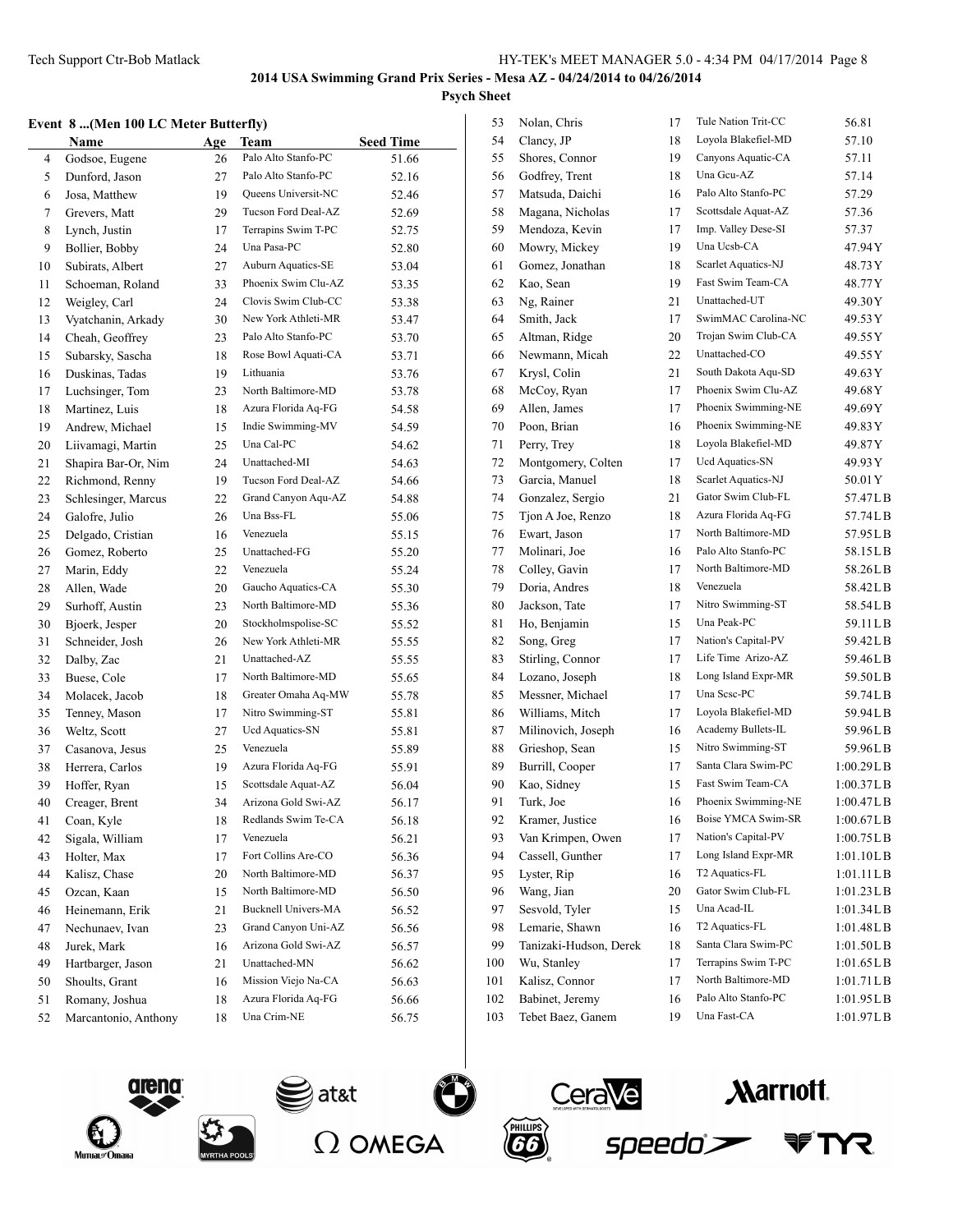**Psych Sheet**

### **Event 8 ...(Men 100 LC Meter Butterfly)**

|     | Name               | Age | Team                       | <b>Seed Time</b> |
|-----|--------------------|-----|----------------------------|------------------|
| 104 | Jung, Yunseo       | 16  | Phoenix Swimming-NE        | 1:02.38L B       |
| 105 | Quarante, Marcello | 17  | Life Time Arizo-AZ         | 1:02.67L B       |
| 106 | Cheng, Arthur      | 15  | Coastal Bend All-ST        | 1:02.81L B       |
| 107 | Graham, Jared      | 15  | Penguin Aquatics-PN        | 1:02.86L B       |
| 108 | Bonetti, Brock     | 18  | Una RA-CC                  | 1:03.07L B       |
| 109 | Hackett, Patrick   | 15  | Academy Bullets-IL         | 1:03.27L B       |
| 110 | Tran, Brandon      | 15  | Academy Bullets-IL         | 1:03.66L B       |
| 111 | Toney, Austin      | 18  | SwimMAC Carolina-NC        | 1:04.37L B       |
| 112 | Hollowsky, Liam    | 16  | T <sub>2</sub> Aquatics-FL | 1:05.49L B       |
| 113 | Olszewski, Josh    | 19  | Arizona Gold Swi-AZ        | 1:05.97L B       |
| 114 | Lamar, Simon       | 14  | Fast Swim Team-CA          | 1:07.83L B       |
| 115 | Blake, Jack        | 15  | Scottsdale Aquat-AZ        | 1:10.12L B       |
| 116 | Gomez, Maicoll     | 16  | Una Scar-NJ                | 50.53 YB         |
| 117 | Coville, Alex      | 25  | Palo Alto Stanfo-PC        | 50.60YB          |
| 118 | Horpel, Franklin   | 20  | Terrapins Swim T-PC        | 53.65 YB         |

## **Event 9 Women 400 LC Meter Freestyle Relay**

|   |                        |                     | World: 3:31.72 07/26/2009                          | NED |                                                          |
|---|------------------------|---------------------|----------------------------------------------------|-----|----------------------------------------------------------|
|   |                        |                     | I Dekker, R Kromowidjojo, F Heemskerk, M Veldhuis  |     |                                                          |
|   |                        |                     |                                                    |     | American: 3:32.31 07/28/2013 USA World Championship Team |
|   |                        |                     | M Franklin, N Coughlin, S Vreeland, M Romano       |     |                                                          |
|   |                        |                     | U.S. Open: 3:35.11 08/21/2010 USA Pan Pacific Team |     |                                                          |
|   |                        |                     | N Coughlin, J Hardy, A Weir, D Vollmer             |     |                                                          |
|   | <b>Team</b>            |                     | Relay                                              |     | <b>Seed Time</b>                                         |
| 1 |                        | SwimMAC Carolina-NC | A                                                  |     | 3:45.58                                                  |
|   | 2. Mission Viejo Na-CA |                     | А                                                  |     | 3.5303                                                   |

| Mission Viejo Na-CA | А | 3:53.03  |
|---------------------|---|----------|
| Academy Bullets-IL  | А | 3:57.15  |
| Fort Collins Are-CO | А | 3:57.72  |
| Univ Miami Hurri-FG | А | 3:29.35Y |
|                     |   |          |

## **Event 10 Men 400 LC Meter Freestyle Relay**

|                | World:                                   | 3:08.24 08/11/2008 | <b>USA Olympic Team</b>          |  |  |  |  |  |
|----------------|------------------------------------------|--------------------|----------------------------------|--|--|--|--|--|
|                | M Phelps, G Weber-Gale, C Jones, J Lezak |                    |                                  |  |  |  |  |  |
|                | American:                                | 3:08.24 08/11/2008 | <b>USA Olympic Team</b>          |  |  |  |  |  |
|                | M Phelps, G Weber-Gale, C Jones, J Lezak |                    |                                  |  |  |  |  |  |
|                | U.S. Open: 3:14.20 04/06/2003            |                    | <b>Team USA/Duel in the Pool</b> |  |  |  |  |  |
|                | S Tucker, N Dusing, J Lezak, N Walker    |                    |                                  |  |  |  |  |  |
|                | <b>Team</b>                              | Relay              | <b>Seed Time</b>                 |  |  |  |  |  |
| 1              | SwimMAC Carolina-NC                      | A                  | 3:21.18                          |  |  |  |  |  |
| $\overline{c}$ | Venezuela                                | A                  | 3:25.74                          |  |  |  |  |  |
| 3              | Nitro Swimming-ST                        | A                  | 3:30.15                          |  |  |  |  |  |
| 4              | Terrapins Swim T-PC                      | A                  | 3:31.03                          |  |  |  |  |  |
| 5              | Mesa Aquatics Cl-AZ                      | A                  | 3:35.91                          |  |  |  |  |  |
| 6              | Academy Bullets-IL                       | A                  | 3:05.07Y                         |  |  |  |  |  |
| 7              | Phoenix Swimming-NE                      | A                  | 3:06.12Y                         |  |  |  |  |  |

| Event 11 Women 400 LC Meter IM |                            |                    |                                                   |                  |  |
|--------------------------------|----------------------------|--------------------|---------------------------------------------------|------------------|--|
|                                | World:                     | 4:28.43 07/28/2012 | <b>Shiwen YE</b>                                  |                  |  |
|                                | American:<br>4:31.12       | 06/29/2008         | <b>Katie Hoff</b>                                 |                  |  |
|                                | U.S. Open:<br>4:31.12      | 06/29/2008         | <b>Katie Hoff</b>                                 |                  |  |
|                                | Name                       | Age                | Team                                              | <b>Seed Time</b> |  |
| 1                              | Beisel, Elizabeth          | 21                 | Una Gsc-FL                                        | 4:31.27          |  |
| 2                              | Leverenz, Caitlin          | 23                 | California Aquat-PC                               | 4:34.48          |  |
| 3                              | Mann, Becca                | 16                 | Una Nbac-MD                                       | 4:39.76          |  |
| 4                              | Gardell, Stina             | 24                 | Una Troj-CA                                       | 4:42.20          |  |
| 5                              | Pinto, Andreina            | 22                 | Gator Swim Club-FL                                | 4:48.02          |  |
| 6                              | Kastigar, Hannah           | 18                 | Una Gcu-AZ                                        | 4:50.03          |  |
| 7                              | Williams, Kim              | 17                 | Bellevue Club Sw-PN                               | 4:50.20          |  |
| 8                              | Kylliainen, Tanja          | 21                 | Univ Louisville-KY                                | 4:50.38          |  |
| 9                              | Rongione, Isabella         | 14                 | Una Ncap-PV                                       | 4:50.98          |  |
| 10                             | Wang, Sonia                | 17                 | Redlands Swim Te-CA                               | 4:51.11          |  |
| 11                             | Hultin, Shannyn            | 21                 | Tucson Ford Deal-AZ                               | 4:51.14          |  |
| 12                             | Earley, Erin               | 15                 | Hopkins Mariner-CT                                | 4:53.65          |  |
| 13                             | Boswell, Madison           | 18                 | Poseidon Swimmin-VA                               | 4:53.81          |  |
| 14                             | Nelson, Destiny            | 16                 | Frisco Aquatics-NT                                | 4:54.08          |  |
| 15                             | McLauchlan, Kirsty         | 20                 | Southern Methodi-NT                               | 4:54.09          |  |
| 16                             | Sargent, Kay               | 15                 | Victor Swim Club-NI                               | 4:54.90          |  |
| 17                             | Epps, Jessica              | 13                 | Mission Viejo Na-CA                               | 4:55.22          |  |
| 18                             | Neidigh, Lauren            | 21                 | Tucson Ford Deal-AZ                               | 4:55.24          |  |
| 19                             | Nero, Bailey               | 17                 | Fort Collins Are-CO                               | 4:55.25          |  |
| 20                             | Barney, Regan              | 15                 | Unattached-ST                                     | 4:55.80          |  |
| 21                             | Preski, Alexis             | 16                 | Academy Bullets-IL                                | 4:56.93          |  |
| 22                             | Bratton, Lisa              | 17                 | Tri-city Channel-IE                               | 4:57.28          |  |
| 23                             | Kish, Mary Katherine       | 18                 | Poseidon Swimmin-VA                               | 4:57.40          |  |
| 24                             | James, Lauren              | 17                 | North Baltimore-MD                                | 4:57.50          |  |
| 25                             | Bowker, Justine            | 27                 | T2 Aquatics-FL                                    | 4:57.75          |  |
| 26                             | Freeman, Sandra            | 15                 | Boulder Swimming-CO                               | 4:58.19          |  |
| 27                             | Thull, Tessa               | 18                 | Fort Collins Are-CO                               | 4:58.63          |  |
| 28                             | Krivokapic-Zhou, Sophie    | 14                 | Santa Clara Swim-PC                               | 4:59.61          |  |
| 29                             | Isleta, Chloe Kenndey Anne | 15                 | Una Peak-PC                                       | 5:00.01          |  |
| 30                             | Deleske, Nora              | 15                 | Golden West Swim-CA                               | 5:01.42          |  |
| 31                             | Moshos, Reni               | 15                 | Nation's Capital-PV                               | 4:17.08Y         |  |
| 32                             | Sogar, Laura               | 22                 | Chuck Batchelor-NE                                | 4:19.32Y         |  |
| 33                             | Mitchell, Caroline         | 19                 | Unattached-NC                                     | 4:19.63Y         |  |
| 34                             | Koziol, Stephanie          | 21                 | <b>Bucknell Univers-MA</b>                        | 4:19.87 Y        |  |
| 35                             | Jacobs, Devin              | 16                 | Academy Bullets-IL<br>Scarlet Aquatics-NJ         | 4:19.89Y         |  |
| 36                             | Feneron, Marie             | 18                 |                                                   | 4:21.19Y         |  |
| 37                             | McDonnell, Amber           | 19                 | <b>Bucknell Univers-MA</b><br>Nation's Capital-PV | 4:21.51Y         |  |
| 38                             | Boone, Annie               | 16                 |                                                   | 4:21.51Y         |  |
| 39                             | Ledecky, Katie             | $17\,$             | Nation's Capital-PV                               | 4:21.56Y         |  |
| 40                             | Toney, Camryn              | 14                 | Frisco Aquatics-NT                                | 4:21.88Y         |  |
| 41                             | Halligan, Mackenzie        | 17                 | <b>Current Swimming-OR</b><br>Boulder Swimming-CO | 4:23.50Y         |  |
| 42                             | Beetcher, Brittney         | 15                 |                                                   | 5:02.62LB        |  |
| 43                             | Yager, Alexis              | 15                 | Academy Bullets-IL<br>North Baltimore-MD          | 5:02.74LB        |  |
| 44                             | Lee, Easop                 | 14                 |                                                   | 5:03.20LB        |  |

Ruck, Taylor 13 Scottsdale Aquat-AZ 5:04.58LB

speedo









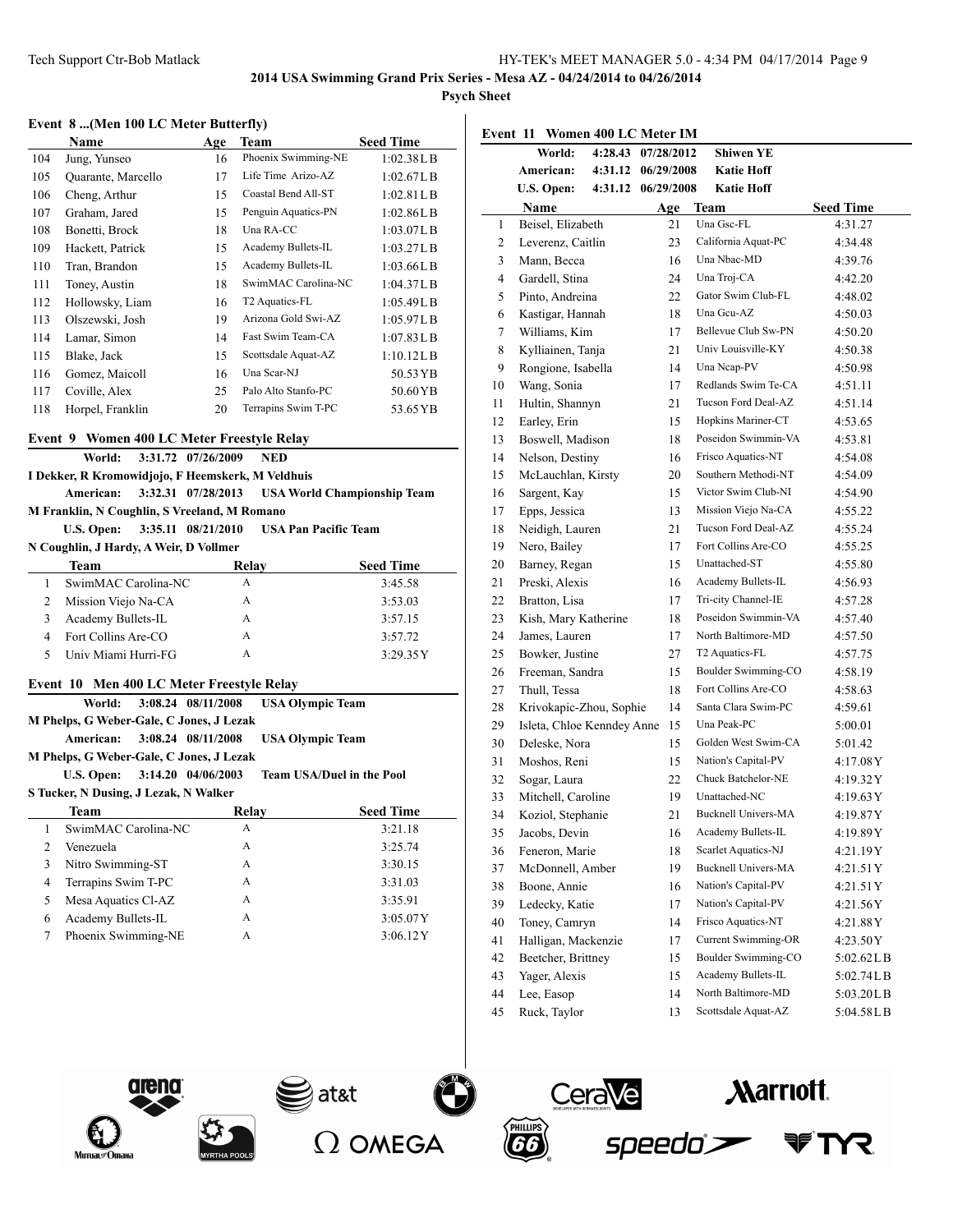#### **Event 11 ...(Women 400 LC Meter IM)**

|    | <b>Name</b>               | Age | <b>Team</b>                | <b>Seed Time</b> |
|----|---------------------------|-----|----------------------------|------------------|
| 46 | Gosselin, Annie           | 16  | Academy Bullets-IL         | 5:04.87LB        |
| 47 | Holman, Hannah            | 17  | Scottsdale Aquat-AZ        | 5:05.17LB        |
| 48 | Clancy, Marykate          | 16  | Loyola Blakefiel-MD        | 5:05.74LB        |
| 49 | Forzley, Elise            | 15  | Fort Collins Are-CO        | $5:06.01$ L B    |
| 50 | Martin, Emily             | 16  | Academy Bullets-IL         | 5:06.73LB        |
| 51 | Domanowski, Christina     | 15  | Bellevue Club Sw-PN        | 5:06.80LB        |
| 52 | Goldblatt, Allison        | 15  | The Fish-PV                | 5:07.51LB        |
| 53 | Gonzalez Ramirez, Fernand | 23  | Gator Swim Club-FL         | 5:10.52LB        |
| 54 | Horvath, Grace            | 15  | Una MAC-AZ                 | 5:10.81LB        |
| 55 | Kaminski, Pauline         | 17  | Academy Bullets-IL         | 5:10.95LB        |
| 56 | Shannahan, Katie          | 17  | Scottsdale Aquat-AZ        | 5:11.21LB        |
| 57 | Kovac, Bailey             | 15  | Fort Collins Are-CO        | 5:13.19LB        |
| 58 | McGovern, Natalie         | 17  | Academy Bullets-IL         | 5:13.93LB        |
| 59 | Tennant, Kayla            | 14  | T2 Aquatics-FL             | 5:14.01LB        |
| 60 | Johnson, Maddie           | 15  | Sun Valley 5 B -- SR       | 5:15.55LB        |
| 61 | Hermann, Kendall          | 15  | Academy Bullets-IL         | 5:16.33LB        |
| 62 | Korenwinder, Mallory      | 15  | Tule Nation Trit-CC        | 5:16.51LB        |
| 63 | Murch Elliot, Cape        | 17  | SwimMAC Carolina-NC        | 5:16.51LB        |
| 64 | Ryan, Emily               | 14  | Academy Bullets-IL         | 5:17.42LB        |
| 65 | Davis, Lauren             | 16  | Tule Nation Trit-CC        | 5:18.38LB        |
| 66 | Simonovic, Kat            | 19  | Serbia                     | 5:21.12LB        |
| 67 | Maxfield, Lily            | 17  | Neptune Swimming-PC        | 5:21.75LB        |
| 68 | Hanson, Diana             | 19  | <b>Bucknell Univers-MA</b> | 5:22.38LB        |
| 69 | Erwin, Abbey              | 15  | Boise YMCA Swim-SR         | 5:23.91LB        |
| 70 | Darham, Mira              | 16  | Missoula A. C.-MT          | 5:24.62LB        |
| 71 | Brockley, Piper           | 16  | Neptune Swimming-PC        | 5:25.35LB        |
| 72 | Nelson, Stephanie         | 15  | SwimMAC Carolina-NC        | $5:26.41$ LB     |
| 73 | Weeks, Sydney             | 16  | Academy Bullets-IL         | 5:39.56LB        |

## **Event 12 Men 400 LC Meter IM**

|    | World:            | 4:03.84 | 08/10/2008 | <b>Michael Phelps</b> |                  |
|----|-------------------|---------|------------|-----------------------|------------------|
|    | American:         | 4:03.84 | 08/10/2008 | <b>Michael Phelps</b> |                  |
|    | U.S. Open:        | 4:05.25 | 06/29/2008 | <b>Michael Phelps</b> |                  |
|    | Name              |         | Age        | Team                  | <b>Seed Time</b> |
| 1  | Kalisz, Chase     |         | 20         | North Baltimore-MD    | 4:09.22          |
| 2  | Clary, Tyler      |         | 25         | Una MAC-NC            | 4:09.92          |
| 3  | Weiss, Michael    |         | 22         | Wisconsin Aquati-WI   | 4:12.00          |
| 4  | Dwyer, Conor      |         | 25         | North Baltimore-MD    | 4:15.39          |
| 5  | Decarvalho, Diago |         | 26         | Gator Swim Club-FL    | 4:16.00          |
| 6  | Mellouli, Ous     |         | 30         | North Baltimore-MD    | 4:17.69          |
| 7  | Ogren, Curtis     |         | 18         | Palo Alto Stanfo-PC   | 4:17.79          |
| 8  | Maly, Jakub       |         | 22         | Unattached-MN         | 4:19.21          |
| 9  | Bull, Adam        |         | 20         | Una Gsc-FL            | 4:22.84          |
| 10 | Agnel, Yannick    |         | 21         | North Baltimore-MD    | 4:24.25          |
| 11 | Kron, Kristian    |         | 22         | Univ Of Utah Aqu-UT   | 4:24.43          |
| 12 | Palmer, Hayden    |         | 23         | Unattached-UT         | 4:25.64          |
| 13 | Weltz, Scott      |         | 27         | Ucd Aquatics-SN       | 4:25.72          |
| 14 | Grieshop, Sean    |         | 15         | Nitro Swimming-ST     | 4:26.62          |
| 15 | Jurek, Mark       |         | 16         | Arizona Gold Swi-AZ   | 4:27.71          |

| 16 | Ornek, Alpkan          | 18 | North Baltimore-MD         | 4:27.86   |
|----|------------------------|----|----------------------------|-----------|
| 17 | Colley, Gavin          | 17 | North Baltimore-MD         | 4:29.64   |
| 18 | Ramirez, Antonio       | 16 | Arizona Gold Swi-AZ        | 4:29.67   |
| 19 | Hartbarger, Jason      | 21 | Unattached-MN              | 4:29.70   |
| 20 | Dalby, Zac             | 21 | Unattached-AZ              | 4:30.26   |
| 21 | Shoults, Grant         | 16 | Mission Viejo Na-CA        | 4:30.44   |
| 22 | Messner, Michael       | 17 | Una Sese-PC                | 4:30.73   |
| 23 | Poon, Brian            | 16 | Phoenix Swimming-NE        | 4:31.16   |
| 24 | Behnen, Louis          | 18 | <b>Bucknell Univers-MA</b> | 4:31.50   |
| 25 | Alkan, Samet           | 16 | North Baltimore-MD         | 4:33.51   |
| 26 | Marcantonio, Anthony   | 18 | Una Crim-NE                | 4:34.51   |
| 27 | Burns, Aidan           | 16 | Santa Clara Swim-PC        | 4:34.94   |
| 28 | Kastigar, Adam         | 20 | Una Gcu-AZ                 | 4:36.58   |
| 29 | Buese, Cole            | 17 | North Baltimore-MD         | 4:36.89   |
| 30 | Matsuda, Daichi        | 16 | Palo Alto Stanfo-PC        | 4:37.01   |
| 31 |                        | 17 | Una MAC-AZ                 |           |
|    | Ewoldt, Kyle           |    | Nation's Capital-PV        | 4:37.79   |
| 32 | Vissering, Carsten     | 16 | Cheyenne Mountai-CO        | 4:37.84   |
| 33 | Carr, Daniel           | 15 | North Baltimore-MD         | 4:37.90   |
| 34 | Kalisz, Connor         | 17 |                            | 4:37.94   |
| 35 | Lozano, Joseph         | 18 | Long Island Expr-MR        | 4:38.11   |
| 36 | Fischer, Brandon       | 25 | Palo Alto Stanfo-PC        | 3:54.57Y  |
| 37 | Gomez, Jonathan        | 18 | Scarlet Aquatics-NJ        | 3:55.41Y  |
| 38 | Robinson, Jack         | 19 | <b>Bucknell Univers-MA</b> | 3:55.85Y  |
| 39 | Kramer, Justice        | 16 | Boise YMCA Swim-SR         | 3:56.82Y  |
| 40 | Milinovich, Joseph     | 16 | Academy Bullets-IL         | 3:56.86Y  |
| 41 | Anderson, Matthew      | 17 | Arizona Marlins-AZ         | 3:56.98Y  |
| 42 | Smith, Jack            | 17 | SwimMAC Carolina-NC        | 3:58.73Y  |
| 43 | Song, Greg             | 17 | Nation's Capital-PV        | 3:59.13Y  |
| 44 | Roddy, Colin           | 18 | Loyola Blakefiel-MD        | 3:59.64Y  |
| 45 | Tebet Baez, Ganem      | 19 | Una Fast-CA                | 4:38.45LB |
| 46 | Bayo, Christian        | 23 | Una Ix3-NC                 | 4:38.79LB |
| 47 | Lyster, Rip            | 16 | T2 Aquatics-FL             | 4:39.21LB |
| 48 | Tenney, Mason          | 17 | Nitro Swimming-ST          | 4:40.08LB |
| 49 | Holter, Max            | 17 | Fort Collins Are-CO        | 4:40.94LB |
| 50 | Hoelting, Zachary      | 17 | Loyola Blakefiel-MD        | 4:42.18LB |
| 51 | Turk, Joe              | 16 | Phoenix Swimming-NE        | 4:43.10LB |
| 52 | Nolan, Chris           | 17 | Tule Nation Trit-CC        | 4:43.42LB |
| 53 | Babinet, Jeremy        | 16 | Palo Alto Stanfo-PC        | 4:43.90LB |
| 54 | Williams, Mitch        | 17 | Loyola Blakefiel-MD        | 4:46.25LB |
| 55 | Farr, David            | 17 | Santa Clara Swim-PC        | 4:47.21LB |
| 56 | Perez Vertti, Arturo   | 22 | Mission Viejo Na-CA        | 4:47.50LB |
| 57 | Wu, Stanley            | 17 | Terrapins Swim T-PC        | 4:47.73LB |
| 58 | Allen, James           | 17 | Phoenix Swimming-NE        | 4:47.77LB |
| 59 | Toney, Austin          | 18 | SwimMAC Carolina-NC        | 4:49.70LB |
| 60 | Guarente, Marco        | 17 | Azura Florida Aq-FG        | 4:49.85LB |
| 61 | Zucker, Coby           | 17 | All Star Aquatic-PV        | 4:51.10LB |
| 62 | Lemarie, Shawn         | 16 | T2 Aquatics-FL             | 4:51.38LB |
| 63 | Apel, Aaron            | 15 | Scottsdale Aquat-AZ        | 4:51.40LB |
| 64 | Hollowsky, Liam        | 16 | T2 Aquatics-FL             | 4:51.88LB |
| 65 | Tanizaki-Hudson, Derek | 18 | Santa Clara Swim-PC        | 4:52.78LB |
| 66 | Olszewski, Ben         | 16 | Arizona Gold Swi-AZ        | 4:53.04LB |









**Marriott.**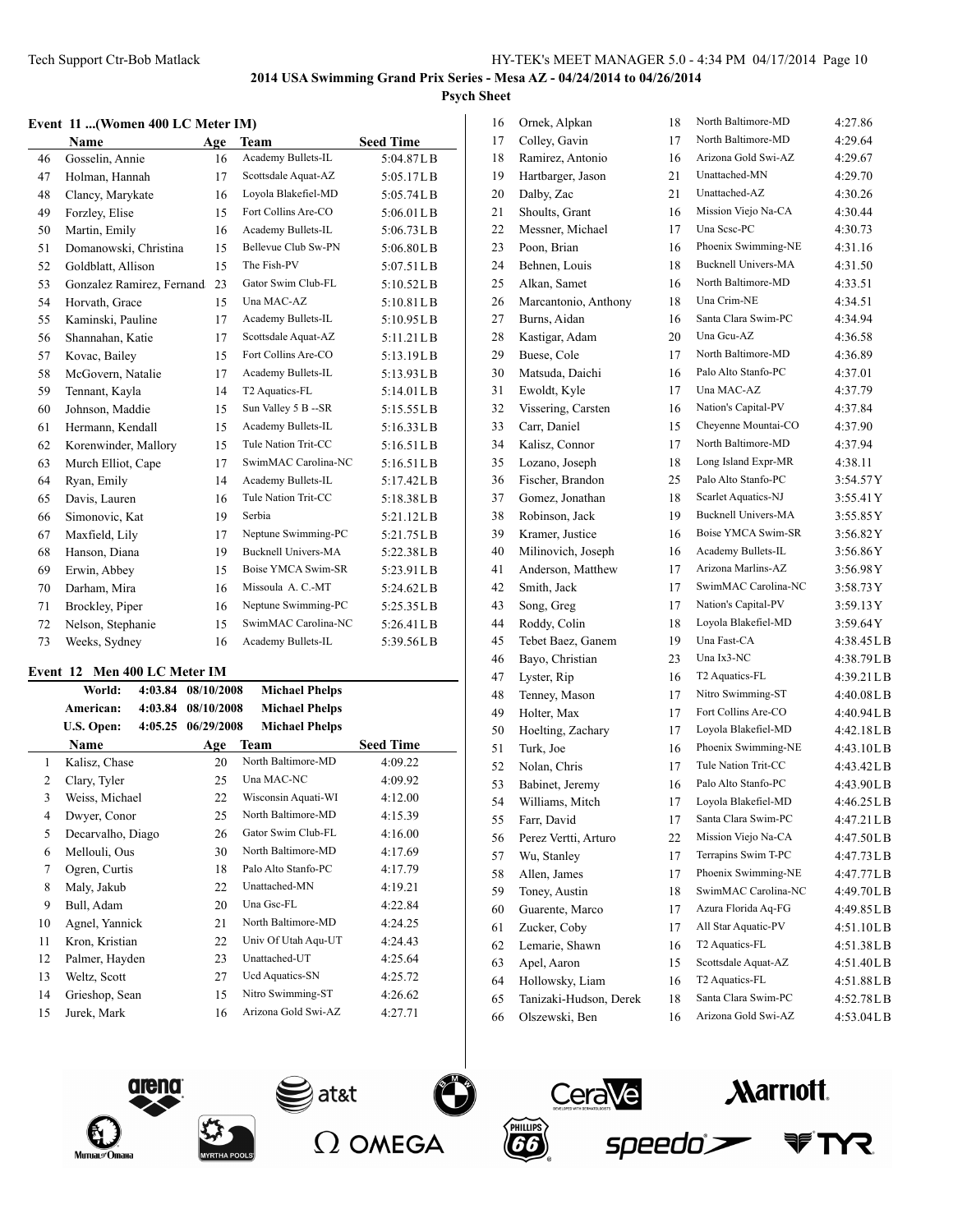|                | Event 12 (Men 400 LC Meter IM)<br>Name | Age                | Team                       | <b>Seed Time</b> |
|----------------|----------------------------------------|--------------------|----------------------------|------------------|
| 67             | Dang, Ty                               | 16                 | Arizona Gold Swi-AZ        | 5:14.85LB        |
| 68             | Hackett, Patrick                       | 15                 | Academy Bullets-IL         | 5:23.03 L B      |
|                | Event 13 Women 200 LC Meter Freestyle  |                    |                            |                  |
|                | World:                                 | 1:52.98 07/29/2009 | <b>Federica Pellegrini</b> |                  |
|                | American:                              | 1:53.61 07/31/2012 | <b>Allison Schmitt</b>     |                  |
|                | U.S. Open:                             | 1:54.40 06/28/2012 | <b>Allison Schmitt</b>     |                  |
|                | Name                                   | Age                | Team                       | <b>Seed Time</b> |
| 1              | Schmitt, Allison                       | 23                 | North Baltimore-MD         | 1:53.61          |
| 2              | Ledecky, Katie                         | 17                 | Nation's Capital-PV        | 1:56.32          |
| 3              | Romano, Megan                          | 23                 | Athens Bulldog S-GA        | 1:57.54          |
| $\overline{4}$ | Carrozza, Quinn                        | 17                 | Longhorn Aquatic-ST        | 1:58.31          |
| 5              | Isakovic, Sara                         | 25                 | Unattached-SI              | 1:58.47          |
| 6              | Smith, Leah                            | 19                 | Unattached-VA              | 1:58.56          |
| 7              | Hoff, Katie                            | 24                 | Hurricane Aquati-FG        | 1:58.85          |
| 8              | Friis, Lotte                           | 25                 | North Baltimore-MD         | 1:58.98          |
| 9              | Bispo, Karlee                          | 24                 | Palo Alto Stanfo-PC        | 1:59.03          |
| 10             | McLaughlin, Katie                      | 16                 | Mission Viejo Na-CA        | 1:59.20          |
| 11             | Rangelova, Nina                        | 23                 | Southern Methodi-NT        | 1:59.21          |
| 12             | Ryan, Gillian                          | 18                 | North Baltimore-MD         | 1:59.22          |
| 13             | Manuel, Simone                         | 17                 | First Colony Swi-GU        | 1:59.33          |
| 14             | Sutton, Chloe                          | 22                 | Ix3 Sports-NC              | 1:59.50          |
| 15             | Runge, Cierra                          | 18                 | North Baltimore-MD         | 2:00.56          |
| 16             | Pinto, Andreina                        | 22                 | Gator Swim Club-FL         | 2:01.14          |
| 17             | Kendall, Amanda                        | 23                 | T2 Aquatics-FL             | 2:01.27          |
| 18             | Bezan, Ursa                            | 19                 | Southern Methodi-NT        | 2:01.59          |
| 19             | Anderson, Haley                        | 22                 | Trojan Swim Club-CA        | 2:01.93          |
| 20             | Glavnyk, Iryna                         | 17                 | Grand Canyon Uni-AZ        | 2:02.09          |
| 21             | Gardell, Stina                         | 24                 | Una Troj-CA                | 2:02.27          |
| 22             | Monsees, Courtney                      | 25                 | Santa Clara Swim-PC        | 2:02.47          |
| 23             | Quah, Ting Wen                         | 21                 | Team Bruin-CA              | 2:02.57          |
| 24             | Kneppers, Andrea                       | 21                 | Univ Louisville-KY         | 2:02.66          |
| 25             | Baxter, Tristin                        | 22                 | Unattached-AZ              | 2:02.72          |
| 26             | Howe, Ally                             | 18                 | Palo Alto Stanfo-PC        | 2:02.95          |
| 27             | Postoll, Becca                         | 17                 | SwimMAC Carolina-NC        | 2:03.06          |
| 28             | Shimomura, Sarah                       | 16                 | Santa Clara Swim-PC        | 2:03.30          |
| 29             | Jacobsen, Kirsten                      | 16                 | Barrington Swim-IL         | 2:03.41          |
| 30             | Lindborg, Nathalie                     | 23                 | Southern Methodi-NT        | 2:03.64          |
| 31             | Ladd, Cat                              | 17                 | Santa Clara Swim-PC        | 2:03.71          |
| 32             | Wang, Sonia                            | 17                 | Redlands Swim Te-CA        | 2:03.78          |
| 33             | Lorentzen, Brooke                      | 18                 | Mission Viejo Na-CA        | 2:03.84          |
| 34             | Lee, Easop                             | 14                 | North Baltimore-MD         | 2:03.87          |
| 35             | Pelton, Mary                           | 16                 | North Baltimore-MD         | 2:03.90          |
| 36             | Barreto, Juanita                       | 20                 | Columbia-ZZ                | 2:04.19          |
| 37             | Soe, Sandra                            | 16                 | Santa Clara Swim-PC        | 2:04.22          |
| 38             | Falcone, Marina                        | 26                 | Nation's Capital-PV        | 2:04.29          |
| 39             | Moseley, Constanze                     | 15                 | Roadrunner Aquat-CC        | 2:04.33          |
| 40             | Rongione, Isabella                     | 14                 | Una Neap-PV                | 2:04.60          |
| 41             | Toris, Victoria                        | 16                 | Scottsdale Aquat-AZ        | 2:04.61          |

| 42 | Smiddy, Clara           | 18 | AquaKids Sharks-FG  | 2:04.69     |
|----|-------------------------|----|---------------------|-------------|
| 43 | Pesetti, Sydney         | 17 | Poseidon Swimmin-VA | 2:04.76     |
| 44 | McTaggart, Caroline     | 17 | All Star Aquatic-PV | 2:04.77     |
| 45 | Kopenski, Gabrielle     | 14 | Frisco Aquatics-NT  | 2:04.78     |
| 46 | Schneider, Mimi         | 17 | Academy Bullets-IL  | 2:04.87     |
| 47 | Hubel, Alex             | 16 | Boulder City Hen-CA | 2:04.94     |
| 48 | Hemstreet, Karling      | 16 | Nitro Swimming-ST   | 2:05.20     |
| 49 | Whited, Isabel          | 16 | Arizona Gold Swi-AZ | 2:05.37     |
| 50 | Berggren, Frida         | 20 | Unattached          | 1:47.65Y    |
| 51 | Atkinson, Alia          | 25 | South Florida Aq-FG | 1:47.75 Y   |
| 52 | Haan, Elise             | 16 | T2 Aquatics-FL      | 1:48.25Y    |
| 53 | Hull, Valerie           | 18 | Pacific Swim-SI     | 1:48.80Y    |
| 54 | Shelton, Samantha       | 14 | Mission Viejo Na-CA | 1:48.91Y    |
| 55 | Bauer, Jenna            | 18 | Neptune Swimming-PC | 1:48.95 Y   |
| 56 | Kish, Mary Katherine    | 18 | Poseidon Swimmin-VA | 1:49.74Y    |
| 57 | Spadoni, Marina         | 20 | Unattached-AZ       | 2:05.50LB   |
| 58 | Torrellas, Erika        | 20 | Venezuela           | 2:06.09LB   |
| 59 | Katcher, Olivia         | 18 | South Florida Aq-FG | 2:06.30L B  |
| 60 | Rodriguez, Wendy        | 26 | Venezuela           | 2:06.46L B  |
| 61 | Matherson, Paige        | 17 | Terrapins Swim T-PC | 2:06.61L B  |
| 62 | Scott, Riley            | 16 | Marin Pirates-PC    | 2:06.79L B  |
| 63 | Nero, Bailey            | 17 | Fort Collins Are-CO | 2:06.91L B  |
| 64 | Boswell, Madison        | 18 | Poseidon Swimmin-VA | 2:07.02L B  |
| 65 | Richey, Amanda          | 17 | Boulder Swimming-CO | 2:07.14L B  |
| 66 | Beetcher, Brittney      | 15 | Boulder Swimming-CO | 2:07.38L B  |
| 67 | Navarro, Vicky          | 14 | Boulder City Hen-CA | 2:07.42LB   |
| 68 | Nelson, Destiny         | 16 | Frisco Aquatics-NT  | 2:07.46LB   |
| 69 | Nicolaisen, Shae        | 13 | Arizona Gold Swi-AZ | 2:07.54LB   |
| 70 | Toledo, Mercedes        | 24 | Venezuela           | 2:07.63LB   |
| 71 | Arseth, Heather         | 20 | Univ Miami Hurri-FG | 2:07.81 L B |
| 72 | Domanowski, Christina   | 15 | Bellevue Club Sw-PN | 2:08.04LB   |
| 73 | Duffield, Krista        | 17 | Tucson Ford Deal-AZ | 2:08.11L B  |
| 74 | Maxey, Catherine        | 16 | SwimMAC Carolina-NC | 2:08.33LB   |
| 75 | Ruck, Taylor            | 13 | Scottsdale Aquat-AZ | 2:08.34L B  |
| 76 | Ferry, Grace            | 16 | Dynamo Swim Club-GA | 2:08.59LB   |
| 77 | Rumrill, Mackenzie      | 17 | Bearcat Swim Clu-OR | 2:09.28L B  |
| 78 | Halligan, Mackenzie     | 17 | Current Swimming-OR | 2:09.55LB   |
| 79 | Goldman, Leah           | 18 | Una Peak-PC         | 2:09.83L B  |
| 80 | Goldblatt, Allison      | 15 | The Fish-PV         | 2:09.95LB   |
| 81 | Getzen, Samantha        | 18 | Scottsdale Aquat-AZ | 2:10.03L B  |
| 82 | Forzley, Elise          | 15 | Fort Collins Are-CO | 2:10.38LB   |
| 83 | Rueda, Daniela          | 20 | Una Col-MR          | 2:10.48L B  |
| 84 | Luders, Micaela         | 17 | Neptune Swimming-PC | 2:10.52LB   |
| 85 | Amato-Hanner, Elizabeth | 15 | Greater Omaha Aq-MW | 2:10.54LB   |
| 86 | Han, Malorie            | 15 | Terrapins Swim T-PC | 2:10.79LB   |
| 87 | Remick, Mallory         | 20 | Una Ptac-NJ         | 2:10.79LB   |
| 88 | Kowalski, Cecelia       | 17 | Una MAC-AZ          | 2:10.79L B  |
| 89 | Fazio, Samantha         | 17 | Scottsdale Aquat-AZ | 2:10.86LB   |
| 90 | Erwin, Abbey            | 15 | Boise YMCA Swim-SR  | 2:10.95L B  |
| 91 | Machik;o, Raheem        | 18 | Sri Lanka-SC        | 2:11.18LB   |
| 92 | Epps, Jessica           | 13 | Mission Viejo Na-CA | 2:11.29LB   |







at&t)



**Marriott** 

TYR

speedo`>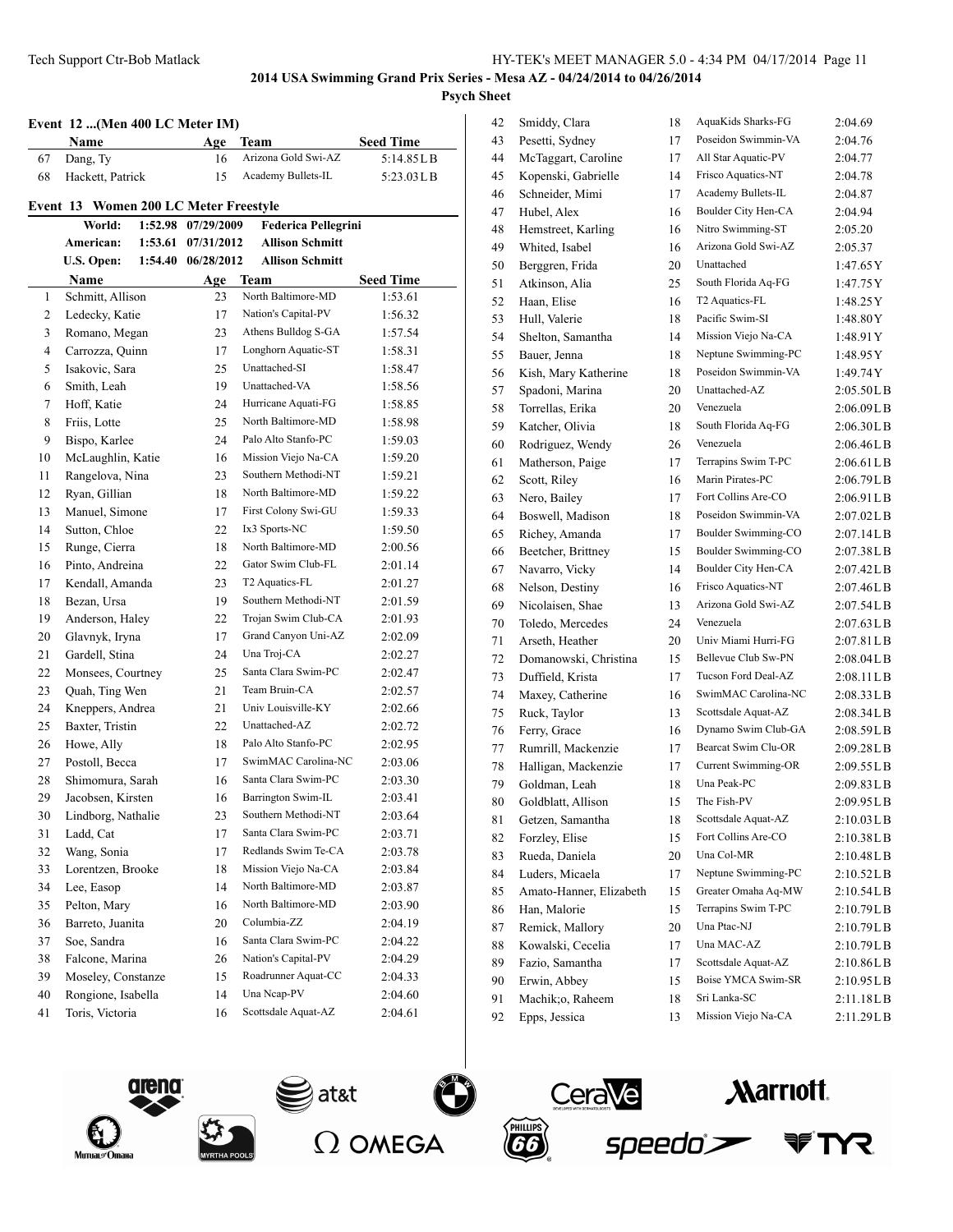### **Event 13 ...(Women 200 LC Meter Freestyle)**

|     | Name               | Age | Team                       | <b>Seed Time</b>     |
|-----|--------------------|-----|----------------------------|----------------------|
| 93  | Basaraba, Anne     | 20  | Trojan Swim Club-CA        | 2:11.46LB            |
| 94  | Roberson, Kayla    | 17  | Bellevue Club Sw-PN        | 2:11.93LB            |
| 95  | Box, Julia         | 16  | Boulder Swimming-CO        | 2:12.12LB            |
| 96  | Finnigan, Alicia   | 16  | First Colony Swi-GU        | 2:12.28LB            |
| 97  | Salesky, Madeleine | 16  | Marin Pirates-PC           | 2:12.35LB            |
| 98  | Martin, Emily      | 16  | Academy Bullets-IL         | 2:13.31LB            |
| 99  | Koziol, Stephanie  | 21  | <b>Bucknell Univers-MA</b> | 2:13.69LB            |
| 100 | Shewchuk, Taylor   | 17  | Scottsdale Aquat-AZ        | 2:13.81LB            |
| 101 | Marsh, Alyssa      | 16  | SwimMAC Carolina-NC        | 2:13.92L B           |
| 102 | Darham, Mira       | 16  | Missoula A. C.-MT          | 2:17.91LB            |
| 103 | Caneta, Jorie      | 17  | Una RA-CC                  | 2:21.10LB            |
| 104 | Thull, Tessa       | 18  | Fort Collins Are-CO        | 2:22.36L B           |
| 105 | Maxfield, Lily     | 17  | Neptune Swimming-PC        | 2:27.08LB            |
| 106 | Wolter, Ashley     | 23  | T2 Aquatics-FL             | $1:52.66$ YB         |
| 107 | Didion, Kate       | 17  | Terrapins Swim T-PC        | $1:57.11 \text{ YB}$ |

#### **Event 14 Men 200 LC Meter Freestyle**

|              | World:                | 1:42.00 | 07/28/2009 | <b>Paul Biedermann</b> |                  |
|--------------|-----------------------|---------|------------|------------------------|------------------|
|              | American:             | 1:42.96 | 08/12/2008 | <b>Michael Phelps</b>  |                  |
|              | U.S. Open:            | 1:44.10 | 07/01/2008 | <b>Michael Phelps</b>  |                  |
|              | Name                  |         | Age        | Team                   | <b>Seed Time</b> |
| $\mathbf{1}$ | Lochte, Ryan          |         | 29         | SwimMAC Carolina-NC    | 1:45.04          |
| 2            | McLean, Matt          |         | 25         | North Baltimore-MD     | 1:46.78          |
| 3            | Houchin, Charlie      |         | 26         | Ix3 Sports-NC          | 1:46.88          |
| 4            | Townsend, Darian      |         | 29         | New York Athleti-MR    | 1:47.25          |
| 5            | Shapira Bar-Or, Nim   |         | 24         | Unattached-MI          | 1:48.60          |
| 6            | Luchsinger, Tom       |         | 23         | North Baltimore-MD     | 1:48.94          |
| 7            | Surhoff, Austin       |         | 23         | North Baltimore-MD     | 1:49.62          |
| 8            | McBroom, Michael      |         | 22         | The Woodlands Sw-GU    | 1:49.66          |
| 9            | Kalisz, Chase         |         | 20         | North Baltimore-MD     | 1:50.14          |
| 10           | Bollier, Bobby        |         | 24         | Una Pasa-PC            | 1:50.43          |
| 11           | Celik, Doga           |         | 22         | North Baltimore-MD     | 1:50.44          |
| 12           | Lindenbauer, Matthias |         | 20         | Univ Louisville-KY     | 1:50.77          |
| 13           | Nunan, Michael        |         | 20         | Unattached-MN          | 1:51.11          |
| 14           | Shields, Tom          |         | 22         | California Aquat-PC    | 1:51.12          |
| 15           | Karap, Nezir          |         | 20         | North Baltimore-MD     | 1:51.16          |
| 16           | Egan, Liam            |         | 18         | Crimson Aquatics-NE    | 1:51.31          |
| 17           | Button, Bobby         |         | 21         | Una Txla-ST            | 1:51.73          |
| 18           | Knight, Titus         |         | 25         | Golden West Swim-CA    | 1:51.76          |
| 19           | Shimomura, Sam        |         | 20         | Santa Clara Swim-PC    | 1:52.46          |
| 20           | Galofre, Julio        |         | 26         | Una Bss-FL             | 1:52.49          |
| 21           | Doria, Andres         |         | 18         | Venezuela              | 1:52.49          |
| 22           | Burns, Aidan          |         | 16         | Santa Clara Swim-PC    | 1:52.55          |
| 23           | Romany, Joshua        |         | 18         | Azura Florida Aq-FG    | 1:52.59          |
| 24           | Perez Vertti, Arturo  |         | 22         | Mission Viejo Na-CA    | 1:52.72          |
| 25           | Abeysinghe, Matthew   |         | 18         | Sri Lanka-SC           | 1:52.75          |
| 26           | Vyatchanin, Arkady    |         | 30         | New York Athleti-MR    | 1:53.04          |
| 27           | Sanchez, Cherly       |         | 16         | Venezuela              | 1:53.06          |
| 28           | Cheah, Geoffrey       |         | 23         | Palo Alto Stanfo-PC    | 1:53.13          |
|              |                       |         |            |                        |                  |

| 29 | Coan, Kyle            | 18       | Redlands Swim Te-CA                   | 1:53.30    |
|----|-----------------------|----------|---------------------------------------|------------|
| 30 | Nordstrand, Oskar     | 22       | Unattached-FG                         | 1:53.59    |
| 31 | Lynch, Justin         | 17       | Terrapins Swim T-PC                   | 1:53.91    |
| 32 | Shoults, Grant        | 16       | Mission Viejo Na-CA                   | 1:54.03    |
| 33 | Delgado, Cristian     | 16       | Venezuela                             | 1:54.21    |
| 34 | Herrera, Carlos       | 19       | Azura Florida Aq-FG                   | 1:54.39    |
| 35 | Saiko, Stanislav      | 21       | Grand Canyon Uni-AZ                   | 1:54.59    |
| 36 | Roso, Jesus           | 16       | Venezuela                             | 1:54.69    |
| 37 | Casanova, Jesus       | 25       | Venezuela                             | 1:54.83    |
| 38 | Buese, Cole           | 17       | North Baltimore-MD                    | 1:54.87    |
| 39 | Hirschberger, Matthew | 15       | Una Ncap-PV                           | 1:55.04    |
| 40 | Tenney, Mason         | 17       | Nitro Swimming-ST                     | 1:55.08    |
| 41 | Acosta, Marcelo       | 17       | Azura Florida Aq-FG                   | 1:55.10    |
| 42 | Grieshop, Sean        | 15       | Nitro Swimming-ST                     | 1:55.27    |
| 43 | Weltz, Scott          | 27       | Ucd Aquatics-SN                       | 1:55.32    |
| 44 | Knox, Jon             | 18       | Neptune Swimming-PC                   | 1:55.47    |
| 45 | Ho, Benjamin          | 15       | Una Peak-PC                           | 1:55.47    |
| 46 | Foster, John          | 27       | Santa Clara Swim-PC                   | 1:55.50    |
| 47 | Gomez, Alex           | 29       | Gator Swim Club-FL                    | 1:55.54    |
| 48 | Hoffer, Ryan          | 15       | Scottsdale Aquat-AZ                   | 1:55.56    |
| 49 | Bjoerk, Jesper        | 20       | Stockholmspolise-SC                   | 1:55.62    |
| 50 | Horpel, Franklin      | 20       | Terrapins Swim T-PC                   | 1:55.71    |
| 51 | Heinemann, Erik       | 21       | <b>Bucknell Univers-MA</b>            | 1:55.74    |
| 52 | Arteta, Andy          | 18       | Venezuela                             | 1:55.78    |
| 53 | Brewer, Tommy         | 17       | Current Swimming-OR                   | 1:55.81    |
| 54 | Dunford, Jason        | 27       | Palo Alto Stanfo-PC                   | 1:56.12    |
| 55 | Martinez, Luis        | 18       | Azura Florida Aq-FG                   | 1:56.12    |
| 56 | Josa, Matthew         | 19       | Queens Universit-NC                   | 1:34.21Y   |
| 57 | Hanni, Ryan           | 22       | Gaucho Aquatics-CA                    | 1:36.57Y   |
| 58 | Mowry, Mickey         | 19       | Una Ucsb-CA                           | 1:37.67Y   |
| 59 | Andrew, Michael       | 15       | Indie Swimming-MV                     | 1:38.31Y   |
| 60 | Elkamash, Mazen       | 18       | Grand Canyon Uni-AZ                   | 1:38.38Y   |
| 61 | Kao, Sean             | 19       | Fast Swim Team-CA                     | 1:38.71Y   |
| 62 | Magana, Nicholas      | 17       | Scottsdale Aquat-AZ                   | 1:38.74Y   |
|    |                       | 20       | Trojan Swim Club-CA                   | 1:39.00Y   |
| 63 | Eisenberger, Gotty    |          | Phoenix Swim Clu-AZ                   | 1:39.12Y   |
| 64 | McCoy, Ryan           | 17<br>17 | Tucson Ford Deal-AZ                   |            |
| 65 | Cashion, Trey         |          | Santa Clara Swim-PC                   | 1:39.75Y   |
| 66 | Burrill, Cooper       | 17       | Una MAC-AZ                            | 1:39.82Y   |
| 67 | Ewoldt, Kyle          | 17       |                                       | 1:39.88Y   |
| 68 | Lemarie, Shawn        | 16       | T2 Aquatics-FL<br>Arizona Gold Swi-AZ | 1:40.24Y   |
| 69 | Olszewski, Josh       | 19       | Una Gcu-AZ                            | 1:56.44L B |
| 70 | Godfrey, Trent        | 18       |                                       | 1:56.51LB  |
| 71 | Behnen, Louis         | 18       | <b>Bucknell Univers-MA</b>            | 1:56.62L B |
| 72 | Bayo, Christian       | 23       | Una Ix3-NC                            | 1:56.64LB  |
| 73 | Sabau, Alexandru      | 19       | Romania                               | 1:56.74L B |
| 74 | Kaskawal, Jerad       | 18       | Fast Swim Team-CA                     | 1:56.93LB  |
| 75 | Ozcan, Kaan           | 15       | North Baltimore-MD                    | 1:57.00LB  |
| 76 | Norman, Nick          | 17       | Mission Viejo Na-CA                   | 1:57.09LB  |
| 77 | Gonzales, Brad        | 15       | Una Gwsc-CA                           | 1:57.34L B |
| 78 | Van Krimpen, Owen     | 17       | Nation's Capital-PV                   | 1:57.58LB  |
| 79 | Jung, Yunseo          | 16       | Phoenix Swimming-NE                   | 1:57.94L B |









**Marriott** 

TYR.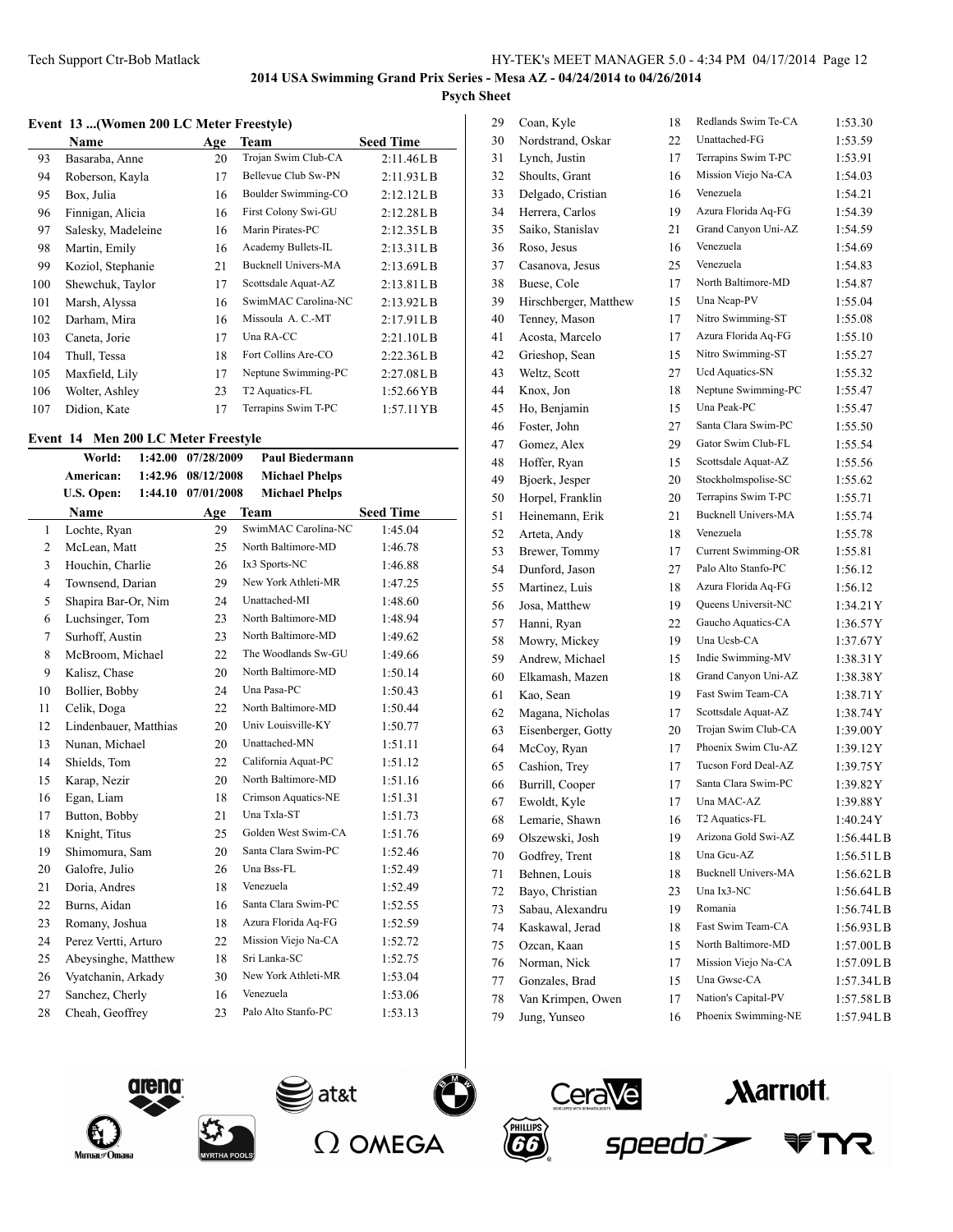#### **Event 14 ...(Men 200 LC Meter Freestyle)**

|     | Name               | Age | <b>Team</b>                | <b>Seed Time</b> |
|-----|--------------------|-----|----------------------------|------------------|
| 80  | Kou, Timothy       | 18  | Santa Clara Swim-PC        | 1:58.28L B       |
| 81  | Miller, Weston     | 18  | Life Time Arizo-AZ         | 1:58.50L B       |
| 82  | Matsuda, Daichi    | 16  | Palo Alto Stanfo-PC        | 1:58.62LB        |
| 83  | Molinari, Joe      | 16  | Palo Alto Stanfo-PC        | 1:58.85LB        |
| 84  | James, Brandon     | 17  | Terrapins Swim T-PC        | 1:59.12LB        |
| 85  | Riepe, Nick        | 18  | Scarlet Aquatics-NJ        | 1:59.17LB        |
| 86  | Nolan, Chris       | 17  | Tule Nation Trit-CC        | 1:59.29LB        |
| 87  | Hollowsky, Liam    | 16  | T2 Aquatics-FL             | 1:59.67LB        |
| 88  | Allen, James       | 17  | Phoenix Swimming-NE        | 1:59.89LB        |
| 89  | Robinson, Jack     | 19  | <b>Bucknell Univers-MA</b> | 1:59.96LB        |
| 90  | Abbott, Taylor     | 15  | Nitro Swimming-ST          | 2:00.40LB        |
| 91  | Gonzalez, Sergio   | 21  | Gator Swim Club-FL         | 2:00.54LB        |
| 92  | Clancy, JP         | 18  | Loyola Blakefiel-MD        | 2:00.86LB        |
| 93  | Perry, Trey        | 18  | Loyola Blakefiel-MD        | 2:01.16LB        |
| 94  | Williams, Mitch    | 17  | Loyola Blakefiel-MD        | 2:01.27L B       |
| 95  | Phillips, Brian    | 19  | <b>Bucknell Univers-MA</b> | 2:01.54LB        |
| 96  | Holter, Max        | 17  | Fort Collins Are-CO        | 2:01.72L B       |
| 97  | Apel, Aaron        | 15  | Scottsdale Aquat-AZ        | 2:01.75L B       |
| 98  | Milinovich, Joseph | 16  | Academy Bullets-IL         | 2:01.76LB        |
| 99  | Messner, Michael   | 17  | Una Sese-PC                | 2:02.27LB        |
| 100 | Ramirez, Antonio   | 16  | Arizona Gold Swi-AZ        | 2:02.74LB        |
| 101 | Mendoza, Kevin     | 17  | Imp. Valley Dese-SI        | 2:03.07LB        |
| 102 | Hackett, Patrick   | 15  | Academy Bullets-IL         | 2:03.14L B       |
| 103 | Lamar, Simon       | 14  | Fast Swim Team-CA          | 2:03.15LB        |
| 104 | Kao, Sidney        | 15  | Fast Swim Team-CA          | 2:03.33L B       |
| 105 | Blake, Jack        | 15  | Scottsdale Aquat-AZ        | 2:03.47LB        |
| 106 | Olszewski, Ben     | 16  | Arizona Gold Swi-AZ        | 2:03.82L B       |
| 107 | Kramer, Justice    | 16  | Boise YMCA Swim-SR         | 2:04.00LB        |
| 108 | Lozano, Joseph     | 18  | Long Island Expr-MR        | 2:04.42 L B      |
| 109 | Graham, Jared      | 15  | Penguin Aquatics-PN        | 2:04.78LB        |
| 110 | Tebet Baez, Ganem  | 19  | Una Fast-CA                | 2:05.64LB        |
| 111 | Toney, Austin      | 18  | SwimMAC Carolina-NC        | 2:06.81LB        |
| 112 | Newmann, Micah     | 22  | Unattached-CO              | 1:40.34 YB       |
| 113 | Coville, Alex      | 25  | Palo Alto Stanfo-PC        | 1:41.00 YB       |
| 114 | Montgomery, Colten | 17  | Ucd Aquatics-SN            | 1:42.76YB        |
| 115 | Knowles, Jake      | 19  | South Dakota Aqu-SD        | 1:52.40 YB       |

## **Event 15 Women 200 LC Meter Backstroke**

|   | World:                | 2:04.06 08/03/2012 | <b>Missy Franklin</b> |                  |
|---|-----------------------|--------------------|-----------------------|------------------|
|   | American:             | 2:04.06 08/03/2012 | <b>Missy Franklin</b> |                  |
|   | 2:05.68<br>U.S. Open: | 06/26/2013         | <b>Missy Franklin</b> |                  |
|   | <b>Name</b>           | Age                | Team                  | <b>Seed Time</b> |
| 1 | Beisel, Elizabeth     | 21                 | Una Gsc-FL            | 2:06.18          |
| 2 | Romano, Megan         | 23                 | Athens Bulldog S-GA   | 2:09.08          |
| 3 | Baker, Kathleen       | 17                 | SwimMAC Carolina-NC   | 2:10.23          |
| 4 | Smiddy, Clara         | 18                 | AquaKids Sharks-FG    | 2:10.69          |
| 5 | Earley, Erin          | 15                 | Hopkins Mariner-CT    | 2:10.95          |
| 6 | Bratton, Lisa         | 17                 | Tri-city Channel-IE   | 2:11.54          |
| 7 | Glavnyk, Iryna        | 17                 | Grand Canyon Uni-AZ   | 2:11.62          |
|   |                       |                    |                       |                  |

| 8  | Gonzalez Ramirez, Fernand  | 23 | Gator Swim Club-FL         | 2:12.33     |
|----|----------------------------|----|----------------------------|-------------|
| 9  | Howe, Ally                 | 18 | Palo Alto Stanfo-PC        | 2:13.10     |
| 10 | Colorado, Carolina         | 26 | Una Bss-FL                 | 2:13.64     |
| 11 | Stenkvist, Joanna          | 20 | Una Troj-CA                | 2:13.86     |
| 12 | Arcila, Isabella           | 20 | Southern Methodi-NT        | 2:14.57     |
| 13 | Haan, Elise                | 16 | T2 Aquatics-FL             | 2:14.72     |
| 14 | Volchkov, Anna             | 21 | Southern Methodi-NT        | 2:16.59     |
| 15 | Richter, Abby              | 14 | Boulder City Hen-CA        | 2:16.86     |
| 16 | Bauer, Jenna               | 18 | Neptune Swimming-PC        | 2:16.93     |
| 17 | Morgan, Jennifer           | 20 | Unattached-AZ              | 2:17.23     |
| 18 | Bowker, Justine            | 27 | T <sub>2</sub> Aquatics-FL | 2:17.98     |
| 19 | Nelson, Stephanie          | 15 | SwimMAC Carolina-NC        | 2:18.14     |
| 20 | Lindsey, Hannah            | 16 | All Star Aquatic-PV        | 2:18.19     |
| 21 | Barney, Regan              | 15 | Unattached-ST              | 2:18.20     |
| 22 | Nelson, Destiny            | 16 | Frisco Aquatics-NT         | 2:18.57     |
| 23 | Hemstreet, Karling         | 16 | Nitro Swimming-ST          | 2:18.72     |
| 24 | Gosselin, Annie            | 16 | Academy Bullets-IL         | 2:19.12     |
| 25 | Richey, Amanda             | 17 | Boulder Swimming-CO        | 2:19.33     |
| 26 | Isleta, Chloe Kenndey Anne | 15 | Una Peak-PC                | 2:19.41     |
| 27 | Edwards, Victoria          | 15 | Longhorn Aquatic-ST        | 2:19.43     |
| 28 | Isakovic, Sara             | 25 | Unattached-SI              | 2:19.50     |
| 29 | Gouger, Hannah             | 16 | Loyola Blakefiel-MD        | 2:19.52     |
| 30 | Pesetti, Sydney            | 17 | Poseidon Swimmin-VA        | 2:19.53     |
| 31 | Krivokapic-Zhou, Sophie    | 14 | Santa Clara Swim-PC        | 2:19.84     |
| 32 | Ahlin, Anna                | 22 | Sweden                     | 2:19.95     |
| 33 | Williams, Kim              | 17 | Bellevue Club Sw-PN        | 2:20.17     |
| 34 | James, Lauren              | 17 | North Baltimore-MD         | 2:20.22     |
| 35 | McLaughlin, Katie          | 16 | Mission Viejo Na-CA        | 2:20.52     |
| 36 | Ladd, Cat                  | 17 | Santa Clara Swim-PC        | 2:20.68     |
| 37 | Gramcko, Marcela           | 17 | Venezuela                  | 2:20.69     |
| 38 | Rudenko, Yekaterina        | 19 | Unattached-AR              | 1:55.69Y    |
| 39 | Samardzic, Matea           | 19 | Scarlet Aquatics-NJ        | 1:56.52Y    |
| 40 | Levendoski, Emma           | 20 | <b>Bucknell Univers-MA</b> | 1:56.80Y    |
| 41 | Ruck, Taylor               | 13 | Scottsdale Aquat-AZ        | 1:57.12Y    |
| 42 | Hermann, Kendall           | 15 | Academy Bullets-IL         | 1:58.44Y    |
| 43 | Boone, Annie               | 16 | Nation's Capital-PV        | 1:58.51Y    |
| 44 | Rueda, Daniela             | 20 | Una Col-MR                 | 1:59.32Y    |
| 45 | Postoll, Becca             | 17 | SwimMAC Carolina-NC        | 1:59.36Y    |
| 46 | Tornatore, Miranda         | 20 | Unattached-MT              | 1:59.37Y    |
| 47 | Basaraba, Anne             | 20 | Trojan Swim Club-CA        | 2:00.66Y    |
| 48 | Manuel, Simone             | 17 | First Colony Swi-GU        | 2:00.70Y    |
| 49 | Marsh, Alyssa              | 16 | SwimMAC Carolina-NC        | 2:00.95Y    |
| 50 | Nero, Bailey               | 17 | Fort Collins Are-CO        | 2:01.02Y    |
| 51 | Kastigar, Hannah           | 18 | Una Gcu-AZ                 | 2:01.12Y    |
| 52 | Luders, Micaela            | 17 | Neptune Swimming-PC        | 2:01.23Y    |
| 53 | Kish, Mary Katherine       | 18 | Poseidon Swimmin-VA        | 2:20.71L B  |
| 54 | Freeman, Sandra            | 15 | Boulder Swimming-CO        | 2:21.28LB   |
| 55 | McGovern, Natalie          | 17 | Academy Bullets-IL         | 2:21.43LB   |
| 56 | Amato-Hanner, Elizabeth    | 15 | Greater Omaha Aq-MW        | 2:21.97LB   |
| 57 | Thull, Tessa               | 18 | Fort Collins Are-CO        | 2:22.99LB   |
| 58 | McDonnell, Amber           | 19 | <b>Bucknell Univers-MA</b> | 2:23.11 L B |
|    |                            |    |                            |             |









**Marriott**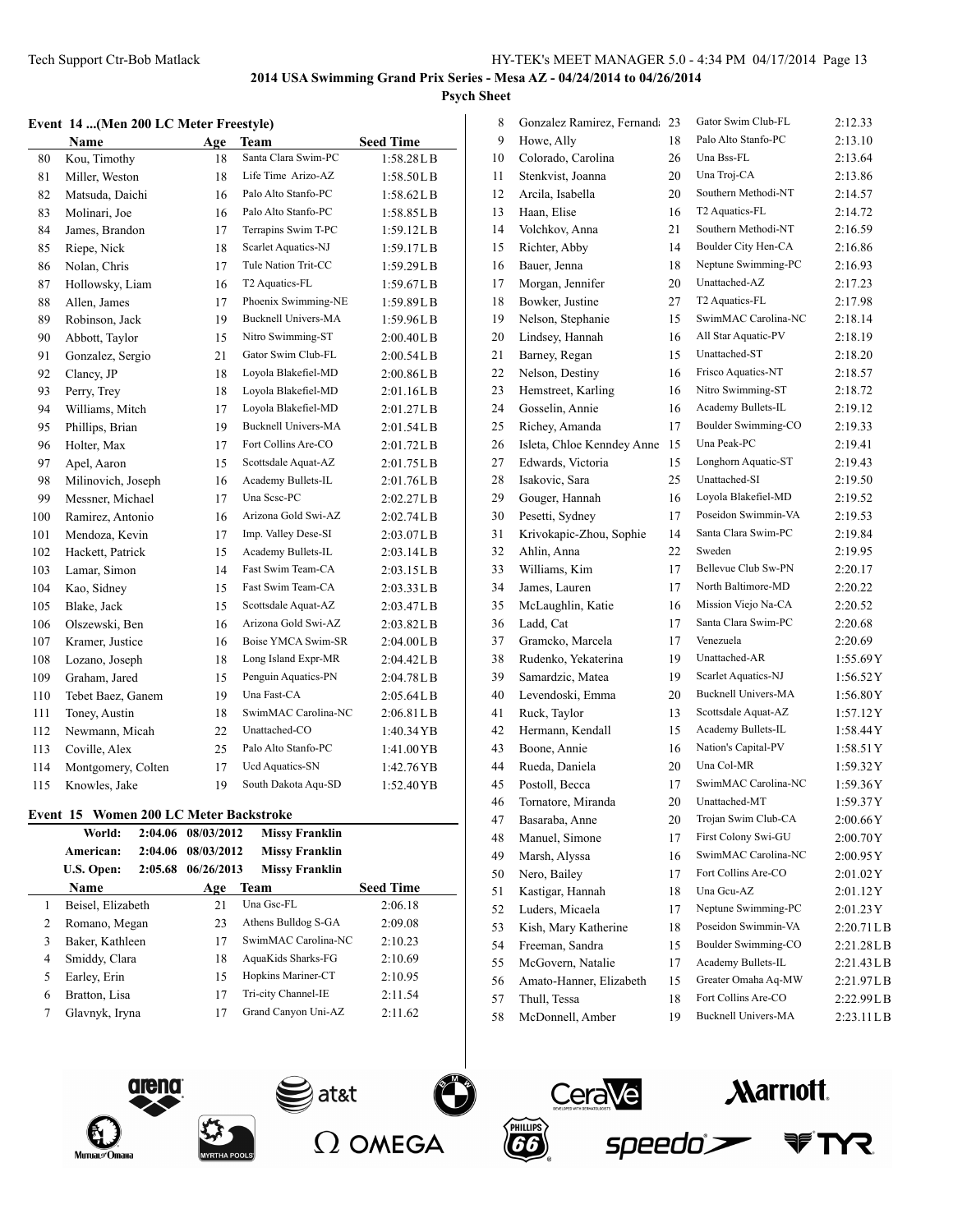## **Event 15 ...(Women 200 LC Meter Backstroke)**

|    | $\sim$ and $\sim$ $\sim$ (women 200 LC meter Daekstroke) |     |                            |                  |
|----|----------------------------------------------------------|-----|----------------------------|------------------|
|    | Name                                                     | Age | <b>Team</b>                | <b>Seed Time</b> |
| 59 | Coloma, Samantha                                         | 16  | Terrapins Swim T-PC        | 2:23.49L B       |
| 60 | Box, Julia                                               | 16  | Boulder Swimming-CO        | 2:24.14L B       |
| 61 | Soe, Sandra                                              | 16  | Santa Clara Swim-PC        | 2:25.38LB        |
| 62 | Ryan, Emily                                              | 14  | Academy Bullets-IL         | 2:25.42L B       |
| 63 | Sargent, Kay                                             | 15  | Victor Swim Club-NI        | 2:25.44L B       |
| 64 | Raheem, Kimiiko                                          | 15  | Sri Lanka-SC               | 2:26.61LB        |
| 65 | Keane, Anna                                              | 18  | Bellevue Club Sw-PN        | 2:27.09L B       |
| 66 | Moshos, Reni                                             | 15  | Nation's Capital-PV        | 2:27.20L B       |
| 67 | Cheung, Hilvy                                            | 19  | Unattached-PC              | 2:27.69LB        |
| 68 | Clancy, Marykate                                         | 16  | Loyola Blakefiel-MD        | 2:27.73LB        |
| 69 | Koziol, Stephanie                                        | 21  | <b>Bucknell Univers-MA</b> | 2:28.10L B       |
| 70 | Fazio, Samantha                                          | 17  | Scottsdale Aquat-AZ        | 2:28.64L B       |
| 71 | Ferry, Grace                                             | 16  | Dynamo Swim Club-GA        | 2:28.80L B       |
| 72 | Shannahan, Katie                                         | 17  | Scottsdale Aquat-AZ        | 2:28.81LB        |
| 73 | Johnson, Maddie                                          | 15  | Sun Valley 5 B -- SR       | 2:28.82LB        |
| 74 | Forzley, Elise                                           | 15  | Fort Collins Are-CO        | 2:29.14LB        |
| 75 | Tennant, Kayla                                           | 14  | T2 Aquatics-FL             | 2:29.82L B       |
| 76 | Kovac, Bailey                                            | 15  | Fort Collins Are-CO        | 2:30.19L B       |
| 77 | Maxey, Catherine                                         | 16  | SwimMAC Carolina-NC        | 2:30.51LB        |
| 78 | Nicolaisen, Shae                                         | 13  | Arizona Gold Swi-AZ        | 2:32.47LB        |
| 79 | Murch Elliot, Cape                                       | 17  | SwimMAC Carolina-NC        | 2:33.16LB        |
| 80 | Finnigan, Alicia                                         | 16  | First Colony Swi-GU        | 2:34.03LB        |
| 81 | Whited, Isabel                                           | 16  | Arizona Gold Swi-AZ        | 2:34.97LB        |
| 82 | Broome, Emma                                             | 15  | Scottsdale Aquat-AZ        | 2:35.69LB        |
| 83 | Shewchuk, Taylor                                         | 17  | Scottsdale Aquat-AZ        | 2:36.47L B       |
| 84 | Katcher, Olivia                                          | 18  | South Florida Aq-FG        | 2:36.88LB        |
| 85 | Goldblatt, Allison                                       | 15  | The Fish-PV                | 2:38.45LB        |

### **Event 16 Men 200 LC Meter Backstroke**

| World:         |                                                                                                                             | <b>Aaron Peirsol</b> |                                                |
|----------------|-----------------------------------------------------------------------------------------------------------------------------|----------------------|------------------------------------------------|
| American:      |                                                                                                                             | <b>Aaron Peirsol</b> |                                                |
| U.S. Open:     |                                                                                                                             | <b>Aaron Peirsol</b> |                                                |
| Name           | Age                                                                                                                         | Team                 | <b>Seed Time</b>                               |
| Clary, Tyler   | 25                                                                                                                          | Una MAC-NC           | 1:53.41                                        |
| Lochte, Ryan   | 29                                                                                                                          | SwimMAC Carolina-NC  | 1:53.79                                        |
| Murphy, Ryan   | 18                                                                                                                          | Una Cal-PC           | 1:55.87                                        |
|                | 30                                                                                                                          | New York Athleti-MR  | 1:56.70                                        |
| Pebley, Jacob  | 20                                                                                                                          | Una Cal-PC           | 1:56.73                                        |
| Grevers, Matt  | 29                                                                                                                          | Tucson Ford Deal-AZ  | 1:58.84                                        |
|                | 18                                                                                                                          | Univ Louisville-KY   | 1:59.51                                        |
|                | 24                                                                                                                          | Unattached-MI        | 1:59.58                                        |
| Kron, Kristian | 22                                                                                                                          | Univ Of Utah Aqu-UT  | 2:00.58                                        |
| Mellouli, Ous  | 30                                                                                                                          | North Baltimore-MD   | 2:02.20                                        |
| Ogren, Curtis  | 18                                                                                                                          | Palo Alto Stanfo-PC  | 2:02.39                                        |
|                | 23                                                                                                                          | North Baltimore-MD   | 2:02.43                                        |
| Josa, Matthew  | 19                                                                                                                          | Queens Universit-NC  | 2:02.76                                        |
| Bollier, Bobby | 24                                                                                                                          | Una Pasa-PC          | 2:03.56                                        |
| Bonetti, Brock | 18                                                                                                                          | Una RA-CC            | 2:03.95                                        |
|                | 17                                                                                                                          | Terrapins Swim T-PC  | 2:03.97                                        |
|                | 1:51.92<br>1:51.92<br>Vyatchanin, Arkady<br>Tarasevich, Grigory<br>Shapira Bar-Or, Nim<br>Surhoff, Austin<br>James, Brandon |                      | 07/31/2009<br>07/31/2009<br>1:53.08 07/11/2009 |

| 17       | Andrew, Michael       | 15 | Indie Swimming-MV                        | 2:04.06                 |
|----------|-----------------------|----|------------------------------------------|-------------------------|
| 18       | Ho, Benjamin          | 15 | Una Peak-PC                              | 2:04.10                 |
| 19       | Wang, Jian            | 20 | Gator Swim Club-FL                       | 2:04.25                 |
| 20       | Ewart, Jason          | 17 | North Baltimore-MD                       | 2:05.33                 |
| 21       | Behnen, Louis         | 18 | <b>Bucknell Univers-MA</b>               | 2:05.87                 |
| 22       | Decarvalho, Diago     | 26 | Gator Swim Club-FL                       | 2:06.00                 |
| 23       | Bull, Adam            | 20 | Una Gsc-FL                               | 2:06.35                 |
| 24       | Feely, Jack           | 20 | Unattached-NM                            | 2:06.49                 |
| 25       | Kalisz, Connor        | 17 | North Baltimore-MD                       | 2:06.56                 |
| 26       | Molinari, Joe         | 16 | Palo Alto Stanfo-PC                      | 2:06.86                 |
| 27       | Lopez, Jesus          | 19 | Venezuela                                | 2:07.00                 |
| 28       | Thompson, Hunter      | 21 | Tucson Ford Deal-AZ                      | 2:07.14                 |
| 29       | Carr, Daniel          | 15 | Cheyenne Mountai-CO                      | 2:07.69                 |
| 30       | Poon, Brian           | 16 | Phoenix Swimming-NE                      | 2:07.93                 |
| 31       | Grieshop, Sean        | 15 | Nitro Swimming-ST                        | 2:08.17                 |
| 32       | Knox, Jon             | 18 | Neptune Swimming-PC                      | 2:08.20                 |
| 33       | Nilsson, Martin       | 20 | Stockholmspolise-SC                      | 2:08.29                 |
| 34       | Burns, Aidan          | 16 | Santa Clara Swim-PC                      | 2:08.38                 |
| 35       | Lujan, Matthew        | 16 | Una Sesc-PC                              | 2:08.50                 |
| 36       | Holter, Max           | 17 | Fort Collins Are-CO                      | 2:08.51                 |
| 37       | Hoelting, Zachary     | 17 | Loyola Blakefiel-MD                      | 2:08.89                 |
| 38       | Sockwell, Kyle        | 19 | Unattached-AZ                            | 2:09.34                 |
| 39       | Adalsteinsson, David  | 23 | Unattached-AZ                            | 1:45.15Y                |
| 40       | Ng, Rainer            | 21 | Unattached-UT                            | 1:46.17Y                |
| 41       | Shilling, Stephen     | 20 | Santa Clara Swim-PC                      | 1:46.69Y                |
| 42       | Marcantonio, Anthony  | 18 | Una Crim-NE                              | 1:46.76Y                |
| 43       | Ford, Ian             | 20 | South Dakota Aqu-SD                      | 1:47.51 Y               |
| 44       | Robinson, Jack        | 19 | <b>Bucknell Univers-MA</b>               | 1:49.00Y                |
| 45       | Weiss, Michael        | 22 | Wisconsin Aquati-WI                      | 1:49.18Y                |
| 46       | Turk, Joe             | 16 | Phoenix Swimming-NE                      | 1:50.26Y                |
| 47       | Hirschberger, Matthew | 15 | Una Ncap-PV                              | 2:10.05L B              |
| 48       | Martinez, Luis        | 18 | Azura Florida Aq-FG                      | 2:10.50L B              |
|          | Molina, Robinson      | 16 | Venezuela                                | 2:11.05LB               |
| 49<br>50 | Alkan, Samet          | 16 | North Baltimore-MD                       | 2:11.67LB               |
|          |                       |    | Venezuela                                |                         |
| 51       | Sanchez, Cherly       | 16 | Loyola Blakefiel-MD                      | 2:12.02LB               |
| 52       | Roddy, Colin          | 18 | Palo Alto Stanfo-PC                      | 2:12.57L B<br>2:14.52LB |
| 53       | Babinet, Jeremy       | 16 | Una Sese-PC                              |                         |
| 54       | Messner, Michael      | 17 | SwimMAC Carolina-NC                      | 2:14.72L B              |
| 55       | Smith, Jack           | 17 |                                          | 2:15.59LB               |
| 56       | Kao, Sidney           | 15 | Fast Swim Team-CA<br>Arizona Gold Swi-AZ | 2:17.35L B              |
| 57       | Jurek, Mark           | 16 |                                          | 2:17.42L B              |
| 58       | Milinovich, Joseph    | 16 | Academy Bullets-IL                       | 2:17.68LB               |
| 59       | Dang, Ty              | 16 | Arizona Gold Swi-AZ                      | 2:17.81LB               |
| 60       | Hollowsky, Liam       | 16 | T2 Aquatics-FL                           | 2:19.20L B              |
| 61       | Tebet Baez, Ganem     | 19 | Una Fast-CA                              | 2:19.48LB               |
| 62       | Apel, Aaron           | 15 | Scottsdale Aquat-AZ                      | 2:19.85LB               |
| 63       | Olszewski, Ben        | 16 | Arizona Gold Swi-AZ                      | 2:20.81L B              |
| 64       | Lyster, Rip           | 16 | T2 Aquatics-FL                           | 2:21.30LB               |
| 65       | Lamar, Simon          | 14 | Fast Swim Team-CA                        | 2:24.74LB               |
| 66       | Sesvold, Tyler        | 15 | Una Acad-IL                              | 2:27.92LB               |
| 67       | Hackett, Patrick      | 15 | Academy Bullets-IL                       | 2:29.69LB               |









**Marriott** 

Y7.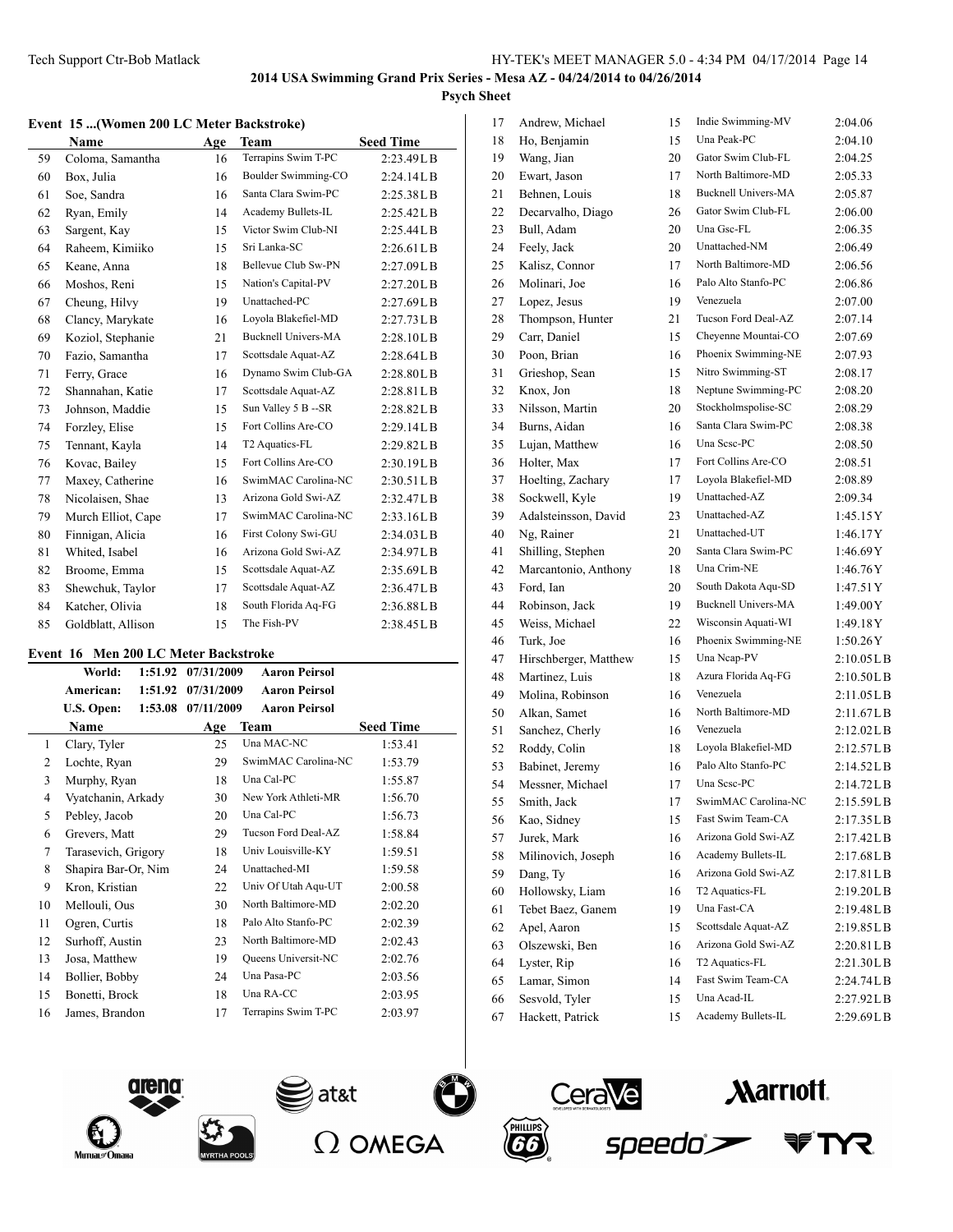## **Psych Sheet**

|  |  |  |  |  | Event 17 Women 50 LC Meter Freestyle |
|--|--|--|--|--|--------------------------------------|
|--|--|--|--|--|--------------------------------------|

| еусис 17 | women of Le meter preestyle<br>World: | 23.73 08/01/2009 | <b>Britta Steffen</b> |                  |
|----------|---------------------------------------|------------------|-----------------------|------------------|
|          | American:                             | 24.07 08/17/2008 | <b>Dara Torres</b>    |                  |
|          | <b>U.S. Open:</b><br>24.13            | 05/18/2008       | <b>Cate Campbell</b>  |                  |
|          | Name                                  | Age              | Team                  | <b>Seed Time</b> |
| 1        | Manuel, Simone                        | 17               | First Colony Swi-GU   | 24.80            |
| 2        | Coughlin, Natalie                     | 31               | California Aquat-PC   | 24.90            |
| 3        | Romano, Megan                         | 23               | Athens Bulldog S-GA   | 24.98            |
| 4        | Weir, Amanda                          | 28               | SwimAtlanta-GA        | 25.18            |
| 5        | Schmitt, Allison                      | 23               | North Baltimore-MD    | 25.40            |
| 6        | McLaughlin, Katie                     | 16               | Mission Viejo Na-CA   | 25.52            |
| 7        | Lindborg, Nathalie                    | 23               | Southern Methodi-NT   | 25.53            |
| 8        | Coffman, Cheyenne                     | 24               | Fresno State Bul-CC   | 25.56            |
| 9        | Kendall, Amanda                       | 23               | T2 Aquatics-FL        | 25.61            |
| 10       | Runge, Cierra                         | 18               | North Baltimore-MD    | 25.72            |
| 11       | Bispo, Karlee                         | 24               | Palo Alto Stanfo-PC   | 25.79            |
| 12       | Schneider, Mimi                       | 17               | Academy Bullets-IL    | 25.92            |
| 13       | Atkinson, Alia                        | 25               | South Florida Aq-FG   | 25.98            |
| 14       | Engel, Lindsey                        | 17               | Jcc Waves-CA          | 26.00            |
| 15       | Meili, Katie                          | 23               | SwimMAC Carolina-NC   | 26.05            |
| 16       | Arcila, Isabella                      | 20               | Southern Methodi-NT   | 26.12            |
| 17       | Pelton, Mary                          | 16               | North Baltimore-MD    | 26.19            |
|          | McTaggart, Caroline                   | 17               | All Star Aquatic-PV   | 26.28            |
| 18       |                                       |                  | Tucson Ford Deal-AZ   |                  |
| 19       | Duffield, Krista                      | 17               | SwimMAC Carolina-NC   | 26.28            |
| 20       | Saurborn, Kathryn                     | 22               | Southern Methodi-NT   | 26.30            |
| 21       | Rangelova, Nina                       | 23               |                       | 26.31            |
| 22       | Toris, Victoria                       | 16               | Scottsdale Aquat-AZ   | 26.33            |
| 23       | Rodriguez, Wendy                      | 26               | Venezuela             | 26.36            |
| 24       | Smiddy, Clara                         | 18               | AquaKids Sharks-FG    | 26.38            |
| 25       | Larson, Breeja                        | 22               | Unattached-GU         | 26.41            |
| 26       | Wolter, Ashley                        | 23               | T2 Aquatics-FL        | 26.45            |
| 27       | Goldman, Leah                         | 18               | Una Peak-PC           | 26.46            |
| 28       | Guttmacher, Samantha                  | 18               | Unattached-AZ         | 26.47            |
| 29       | Pinto, Jeserik                        | 24               | Venezuela             | 26.51            |
| 30       | Moseley, Constanze                    | 15               | Roadrunner Aquat-CC   | 26.57            |
| 31       | Busch, Melanie                        | 20               | Unattached-AZ         | 26.58            |
| 32       | Fazio, Samantha                       | 17               | Scottsdale Aquat-AZ   | 26.61            |
| 33       | Balsbough, Brie                       | 18               | Una Brsc-OR           | 26.67            |
| 34       | Howe, Ally                            | 18               | Palo Alto Stanfo-PC   | 26.67            |
| 35       | Boyce, Lisa                           | 20               | Una Ptac-NJ           | 26.72            |
| 36       | Quah, Ting Wen                        | 21               | Team Bruin-CA         | 26.75            |
| 37       | Torrellas, Erika                      | 20               | Venezuela             | 26.79            |
| 38       | Han, Malorie                          | 15               | Terrapins Swim T-PC   | 26.82            |
| 39       | Carrozza, Quinn                       | 17               | Longhorn Aquatic-ST   | 26.82            |
| 40       | Erasmus, Marne                        | 18               | Southern Methodi-NT   | 26.83            |
| 41       | Keane, Anna                           | 18               | Bellevue Club Sw-PN   | 26.86            |
| 42       | Postoll, Becca                        | 17               | SwimMAC Carolina-NC   | 26.87            |
| 43       | Hubel, Alex                           | 16               | Boulder City Hen-CA   | 26.93            |
| 44       | Powell, Ali                           | 16               | Santa Barbara Sw-CA   | 26.93            |
| 45       | Lawrence, Micah                       | 23               | SwimMAC Carolina-NC   | 26.93            |
|          |                                       |                  |                       |                  |

| 46 | Machik;o, Raheem      | 18 | Sri Lanka-SC        | 26.94     |
|----|-----------------------|----|---------------------|-----------|
| 47 | Hemstreet, Karling    | 16 | Nitro Swimming-ST   | 26.95     |
| 48 | Koens, Jovanna        | 19 | Grand Canyon Uni-AZ | 26.95     |
| 49 | Johnson, Taylor       | 19 | Unattached-CA       | 26.95     |
| 50 | Raheem, Kimiiko       | 15 | Sri Lanka-SC        | 27.64     |
| 51 | Jonsdottir, Ingibjorg | 20 | Unattached-AZ       | 22.87Y    |
| 52 | Donahue, Claire       | 25 | Western Kentucky-KY | 22.98Y    |
| 53 | Marsh, Alyssa         | 16 | SwimMAC Carolina-NC | 23.13 Y   |
| 54 | Barreto, Juanita      | 20 | Columbia-ZZ         | 23.17 Y   |
| 55 | Arseth, Heather       | 20 | Univ Miami Hurri-FG | 23.25 Y   |
| 56 | Ward, Andrea          | 21 | Una Ucsb-CA         | 23.32Y    |
| 57 | Spadoni, Marina       | 20 | Unattached-AZ       | 23.33 Y   |
| 58 | Parmenter, Nicole     | 21 | Southern Methodi-NT | 23.35Y    |
| 59 | Salesky, Madeleine    | 16 | Marin Pirates-PC    | 23.36Y    |
| 60 | Fridell, My           | 21 | Univ Miami Hurri-FG | 23.38Y    |
| 61 | Van Hofwegen, Angel   | 18 | Scottsdale Aquat-AZ | 23.41 Y   |
| 62 | Hull, Valerie         | 18 | Pacific Swim-SI     | 23.44Y    |
| 63 | Burns, Madi           | 18 | Wild West Aquati-NM | 23.48Y    |
| 64 | Simonovic, Kat        | 19 | Serbia              | 27.31LB   |
| 65 | Holman, Hannah        | 17 | Scottsdale Aquat-AZ | 27.32LB   |
| 66 | Byers, Kirsten        | 25 | Unattached-AZ       | 27.32LB   |
| 67 | Navarro, Vicky        | 14 | Boulder City Hen-CA | 27.36LB   |
| 68 | Monsees, Courtney     | 25 | Santa Clara Swim-PC | 27.40LB   |
| 69 | Rumrill, Mackenzie    | 17 | Bearcat Swim Clu-OR | 27.45LB   |
| 70 | Ladd, Cat             | 17 | Santa Clara Swim-PC | 27.52LB   |
| 71 | Gouger, Hannah        | 16 | Loyola Blakefiel-MD | 27.54LB   |
| 72 | Caneta, Jorie         | 17 | Una RA-CC           | 27.58LB   |
| 73 | Shelton, Samantha     | 14 | Mission Viejo Na-CA | 27.61 L B |
| 74 | Blackburn, Lisa       | 42 | T2 Aquatics-FL      | 27.65 L B |
| 75 | Algee, Angela         | 19 | Univ Miami Hurri-FG | 27.67LB   |
| 76 | Nichols, Penny        | 17 | Life Time Arizo-AZ  | 27.74LB   |
| 77 | Wiley, Amy            | 20 | Univ Miami Hurri-FG | 27.90LB   |
| 78 | Kaminski, Pauline     | 17 | Academy Bullets-IL  | 27.95LB   |
| 79 | Korenwinder, Mallory  | 15 | Tule Nation Trit-CC | 27.96LB   |
| 80 | Shimomura, Sarah      | 16 | Santa Clara Swim-PC | 27.98LB   |
| 81 | Epps, Jessica         | 13 | Mission Viejo Na-CA | 28.02LB   |
| 82 | Roberson, Kayla       | 17 | Bellevue Club Sw-PN | 28.07LB   |
| 83 | Richey, Amanda        | 17 | Boulder Swimming-CO | 28.17LB   |
| 84 | Katcher, Olivia       | 18 | South Florida Aq-FG | 28.25LB   |
| 85 | Box, Julia            | 16 | Boulder Swimming-CO | 28.26LB   |
| 86 | Lindsey, Hannah       | 16 | All Star Aquatic-PV | 28.32LB   |
| 87 | Coloma, Samantha      | 16 | Terrapins Swim T-PC | 28.33LB   |
| 88 | Remick, Mallory       | 20 | Una Ptac-NJ         | 28.33LB   |
| 89 | Soe, Sandra           | 16 | Santa Clara Swim-PC | 28.41LB   |
| 90 | Brockley, Piper       | 16 | Neptune Swimming-PC | 28.42LB   |
| 91 | Darham, Mira          | 16 | Missoula A. C.-MT   | 28.59LB   |
| 92 | Tennant, Kayla        | 14 | T2 Aquatics-FL      | 28.63LB   |
| 93 | Ryan, Emily           | 14 | Academy Bullets-IL  | 28.68LB   |
| 94 | Yager, Alexis         | 15 | Academy Bullets-IL  | 28.68LB   |
| 95 | Whited, Isabel        | 16 | Arizona Gold Swi-AZ | 28.81LB   |
| 96 | Broome, Emma          | 15 | Scottsdale Aquat-AZ | 28.84LB   |
|    |                       |    |                     |           |









**Aarriott**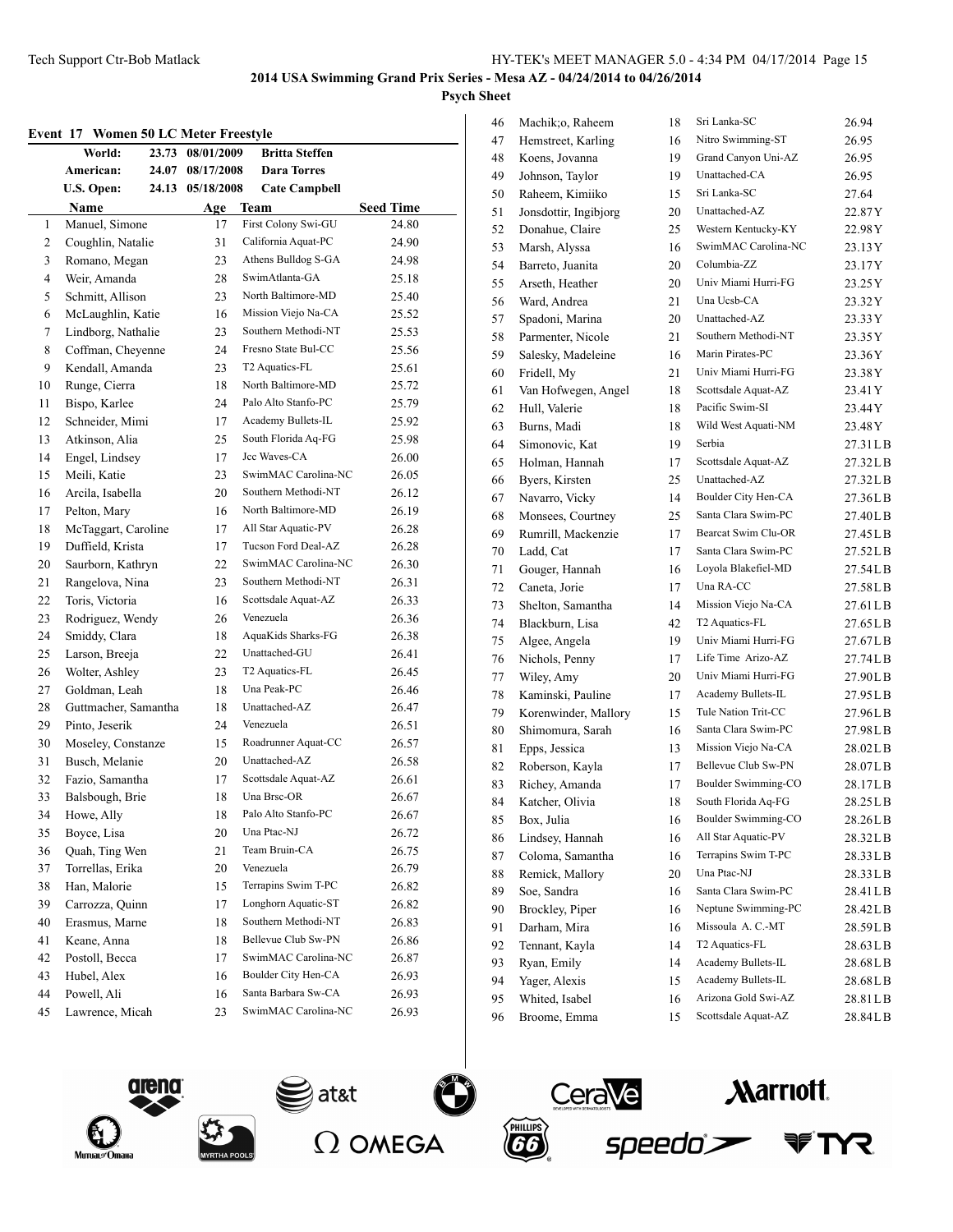#### **Event 17 ...(Women 50 LC Meter Freestyle)**

|     | Name               | Age | Team                | <b>Seed Time</b> |
|-----|--------------------|-----|---------------------|------------------|
| 97  | Davis, Lauren      | 16  | Tule Nation Trit-CC | 28.86LB          |
| 98  | Getzen, Samantha   | 18  | Scottsdale Aquat-AZ | 29.18LB          |
| 99  | Beetcher, Brittney | 15  | Boulder Swimming-CO | 29.19LB          |
| 100 | Maxey, Catherine   | 16  | SwimMAC Carolina-NC | 29.49LB          |
| 101 | Roberts, Elise     | 18  | Unattached-PC       | 30.03LB          |
| 102 | Weeks, Sydney      | 16  | Academy Bullets-IL  | 30.35LB          |
| 103 | Kneppers, Andrea   | 21  | Univ Louisville-KY  | 23.87YB          |
| 104 | Scott, Riley       | 16  | Marin Pirates-PC    | 24.03 YB         |
| 105 | Schippert, Julia   | 20  | Univ Miami Hurri-FG | 24.78 YB         |

### **Event 18 Men 50 LC Meter Freestyle**

|              | World:                | 20.91 | 12/18/2009 | <b>Cesar Cielo Filho</b> |                  |
|--------------|-----------------------|-------|------------|--------------------------|------------------|
|              | American:             | 21.40 | 08/01/2009 | <b>Cullen Jones</b>      |                  |
|              | U.S. Open:            | 21.14 | 07/09/2009 | <b>Cesar Cielo</b>       |                  |
|              | Name                  |       | Age        | Team                     | <b>Seed Time</b> |
| $\mathbf{1}$ | Ervin, Anthony        |       | 32         | California Aquat-PC      | 21.42            |
| 2            | Adrian, Nathan        |       | 25         | California Aquat-PC      | 21.47            |
| 3            | Schoeman, Roland      |       | 33         | Phoenix Swim Clu-AZ      | 21.67            |
| 4            | Schneider, Josh       |       | 26         | New York Athleti-MR      | 21.78            |
| 5            | Feigen, Jimmy         |       | 24         | New York Athleti-MR      | 21.88            |
| 6            | Grevers, Matt         |       | 29         | Tucson Ford Deal-AZ      | 22.09            |
| 7            | Krug, Karl            |       | 24         | SwimAtlanta-GA           | 22.15            |
| 8            | Coville, Alex         |       | 25         | Palo Alto Stanfo-PC      | 22.19            |
| 9            | Fleming, Shayne       |       | 22         | Una Cal-PC               | 22.35            |
| 10           | Burch, Roy            |       | 28         | SwimMAC Carolina-NC      | 22.47            |
| 11           | Sadauskas, Mindaugas  |       | 23         | Lithuania                | 22.69            |
| 12           | Tjon A Joe, Renzo     |       | 18         | Azura Florida Aq-FG      | 22.75            |
| 13           | Cheah, Geoffrey       |       | 23         | Palo Alto Stanfo-PC      | 22.76            |
| 14           | Shehab, Younis        |       | 26         | Smouha Club-SC           | 22.77            |
| 15           | Agnel, Yannick        |       | 21         | North Baltimore-MD       | 22.78            |
| 16           | Celik, Doga           |       | 22         | North Baltimore-MD       | 22.89            |
| 17           | Duskinas, Tadas       |       | 19         | Lithuania                | 22.90            |
| 18           | Townsend, Darian      |       | 29         | New York Athleti-MR      | 22.97            |
| 19           | Weigley, Carl         |       | 24         | Clovis Swim Club-CC      | 23.01            |
| 20           | Lopez, Jesus          |       | 19         | Venezuela                | 23.02            |
| 21           | Schlesinger, Marcus   |       | 22         | Grand Canyon Aqu-AZ      | 23.13            |
| 22           | Stevens, Brian        |       | 21         | Tucson Ford Deal-AZ      | 23.13            |
| 23           | Gomez, Roberto        |       | 25         | Unattached-FG            | 23.13            |
| 24           | Casanova, Jesus       |       | 25         | Venezuela                | 23.17            |
| 25           | Andrew, Michael       |       | 15         | Indie Swimming-MV        | 23.19            |
| 26           | Phelps, Michael       |       | 28         | North Baltimore-MD       | 23.20            |
| 27           | Behm, Herbert         |       | 23         | Phoenix Swim Clu-AZ      | 23.21            |
| 28           | Lynch, Justin         |       | 17         | Terrapins Swim T-PC      | 23.30            |
| 29           | Molacek, Jacob        |       | 18         | Greater Omaha Aq-MW      | 23.36            |
| 30           | Eisenberger, Gotty    |       | 20         | Trojan Swim Club-CA      | 23.37            |
| 31           | Lindenbauer, Matthias |       | 20         | Univ Louisville-KY       | 23.54            |
| 32           | Dunford, Jason        |       | 27         | Palo Alto Stanfo-PC      | 23.57            |
| 33           | Allen, Wade           |       | 20         | Gaucho Aquatics-CA       | 23.57            |
| 34           | Jackson, Tate         |       | 17         | Nitro Swimming-ST        | 23.64            |
|              |                       |       |            |                          |                  |

| 35 | Abeysinghe, Matthew | 18 | Sri Lanka-SC               | 23.64     |
|----|---------------------|----|----------------------------|-----------|
| 36 | Romany, Joshua      | 18 | Azura Florida Aq-FG        | 23.66     |
| 37 | Hoffer, Ryan        | 15 | Scottsdale Aquat-AZ        | 23.67     |
| 38 | Magana, Nicholas    | 17 | Scottsdale Aquat-AZ        | 23.68     |
| 39 | Hanni, Ryan         | 22 | Gaucho Aquatics-CA         | 23.69     |
| 40 | Delgado, Cristian   | 16 | Venezuela                  | 23.71     |
| 41 | Blake, Jack         | 15 | Scottsdale Aquat-AZ        | 23.78     |
| 42 | Herrera, Carlos     | 19 | Azura Florida Aq-FG        | 23.79     |
| 43 | Plummer, David      | 28 | New York Athleti-MR        | 23.88     |
| 44 | Coan, Kyle          | 18 | Redlands Swim Te-CA        | 23.89     |
| 45 | Shapira Bar-Or, Nim | 24 | Unattached-MI              | 23.90     |
| 46 | Vyatchanin, Arkady  | 30 | New York Athleti-MR        | 23.91     |
| 47 | Doria, Andres       | 18 | Venezuela                  | 23.91     |
| 48 | Subirats, Albert    | 27 | Auburn Aquatics-SE         | 23.96     |
| 49 | Elkamash, Mazen     | 18 | Grand Canyon Uni-AZ        | 24.00     |
| 50 | Stirling, Connor    | 17 | Life Time Arizo-AZ         | 24.00     |
| 51 | Godsoe, Eugene      | 26 | Palo Alto Stanfo-PC        | 24.04     |
| 52 | Glazunov, Illya     | 22 | Grand Canyon Uni-AZ        | 24.07     |
| 53 | Shimomura, Sam      | 20 | Santa Clara Swim-PC        | 24.12     |
| 54 | Al-Barazi, Azad     | 26 | Trojan Swim Club-CA        | 24.15     |
| 55 | Subarsky, Sascha    | 18 | Rose Bowl Aquati-CA        | 24.16     |
| 56 | Peterson, Chris     | 24 | Una Ucsb-CA                | 24.20     |
| 57 | Shields, Tom        | 22 | California Aquat-PC        | 24.20     |
| 58 | Cashion, Trev       | 17 | Tucson Ford Deal-AZ        | 24.24     |
| 59 | Heinemann, Erik     | 21 | <b>Bucknell Univers-MA</b> | 24.26     |
| 60 | Horpel, Franklin    | 20 | Terrapins Swim T-PC        | 24.26     |
| 61 | Steel, Kevin        | 22 | Tucson Ford Deal-AZ        | 24.31     |
| 62 | Brewer, Tommy       | 17 | Current Swimming-OR        | 24.35     |
| 63 | Montgomery, Colten  | 17 | Ucd Aquatics-SN            | 20.22 Y   |
| 64 | Cordes, Kevin       | 20 | Tucson Ford Deal-AZ        | 20.22 Y   |
| 65 | Dugonjic, Damir     | 26 | California Aquat-PC        | 20.27Y    |
| 66 | Liivamagi, Martin   | 25 | Una Cal-PC                 | 20.30Y    |
| 67 | Wahlers, Thomas     | 21 | Grand Canyon Uni-AZ        | 20.32 Y   |
| 68 | Johnson, B.J.       | 27 | Palo Alto Stanfo-PC        | 20.47 Y   |
| 69 | Nechunaev, Ivan     | 23 | Grand Canyon Uni-AZ        | 20.61Y    |
| 70 | Lezcano, Alec       | 17 | Desert Thunder A-AZ        | 20.64 Y   |
| 71 | Newmann, Micah      | 22 | Unattached-CO              | 20.79Y    |
| 72 | Perry, Trey         | 18 | Loyola Blakefiel-MD        | 20.88 Y   |
| 73 | Craig, Bradley      | 25 | Tennessee Aquati-SE        | 20.90 Y   |
| 74 | Burrill, Cooper     | 17 | Santa Clara Swim-PC        | 20.93 Y   |
| 75 | Fletcher, Julian    | 23 | Southern Methodi-NT        | 20.97Y    |
| 76 | Sigala, William     | 17 | Venezuela                  | 24.43 L B |
| 77 | Guarente, Marco     | 17 | Azura Florida Aq-FG        | 24.74LB   |
| 78 | Jung, Yunseo        | 16 | Phoenix Swimming-NE        | 24.83LB   |
| 79 | Vissering, Carsten  | 16 | Nation's Capital-PV        | 24.86LB   |
| 80 | Drummond, Austin    | 18 | Life Time Arizo-AZ         | 25.04LB   |
| 81 | Thompson, Hunter    | 21 | Tucson Ford Deal-AZ        | 25.14LB   |
| 82 | Clancy, JP          | 18 | Loyola Blakefiel-MD        | 25.24LB   |
| 83 | Egan, Liam          | 18 | Crimson Aquatics-NE        | 25.24LB   |
| 84 | Tenney, Mason       | 17 | Nitro Swimming-ST          | 25.27LB   |
| 85 | Knox, Jon           | 18 | Neptune Swimming-PC        | 25.28LB   |







at&t





₹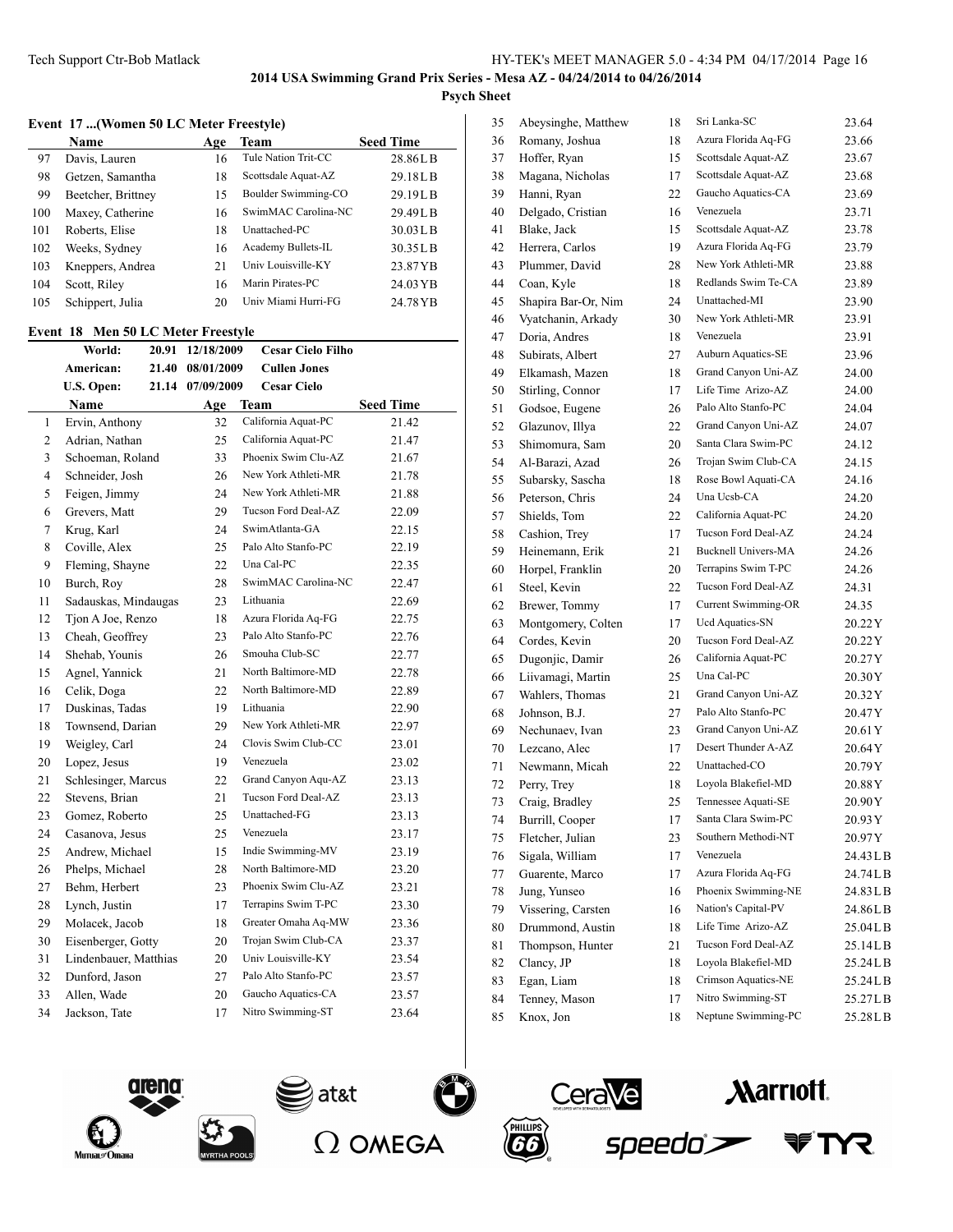**Psych Sheet**

 $\overline{a}$ 

#### **Event 18 ...(Men 50 LC Meter Freestyle)**

|     | Name                   | Age | <b>Team</b>         | <b>Seed Time</b> |
|-----|------------------------|-----|---------------------|------------------|
| 86  | Kao, Sean              | 19  | Fast Swim Team-CA   | 25.28LB          |
| 87  | Quarante, Marcello     | 17  | Life Time Arizo-AZ  | 25.35LB          |
| 88  | Mendoza, Kevin         | 17  | Imp. Valley Dese-SI | 25.37LB          |
| 89  | Foster, John           | 27  | Santa Clara Swim-PC | 25.44LB          |
| 90  | Morgan, Alexander      | 17  | Azura Florida Aq-FG | 25.47LB          |
| 91  | Cassell, Gunther       | 17  | Long Island Expr-MR | 25.49LB          |
| 92  | Tanizaki-Hudson, Derek | 18  | Santa Clara Swim-PC | 25.49LB          |
| 93  | Carr, Daniel           | 15  | Cheyenne Mountai-CO | 25.54LB          |
| 94  | Ocasio-Pare, Tyler     | 16  | Redlands Swim Te-CA | 25.69LB          |
| 95  | Bonetti, Brock         | 18  | Una RA-CC           | 25.70LB          |
| 96  | Anderson, Matthew      | 17  | Arizona Marlins-AZ  | 25.71LB          |
| 97  | Miller, Weston         | 18  | Life Time Arizo-AZ  | 25.73LB          |
| 98  | Hoelting, Zachary      | 17  | Loyola Blakefiel-MD | 26.04LB          |
| 99  | Cheng, Arthur          | 15  | Coastal Bend All-ST | 26.05LB          |
| 100 | Sesvold, Tyler         | 15  | Una Acad-IL         | 26.08LB          |
| 101 | James, Brandon         | 17  | Terrapins Swim T-PC | 26.35LB          |
| 102 | Twiss, Parker          | 18  | Unattached-SR       | 26.66LB          |
| 103 | Kaskawal, Jerad        | 18  | Fast Swim Team-CA   | 26.67LB          |
| 104 | Shores, Connor         | 19  | Canyons Aquatic-CA  | 26.78LB          |
| 105 | Toney, Austin          | 18  | SwimMAC Carolina-NC | 26.80LB          |
| 106 | Lujan, Matthew         | 16  | Una Sese-PC         | 27.04LB          |
| 107 | Tran, Brandon          | 15  | Academy Bullets-IL  | 27.06LB          |
| 108 | Ng, Rainer             | 21  | Unattached-UT       | 21.40YB          |
| 109 | Titus, Marcus          | 27  | Tucson Ford Deal-AZ | 21.50YB          |
| 110 | Garcia, Manuel         | 18  | Scarlet Aquatics-NJ | 21.60YB          |
| 111 | Shilling, Stephen      | 20  | Santa Clara Swim-PC | 21.79YB          |
| 112 | Abbott, Taylor         | 15  | Nitro Swimming-ST   | 25.06YB          |
|     |                        |     |                     |                  |

## **Event 19 Women 800 LC Meter Freestyle Relay**

|                                         | World:                          |  | 7:42.08 07/30/2009                        | <b>China - The People's Republic</b> |  |  |
|-----------------------------------------|---------------------------------|--|-------------------------------------------|--------------------------------------|--|--|
|                                         | Y Yang, Q.W. Zhu, J Liu, J Pang |  |                                           |                                      |  |  |
|                                         | American:                       |  | 7:42.56 07/30/2009                        | <b>USA World Championship Team</b>   |  |  |
|                                         |                                 |  | D Vollmer, L Nymerer, A Kukors, A Schmitt |                                      |  |  |
|                                         | U.S. Open: 7:51.21 08/20/2010   |  |                                           | <b>USA Pan Pacific Team</b>          |  |  |
| D Vollmer, M Scroggy, K Hoff, A Schmitt |                                 |  |                                           |                                      |  |  |
|                                         |                                 |  |                                           |                                      |  |  |
|                                         | <b>Team</b>                     |  | Relay                                     | <b>Seed Time</b>                     |  |  |
| 1                                       | Mission Viejo Na-CA             |  | A                                         | 8:15.69                              |  |  |
| 2                                       | SwimMAC Carolina-NC             |  | A                                         | 8:17.06                              |  |  |
| 3                                       | Fort Collins Are-CO             |  | A                                         | 8:34.64                              |  |  |
| 4                                       | Boulder Swimming-CO             |  | A                                         | $7:29.62\text{Y}$                    |  |  |

|   | World:                                         |         | 6:58.55 07/31/2009 | <b>USA World Championship Team</b> |                  |
|---|------------------------------------------------|---------|--------------------|------------------------------------|------------------|
|   | M Phelps, R Berens, D Walters, R Lochte        |         |                    |                                    |                  |
|   | American:                                      |         | 6:58.55 07/31/2009 | <b>USA World Championship Team</b> |                  |
|   | <b>M Phelps, R Berens, D Walters, R Lochte</b> |         |                    |                                    |                  |
|   | U.S. Open: 7:03.84 08/20/2010                  |         |                    | <b>USA Pan Pacific Team</b>        |                  |
|   | M Phelps, P Vanderkaay, R Berens, R Lochte     |         |                    |                                    |                  |
|   | <b>Team</b>                                    |         | Relay              |                                    | <b>Seed Time</b> |
| 1 | Venezuela                                      |         | A                  |                                    | 7:26.12          |
| 2 | Terrapins Swim T-PC                            |         | $\mathbf{A}$       |                                    | 7:42.10          |
| 3 | Nitro Swimming-ST                              |         | A                  |                                    | 7:43.28          |
| 4 | Phoenix Swimming-NE                            |         | $\mathsf{A}$       |                                    | 6:51.69Y         |
|   | Event 21 Women 200 LC Meter Butterfly          |         |                    |                                    |                  |
|   | World:                                         | 2:01.81 | 10/21/2009         | <b>Zige Liu</b>                    |                  |
|   | American:                                      | 2:04.14 | 07/30/2009         | Mary Descenza, USA                 |                  |
|   | U.S. Open:                                     |         | 2:05.96 08/13/1981 | Mary T. Meagher                    |                  |

|                | Name               | Age | Team                       | <b>Seed Time</b> |
|----------------|--------------------|-----|----------------------------|------------------|
| $\mathbf{1}$   | McLaughlin, Katie  | 16  | Mission Viejo Na-CA        | 2:08.72          |
| 2              | Pinto, Andreina    | 22  | Gator Swim Club-FL         | 2:10.11          |
| 3              | Mann, Becca        | 16  | Una Nbac-MD                | 2:10.46          |
| $\overline{4}$ | Leverenz, Caitlin  | 23  | California Aquat-PC        | 2:11.16          |
| 5              | Beisel, Elizabeth  | 21  | Una Gsc-FL                 | 2:11.45          |
| 6              | Howe, Ally         | 18  | Palo Alto Stanfo-PC        | 2:11.96          |
| $\overline{7}$ | Donahue, Claire    | 25  | Western Kentucky-KY        | 2:13.01          |
| 8              | Wang, Sonia        | 17  | Redlands Swim Te-CA        | 2:13.17          |
| 9              | Baxter, Tristin    | 22  | Unattached-AZ              | 2:13.69          |
| 10             | Boswell, Madison   | 18  | Poseidon Swimmin-VA        | 2:13.84          |
| 11             | Kastigar, Hannah   | 18  | Una Gcu-AZ                 | 2:14.33          |
| 12             | Kylliainen, Tanja  | 21  | Univ Louisville-KY         | 2:14.55          |
| 13             | Lee, Easop         | 14  | North Baltimore-MD         | 2:15.01          |
| 14             | Edwards, Victoria  | 15  | Longhorn Aquatic-ST        | 2:15.44          |
| 15             | Schmitt, Allison   | 23  | North Baltimore-MD         | 2:15.48          |
| 16             | Engel, Lindsey     | 17  | Jcc Waves-CA               | 2:15.99          |
| 17             | Nero, Bailey       | 17  | Fort Collins Are-CO        | 2:16.49          |
| 18             | Mitchell, Caroline | 19  | Unattached-NC              | 2:16.60          |
| 19             | Finnigan, Alicia   | 16  | First Colony Swi-GU        | 2:16.97          |
| 20             | Soininen, Petra    | 21  | Univ Of Utah Aqu-UT        | 2:17.10          |
| 21             | Epps, Jessica      | 13  | Mission Viejo Na-CA        | 2:17.45          |
| 22             | Didion, Kate       | 17  | Terrapins Swim T-PC        | 2:17.52          |
| 23             | Ledecky, Katie     | 17  | Nation's Capital-PV        | 2:17.85          |
| 24             | Goldblatt, Allison | 15  | The Fish-PV                | 2:17.88          |
| 25             | Neidigh, Lauren    | 21  | Tucson Ford Deal-AZ        | 2:18.75          |
| 26             | Fernandez, Vanessa | 16  | Venezuela                  | 2:19.10          |
| 27             | Sargent, Kay       | 15  | Victor Swim Club-NI        | 2:19.15          |
| 28             | Clancy, Marykate   | 16  | Loyola Blakefiel-MD        | 2:19.25          |
| 29             | Palomo, Simone     | 15  | Venezuela                  | 2:19.59          |
| 30             | Ward, Andrea       | 21  | Una Ucsb-CA                | 1:56.11Y         |
| 31             | Cheung, Hilvy      | 19  | Unattached-PC              | 1:56.14Y         |
| 32             | Williams, Kim      | 17  | <b>Bellevue Club Sw-PN</b> | 1:59.40Y         |







 $\frac{1}{2}$ at&t



**Aarriott** 

**YR** T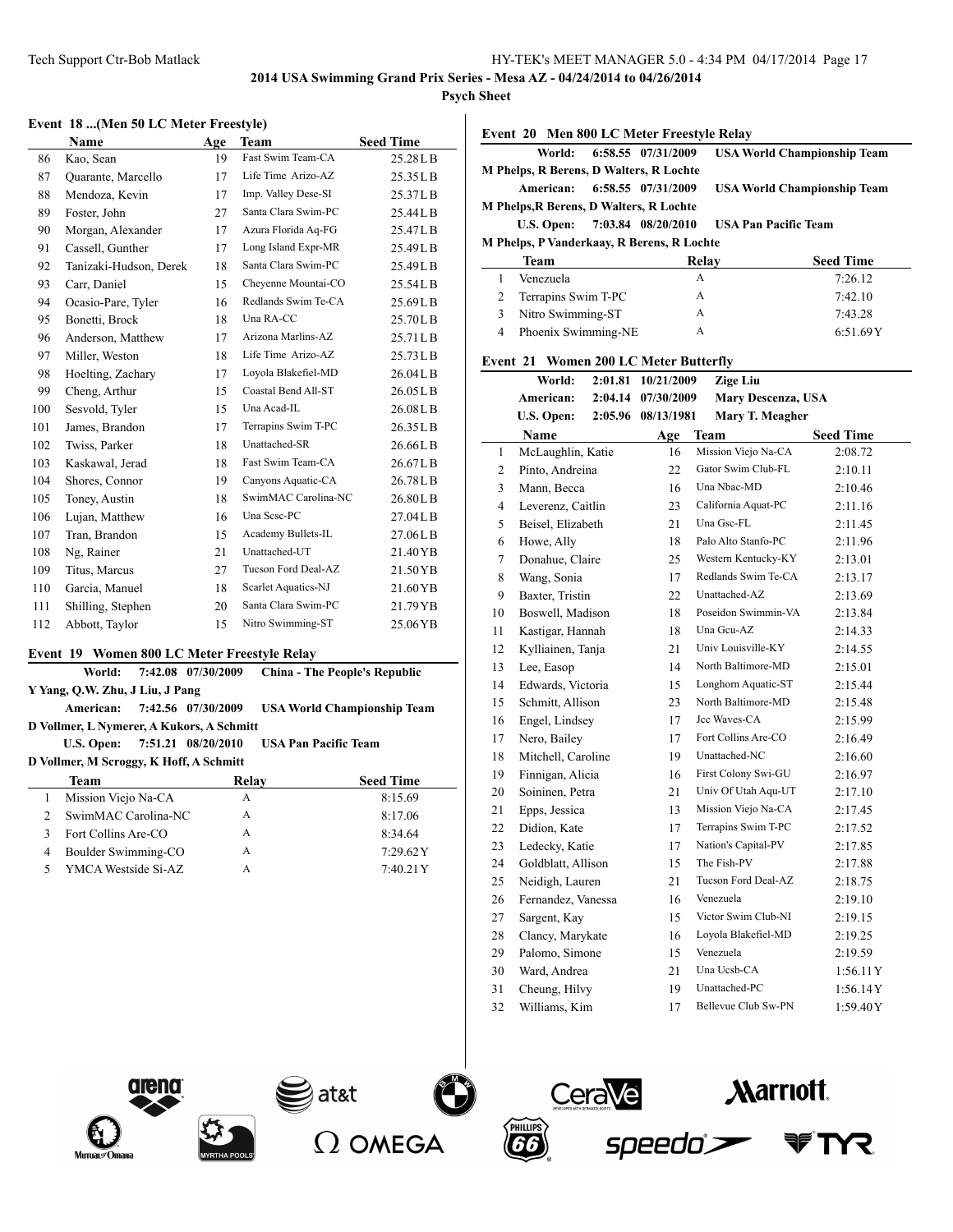2 Luchsinger, Tom 23 North Baltimore-MD 1:55.57 3 Bollier, Bobby 24 Una Pasa-PC 1:55.79

TYR

## **2014 USA Swimming Grand Prix Series - Mesa AZ - 04/24/2014 to 04/26/2014 Psych Sheet**

#### **Event 21 ...(Women 200 LC Meter Butterfly)**

| Name |                         | Age | Team                       | <b>Seed Time</b> |
|------|-------------------------|-----|----------------------------|------------------|
| 33   | Algee, Angela           | 19  | Univ Miami Hurri-FG        | 2:01.50Y         |
| 34   | Hubel, Alex             | 16  | Boulder City Hen-CA        | 2:01.87Y         |
| 35   | McDonnell, Amber        | 19  | <b>Bucknell Univers-MA</b> | 2:02.04Y         |
| 36   | Johnson, Maddie         | 15  | Sun Valley 5 B -- SR       | 2:02.06Y         |
| 37   | Navarro, Vicky          | 14  | Boulder City Hen-CA        | 2:02.35Y         |
| 38   | Shannahan, Katie        | 17  | Scottsdale Aquat-AZ        | 2:02.59Y         |
| 39   | Domanowski, Christina   | 15  | Bellevue Club Sw-PN        | 2:02.91Y         |
| 40   | Maxey, Catherine        | 16  | SwimMAC Carolina-NC        | 2:02.93Y         |
| 41   | Toney, Camryn           | 14  | Frisco Aquatics-NT         | 2:02.97Y         |
| 42   | Nicolaisen, Shae        | 13  | Arizona Gold Swi-AZ        | 2:03.04Y         |
| 43   | Gosselin, Annie         | 16  | Academy Bullets-IL         | 2:20.65L B       |
| 44   | Krivokapic-Zhou, Sophie | 14  | Santa Clara Swim-PC        | 2:21.11LB        |
| 45   | Getzen, Samantha        | 18  | Scottsdale Aquat-AZ        | 2:21.46L B       |
| 46   | Moseley, Constanze      | 15  | Roadrunner Aquat-CC        | 2:21.75LB        |
| 47   | Box, Julia              | 16  | Boulder Swimming-CO        | 2:22.28LB        |
| 48   | Forzley, Elise          | 15  | Fort Collins Are-CO        | 2:22.48L B       |
| 49   | Preski, Alexis          | 16  | Academy Bullets-IL         | 2:22.56LB        |
| 50   | Freeman, Sandra         | 15  | Boulder Swimming-CO        | 2:22.85LB        |
| 51   | Katcher, Olivia         | 18  | South Florida Aq-FG        | 2:23.10LB        |
| 52   | Roberts, Elise          | 18  | Unattached-PC              | 2:24.11LB        |
| 53   | Halligan, Mackenzie     | 17  | Current Swimming-OR        | 2:24.17LB        |
| 54   | Barney, Regan           | 15  | Unattached-ST              | 2:24.58LB        |
| 55   | Tennant, Kayla          | 14  | T <sub>2</sub> Aquatics-FL | 2:24.66LB        |
| 56   | Hermann, Kendall        | 15  | Academy Bullets-IL         | 2:25.06L B       |
| 57   | Daniels, Katherine      | 20  | Hurricane Aquati-FG        | 2:25.20L B       |
| 58   | Rueda, Daniela          | 20  | Una Col-MR                 | 2:25.27LB        |
| 59   | McGovern, Natalie       | 17  | Academy Bullets-IL         | 2:25.79LB        |
| 60   | Beetcher, Brittney      | 15  | Boulder Swimming-CO        | 2:25.84LB        |
| 61   | Luders, Micaela         | 17  | Neptune Swimming-PC        | 2:26.23L B       |
| 62   | Tornatore, Miranda      | 20  | Unattached-MT              | 2:26.25LB        |
| 63   | Thull, Tessa            | 18  | Fort Collins Are-CO        | 2:26.28L B       |
| 64   | Schneider, Mimi         | 17  | Academy Bullets-IL         | 2:26.50L B       |
| 65   | Matherson, Paige        | 17  | Terrapins Swim T-PC        | 2:28.39LB        |
| 66   | Broome, Emma            | 15  | Scottsdale Aquat-AZ        | 2:28.82LB        |
| 67   | Nelson, Stephanie       | 15  | SwimMAC Carolina-NC        | 2:29.65LB        |
| 68   | Martin, Emily           | 16  | Academy Bullets-IL         | 2:30.06L B       |
| 69   | Jacobs, Devin           | 16  | Academy Bullets-IL         | 2:30.07LB        |
| 70   | Simonovic, Kat          | 19  | Serbia                     | 2:30.23LB        |
| 71   | Horvath, Grace          | 15  | Una MAC-AZ                 | 2:32.30LB        |
| 72   | Koziol, Stephanie       | 21  | <b>Bucknell Univers-MA</b> | 2:35.41LB        |
| 73   | Han, Malorie            | 15  | Terrapins Swim T-PC        | 2:42.43L B       |
| 74   | Ferry, Grace            | 16  | Dynamo Swim Club-GA        | 2:14.58 YB       |

### **Event 22 Men 200 LC Meter Butterfly**

| World:       |  | 1:51.51 07/29/2009 | <b>Michael Phelps</b> |                  |  |  |
|--------------|--|--------------------|-----------------------|------------------|--|--|
| American:    |  | 1:51.51 07/29/2009 | <b>Michael Phelps</b> |                  |  |  |
| U.S. Open:   |  | 1:52.20 07/02/2008 | <b>Michael Phelps</b> |                  |  |  |
| <b>Name</b>  |  | Team<br>Age        |                       | <b>Seed Time</b> |  |  |
| Clary, Tyler |  | 25                 | Una MAC-NC            | 1:54.93          |  |  |





| 4  | Shields, Tom         | 22 | California Aquat-PC        | 1:57.39    |
|----|----------------------|----|----------------------------|------------|
| 5  | Lynch, Justin        | 17 | Terrapins Swim T-PC        | 1:57.80    |
| 6  | Kalisz, Chase        | 20 | North Baltimore-MD         | 1:58.60    |
| 7  | Dwyer, Conor         | 25 | North Baltimore-MD         | 2:00.88    |
| 8  | Shoults, Grant       | 16 | Mission Viejo Na-CA        | 2:01.35    |
| 9  | Bjoerk, Jesper       | 20 | Stockholmspolise-SC        | 2:01.55    |
| 10 | Buese, Cole          | 17 | North Baltimore-MD         | 2:01.56    |
| 11 | Decarvalho, Diago    | 26 | Gator Swim Club-FL         | 2:02.00    |
| 12 | Bull, Adam           | 20 | Una Gsc-FL                 | 2:02.73    |
| 13 | Hartbarger, Jason    | 21 | Unattached-MN              | 2:02.95    |
| 14 | Marin, Eddy          | 22 | Venezuela                  | 2:03.49    |
| 15 | Galofre, Julio       | 26 | Una Bss-FL                 | 2:03.54    |
| 16 | Alentado, Jason      | 19 | Tucson Ford Deal-AZ        | 2:03.81    |
| 17 | Heinemann, Erik      | 21 | <b>Bucknell Univers-MA</b> | 2:04.60    |
| 18 | Jurek, Mark          | 16 | Arizona Gold Swi-AZ        | 2:04.63    |
| 19 | Ozcan, Kaan          | 15 | North Baltimore-MD         | 2:04.68    |
| 20 | Nolan, Chris         | 17 | Tule Nation Trit-CC        | 2:04.74    |
| 21 | Saiko, Stanislav     | 21 | Grand Canyon Uni-AZ        | 2:05.42    |
| 22 | Matsuda, Daichi      | 16 | Palo Alto Stanfo-PC        | 2:05.45    |
| 23 | Delgado, Cristian    | 16 | Venezuela                  | 2:05.46    |
| 24 | Gonzalez, Sergio     | 21 | Gator Swim Club-FL         | 2:05.88    |
| 25 | Yribarren, Bobby     | 28 | Tiger Aquatics-PC          | 2:06.00    |
| 26 | Creager, Brent       | 34 | Arizona Gold Swi-AZ        | 2:06.26    |
| 27 | Colley, Gavin        | 17 | North Baltimore-MD         | 2:06.49    |
| 28 | Tenney, Mason        | 17 | Nitro Swimming-ST          | 2:06.92    |
| 29 | Grieshop, Sean       | 15 | Nitro Swimming-ST          | 2:07.19    |
| 30 | Martinez, Luis       | 18 | Azura Florida Aq-FG        | 2:07.40    |
| 31 | Duenas, Fernando     | 17 | Redlands Swim Te-CA        | 2:07.77    |
| 32 | Ewoldt, Kyle         | 17 | Una MAC-AZ                 | 2:07.90    |
| 33 | Ng, Rainer           | 21 | Unattached-UT              | 2:08.09    |
| 34 | Mowry, Mickey        | 19 | Una Ucsb-CA                | 1:44.78Y   |
| 35 | Gomez, Jonathan      | 18 | Scarlet Aquatics-NJ        | 1:46.24Y   |
| 36 | Winder, Alan         | 20 | Tucson Ford Deal-AZ        | 1:48.42 Y  |
| 37 | Subarsky, Sascha     | 18 | Rose Bowl Aquati-CA        | 1:49.05Y   |
| 38 | Kramer, Justice      | 16 | Boise YMCA Swim-SR         | 1:49.51Y   |
| 39 | Smith, Jack          | 17 | SwimMAC Carolina-NC        | 1:49.54Y   |
| 40 | Poon, Brian          | 16 | Phoenix Swimming-NE        | 1:50.13Y   |
| 41 | Gomez, Maicoll       | 16 | Una Scar-NJ                | 1:50.45Y   |
| 42 | McCoy, Ryan          | 17 | Phoenix Swim Clu-AZ        | 1:50.49Y   |
| 43 | Godfrey, Trent       | 18 | Una Geu-AZ                 | 1:50.50Y   |
| 44 | Josa, Matthew        | 19 | <b>Oueens Universit-NC</b> | 1:50.51Y   |
| 45 | Allen, James         | 17 | Phoenix Swimming-NE        | 1:50.82Y   |
| 46 | Lemarie, Shawn       | 16 | T2 Aquatics-FL             | 1:50.96Y   |
| 47 | Krysl, Colin         | 21 | South Dakota Aqu-SD        | 1:51.15Y   |
| 48 | Mellouli, Ous        | 30 | North Baltimore-MD         | 2:08.23L B |
| 49 | Olszewski, Josh      | 19 | Arizona Gold Swi-AZ        | 2:08.74L B |
| 50 | Abbott, Taylor       | 15 | Nitro Swimming-ST          | 2:08.77LB  |
| 51 | Perez Vertti, Arturo | 22 | Mission Viejo Na-CA        | 2:08.84LB  |
| 52 | Holter, Max          | 17 | Fort Collins Are-CO        | 2:08.91LB  |

PHILLIPS

66

CeraVe

speedo`

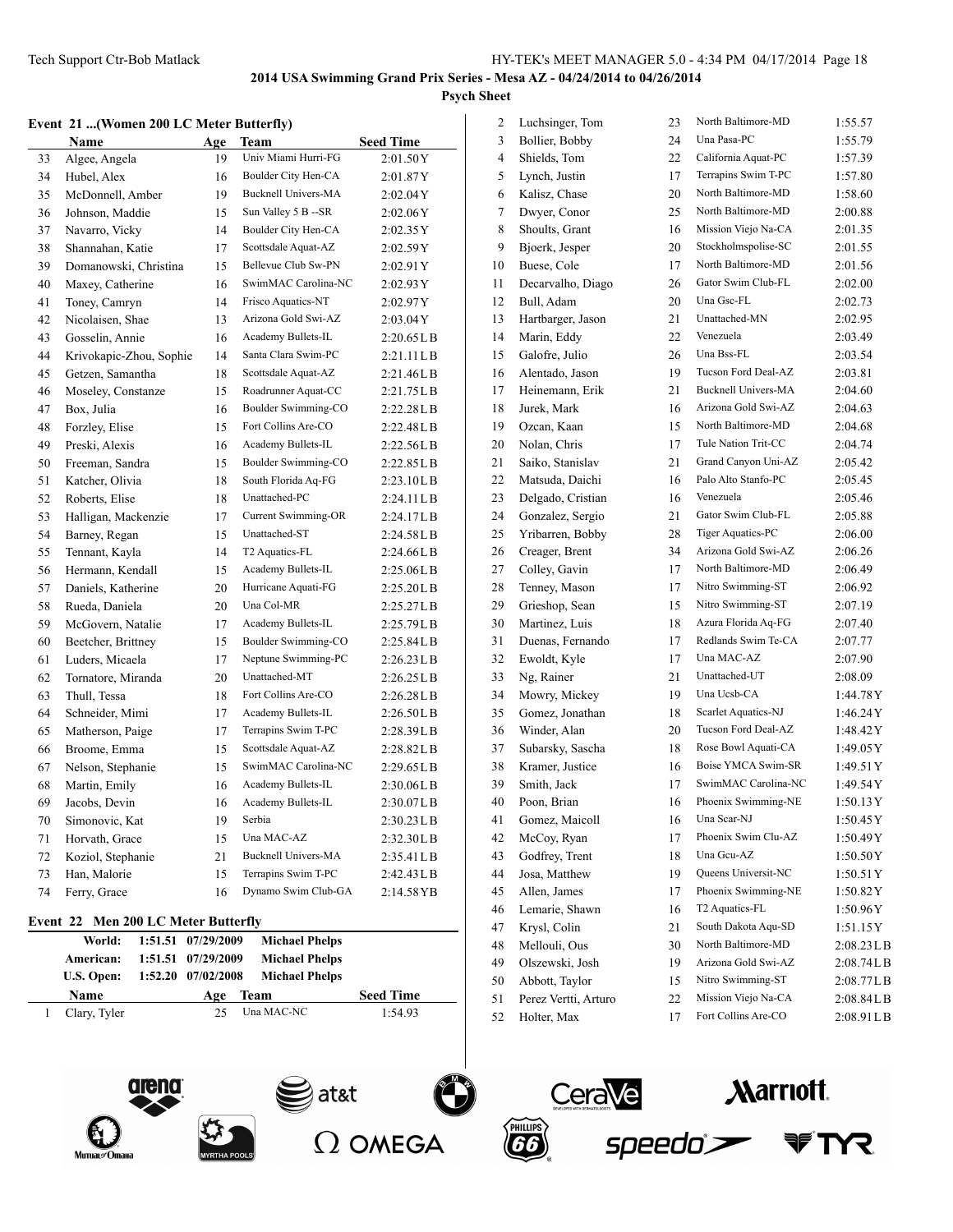### **Event 22 ...(Men 200 LC Meter Butterfly)**

| Name                | Age | Team                | <b>Seed Time</b> |
|---------------------|-----|---------------------|------------------|
| Abeysinghe, Matthew | 18  | Sri Lanka-SC        | 2:09.04L B       |
| Lyster, Rip         | 16  | T2 Aquatics-FL      | 2:09.44L B       |
| Williams, Mitch     | 17  | Loyola Blakefiel-MD | 2:09.73L B       |
| Song, Greg          | 17  | Nation's Capital-PV | 2:09.74L B       |
| Riepe, Nick         | 18  | Scarlet Aquatics-NJ | 2:09.76L B       |
| Milinovich, Joseph  | 16  | Academy Bullets-IL  | 2:10.02L B       |
| Shores, Connor      | 19  | Canyons Aquatic-CA  | 2:10.39L B       |
| Lozano, Joseph      | 18  | Long Island Expr-MR | 2:10.71L B       |
| Clancy, JP          | 18  | Loyola Blakefiel-MD | 2:11.06LB        |
| Turk, Joe           | 16  | Phoenix Swimming-NE | 2:11.68LB        |
| Mendoza, Kevin      | 17  | Imp. Valley Dese-SI | 2:11.79LB        |
| Graham, Jared       | 15  | Penguin Aquatics-PN | 2:12.84LB        |
| Farr, David         | 17  | Santa Clara Swim-PC | 2:15.08LB        |
| Hackett, Patrick    | 15  | Academy Bullets-IL  | 2:18.55LB        |
| Wu, Stanley         | 17  | Terrapins Swim T-PC | 2:20.38L B       |
| Roddy, Colin        | 18  | Loyola Blakefiel-MD | 2:20.48L B       |
| Sesvold, Tyler      | 15  | Una Acad-IL         | 2:32.27LB        |
| Garcia, Manuel      | 18  | Scarlet Aquatics-NJ | 1:53.37YB        |
| Burrill, Cooper     | 17  | Santa Clara Swim-PC | 1:54.81 YB       |
| Montgomery, Colten  | 17  | Ucd Aquatics-SN     | 1:58.69YB        |
|                     |     |                     |                  |

## **Event 23 Women 100 LC Meter Breaststroke**

|              | World:               | 1:04.35 | 07/29/2013 | <b>Ruta Meilutyte</b> |                  |
|--------------|----------------------|---------|------------|-----------------------|------------------|
|              | American:            | 1:04.45 | 08/07/2009 | <b>Jessica Hardy</b>  |                  |
|              | U.S. Open:           | 1:04.45 | 08/07/2009 | <b>Jessica Hardy</b>  |                  |
|              | Name                 |         | Age        | <b>Team</b>           | <b>Seed Time</b> |
| $\mathbf{1}$ | Larson, Breeja       |         | 22         | Unattached-GU         | 1:05.92          |
| 2            | Atkinson, Alia       |         | 25         | South Florida Aq-FG   | 1:06.79          |
| 3            | Lawrence, Micah      |         | 23         | SwimMAC Carolina-NC   | 1:07.27          |
| 4            | Sogar, Laura         |         | 22         | Chuck Batchelor-NE    | 1:07.57          |
| 5            | Meili, Katie         |         | 23         | SwimMAC Carolina-NC   | 1:08.24          |
| 6            | Bowker, Justine      |         | 27         | T2 Aquatics-FL        | 1:08.47          |
| 7            | Nicol, Rachel        |         | 21         | Southern Methodi-NT   | 1:08.79          |
| 8            | Bispo, Karlee        |         | 24         | Palo Alto Stanfo-PC   | 1:09.37          |
| 9            | Schoettmer, Emma     |         | 20         | Tucson Ford Deal-AZ   | 1:09.45          |
| 10           | Nicholas, Tara-Lynn  |         | 18         | Southern Methodi-NT   | 1:09.99          |
| 11           | Dvariskyte, Raminta  |         | 24         | Southern Methodi-NT   | 1:10.95          |
| 12           | Scott, Riley         |         | 16         | Marin Pirates-PC      | 1:10.99          |
| 13           | Toledo, Mercedes     |         | 24         | Venezuela             | 1:11.14          |
| 14           | Blackburn, Lisa      |         | 42         | T2 Aquatics-FL        | 1:11.27          |
| 15           | Colleou, Stina       |         | 20         | Univ Of Utah Aqu-UT   | 1:11.29          |
| 16           | Baker, Kathleen      |         | 17         | SwimMAC Carolina-NC   | 1:11.81          |
| 17           | Borendame, Sara      |         | 18         | Tucson Ford Deal-AZ   | 1:12.01          |
| 18           | Caneta, Jorie        |         | 17         | Una RA-CC             | 1:12.02          |
| 19           | Records, Katie       |         | 20         | Una Ucsb-CA           | 1:12.04          |
| 20           | Korenwinder, Mallory |         | 15         | Tule Nation Trit-CC   | 1:12.21          |
| 21           | Kaminski, Pauline    |         | 17         | Academy Bullets-IL    | 1:12.26          |
| 22           | Lewis, Cynthia       |         | 38         | Unattached-SI         | 1:12.30          |
| 23           | Deleske, Nora        |         | 15         | Golden West Swim-CA   | 1:12.56          |
|              |                      |         |            |                       |                  |

| 24 | Williams, Kim      | 17 | Bellevue Club Sw-PN        | 1:12.78    |
|----|--------------------|----|----------------------------|------------|
| 25 | Holman, Hannah     | 17 | Scottsdale Aquat-AZ        | 1:12.88    |
| 26 | James, Lauren      | 17 | North Baltimore-MD         | 1:13.14    |
| 27 | Rumrill, Mackenzie | 17 | <b>Bearcat Swim Clu-OR</b> | 1:13.28    |
| 28 | Wolter, Ashley     | 23 | T2 Aquatics-FL             | 1:13.29    |
| 29 | Brockley, Piper    | 16 | Neptune Swimming-PC        | 1:13.44    |
| 30 | Schippert, Julia   | 20 | Univ Miami Hurri-FG        | 1:13.56    |
| 31 | Roberts, Elise     | 18 | Unattached-PC              | 1:13.77    |
| 32 | Hultin, Shannyn    | 21 | Tucson Ford Deal-AZ        | 1:13.91    |
| 33 | Darham, Mira       | 16 | Missoula A. C.-MT          | 1:14.17    |
| 34 | Nelson, Destiny    | 16 | Frisco Aquatics-NT         | 1:14.20    |
| 35 | Hoff, Katie        | 24 | Hurricane Aquati-FG        | 1:01.88Y   |
| 36 | Balsbough, Brie    | 18 | Una Brsc-OR                | 1:02.97Y   |
| 37 | Didion, Kate       | 17 | Terrapins Swim T-PC        | 1:03.22Y   |
| 38 | Wiley, Amy         | 20 | Univ Miami Hurri-FG        | 1:03.28Y   |
| 39 | Weeks, Sydney      | 16 | Academy Bullets-IL         | 1:03.97Y   |
| 40 | Roberson, Kayla    | 17 | Bellevue Club Sw-PN        | 1:04.16Y   |
| 41 | Manuel, Simone     | 17 | First Colony Swi-GU        | 1:04.26Y   |
| 42 | Kovac, Bailey      | 15 | Fort Collins Are-CO        | 1:14.41LB  |
| 43 | Murch Elliot, Cape | 17 | SwimMAC Carolina-NC        | 1:15.00LB  |
| 44 | Yager, Alexis      | 15 | Academy Bullets-IL         | 1:15.20LB  |
| 45 | Shewchuk, Taylor   | 17 | Scottsdale Aquat-AZ        | 1:15.21LB  |
| 46 | Hanson, Diana      | 19 | <b>Bucknell Univers-MA</b> | 1:16.15L B |
| 47 | Davis, Lauren      | 16 | Tule Nation Trit-CC        | 1:16.19LB  |
| 48 | Moshos, Reni       | 15 | Nation's Capital-PV        | 1:16.19L B |
| 49 | Maxfield, Lily     | 17 | Neptune Swimming-PC        | 1:16.51L B |
| 50 | Jacobs, Devin      | 16 | Academy Bullets-IL         | 1:17.94LB  |
| 51 | Freeman, Sandra    | 15 | Boulder Swimming-CO        | 1:19.44L B |
| 52 | Rongione, Isabella | 14 | Una Ncap-PV                | 1:21.50LB  |
| 53 | Finnigan, Alicia   | 16 | First Colony Swi-GU        | 1:22.91L B |
| 54 | Johnson, Taylor    | 19 | Unattached-CA              | 1:06.38YB  |
|    |                    |    |                            |            |

### **Event 24 Men 100 LC Meter Breaststroke**

|                | World:                | 58.46 | 07/29/2012 | Cameron van der Burgh |                  |
|----------------|-----------------------|-------|------------|-----------------------|------------------|
|                | American:             | 58.96 | 07/26/2009 | <b>Eric Shanteau</b>  |                  |
|                | U.S. Open:            | 59.01 | 07/07/2009 | <b>Mark Gangloff</b>  |                  |
|                | Name                  |       | Age        | Team                  | <b>Seed Time</b> |
| 1              | Dugonjic, Damir       |       | 26         | California Aquat-PC   | 59.68            |
| 2              | Cordes, Kevin         |       | 20         | Tucson Ford Deal-AZ   | 59.78            |
| 3              | Alexandrov, Mike      |       | 29         | Una Nyac-MR           | 1:00.03          |
| $\overline{4}$ | Weltz, Scott          |       | 27         | Ucd Aquatics-SN       | 1:00.20          |
| 5              | Titus, Marcus         |       | 27         | Tucson Ford Deal-AZ   | 1:00.49          |
| 6              | Johnson, B.J.         |       | 27         | Palo Alto Stanfo-PC   | 1:00.68          |
| 7              | Craig, Bradley        |       | 25         | Tennessee Aquati-SE   | 1:00.70          |
| 8              | Murillo Valdes, Jorge |       | 22         | Una Bss-FL            | 1:01.28          |
| 9              | Liivamagi, Martin     |       | 25         | Una Cal-PC            | 1:01.63          |
| 10             | Karvonen, Eetu        |       | 27         | Grand Canyon Aqu-AZ   | 1:01.77          |
| 11             | Steel, Kevin          |       | 22         | Tucson Ford Deal-AZ   | 1:01.80          |
| 12             | Al-Barazi, Azad       |       | 26         | Trojan Swim Club-CA   | 1:01.83          |
| 13             | Vissering, Carsten    |       | 16         | Nation's Capital-PV   | 1:01.94          |
| 14             | Fischer, Brandon      |       | 25         | Palo Alto Stanfo-PC   | 1:02.40          |
|                |                       |       |            |                       |                  |

speedo`>









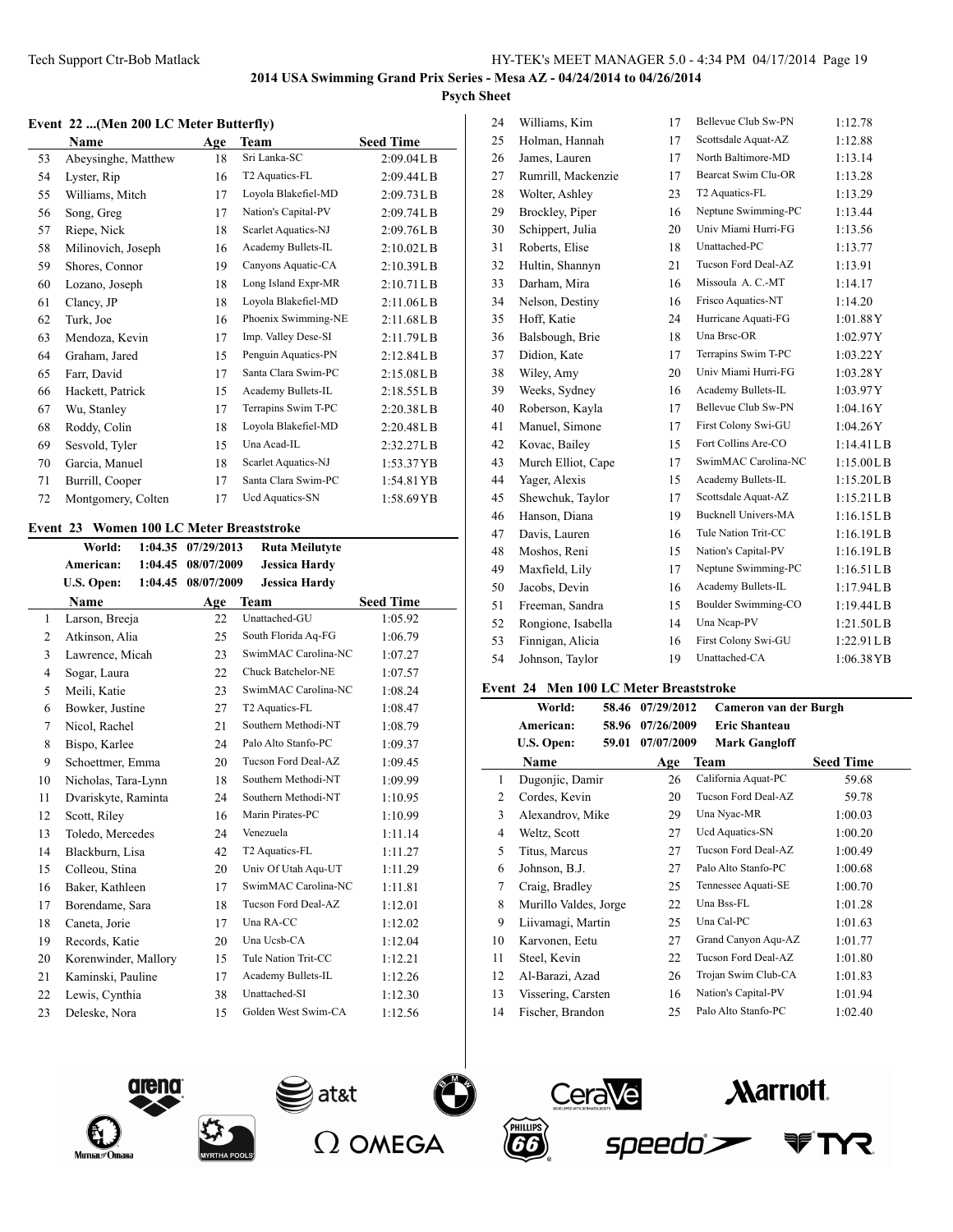## Tech Support Ctr-Bob Matlack HY-TEK's MEET MANAGER 5.0 - 4:34 PM 04/17/2014 Page 20

# **2014 USA Swimming Grand Prix Series - Mesa AZ - 04/24/2014 to 04/26/2014**

## **Psych Sheet**

 $\overline{\phantom{a}}$ 

|  |  |  |  |  |  | Event 24  (Men 100 LC Meter Breaststroke) |  |
|--|--|--|--|--|--|-------------------------------------------|--|
|--|--|--|--|--|--|-------------------------------------------|--|

|    | Name                   | Age | Team                       | <b>Seed Time</b>                |
|----|------------------------|-----|----------------------------|---------------------------------|
| 15 | Anderson, Jared        | 23  | Minnesota Aquati-MN        | 1:02.65                         |
| 16 | Mickelson, Carl        | 23  | Una Azac-AZ                | 1:02.79                         |
| 17 | Molacek, Jacob         | 18  | Greater Omaha Aq-MW        | 1:02.92                         |
| 18 | Hall, Josh             | 23  | New York Athleti-MR        | 1:02.94                         |
| 19 | Crosby, Gage           | 19  | Tucson Ford Deal-AZ        | 1:03.40                         |
| 20 | Fletcher, Julian       | 23  | Southern Methodi-NT        | 1:03.58                         |
| 21 | Sovero, Andrew         | 19  | Tucson Ford Deal-AZ        | 1:03.69                         |
| 22 | Andrew, Michael        | 15  | Indie Swimming-MV          | 1:03.83                         |
| 23 | Brewer, Tommy          | 17  | Current Swimming-OR        | 1:04.24                         |
| 24 | Altman, Ridge          | 20  | Trojan Swim Club-CA        | 1:04.25                         |
| 25 | Marcantonio, Anthony   | 18  | Una Crim-NE                | 1:04.30                         |
| 26 | Cassell, Gunther       | 17  | Long Island Expr-MR        | 1:04.39                         |
| 27 | Mellouli, Ous          | 30  | North Baltimore-MD         | 1:04.43                         |
| 28 | Ogren, Curtis          | 18  | Palo Alto Stanfo-PC        | 1:04.62                         |
| 29 | Kalisz, Chase          | 20  | North Baltimore-MD         | 1:05.21                         |
| 30 | Morgan, Alexander      | 17  | Azura Florida Aq-FG        | 1:05.25                         |
| 31 | Wu, Stanley            | 17  | Terrapins Swim T-PC        | 1:05.31                         |
| 32 | Elkamash, Youssef      | 18  | Grand Canyon Uni-AZ        | 1:05.34                         |
| 33 | Lozano, Joseph         | 18  | Long Island Expr-MR        | 1:05.51                         |
| 34 | Seketa, Ben            | 21  | <b>Bucknell Univers-MA</b> | 1:05.67                         |
| 35 | Brindle, Carson        | 19  | Tucson Ford Deal-AZ        | 1:06.06                         |
| 36 | Anderson, Matthew      | 17  | Arizona Marlins-AZ         | 1:06.14                         |
| 37 | Ramirez, Antonio       | 16  | Arizona Gold Swi-AZ        | 1:06.36                         |
| 38 | Quarante, Marcello     | 17  | Life Time Arizo-AZ         | 1:06.62                         |
| 39 | Tanizaki-Hudson, Derek | 18  | Santa Clara Swim-PC        | 1:06.80                         |
| 40 | Carr, Daniel           | 15  | Cheyenne Mountai-CO        | 1:06.88                         |
| 41 | Guarente, Marco        | 17  | Azura Florida Aq-FG        | 1:06.90                         |
| 42 | Kou, Timothy           | 18  | Santa Clara Swim-PC        | 1:06.99                         |
| 43 | Akkineni, Sid          | 19  | Trojan Swim Club-CA        | 1:07.08                         |
| 44 | Tran, Brandon          | 15  | Academy Bullets-IL         | 1:07.09                         |
| 45 | Guthrie, David         | 53  | Rice Aquatics-GU           | 1:07.48                         |
| 46 | Dwyer, Conor           | 25  | North Baltimore-MD         | 53.01 Y                         |
| 47 | Burbayev, Aslan        | 21  | Grand Canyon Uni-AZ        | 54.97 Y                         |
| 48 | Dalby, Zac             | 21  | Unattached-AZ              | 55.65 Y                         |
| 49 | Wahlers, Thomas        | 21  | Grand Canyon Uni-AZ        | 55.66 Y                         |
| 50 | Poon, Brian            | 16  | Phoenix Swimming-NE        | 56.47Y                          |
| 51 | Knowles, Jake          | 19  | South Dakota Aqu-SD        | 56.95 Y                         |
| 52 | Twiss, Parker          | 18  | Unattached-SR              | 57.44 Y                         |
| 53 | Ocasio-Pare, Tyler     | 16  | Redlands Swim Te-CA        | 57.56Y                          |
| 54 | Palmer, Hayden         | 23  | Unattached-UT              | 57.58Y                          |
| 55 | Lyster, Rip            | 16  | T2 Aquatics-FL             | 1:07.97LB                       |
| 56 | Zucker, Coby           | 17  | All Star Aquatic-PV        | 1:08.23L B                      |
| 57 | Toney, Austin          | 18  | SwimMAC Carolina-NC        | 1:08.38LB                       |
| 58 | Cheng, Arthur          | 15  | Coastal Bend All-ST        | 1:08.50LB                       |
| 59 | Sockwell, Kyle         | 19  | Unattached-AZ              | 1:08.55LB                       |
| 60 | Babinet, Jeremy        | 16  | Palo Alto Stanfo-PC        | 1:08.57LB                       |
| 61 | Song, Greg             | 17  | Nation's Capital-PV        | $1:08.73\textrm{L}\,\textrm{B}$ |
| 62 | Roddy, Colin           | 18  | Loyola Blakefiel-MD        | 1:10.75L B                      |
| 63 | Burns, Aidan           | 16  | Santa Clara Swim-PC        | 1:10.85LB                       |
|    |                        |     |                            |                                 |

| 64 | Smith, Jack     |    | SwimMAC Carolina-NC | 1:12.00LB  |
|----|-----------------|----|---------------------|------------|
| 65 | Dang, Ty        | 16 | Arizona Gold Swi-AZ | 1:12.43LB  |
| 66 | Jurek, Mark     | 16 | Arizona Gold Swi-AZ | 1:13.39L B |
| 67 | Blake, Jack     | 15 | Scottsdale Aquat-AZ | 1:13.86LB  |
| 68 | Perry, Trey     | 18 | Loyola Blakefiel-MD | 1:14.09L B |
| 69 | Kao, Sean       | 19 | Fast Swim Team-CA   | 1:17.74L B |
| 70 | Olszewski, Josh | 19 | Arizona Gold Swi-AZ | 1:02.34 YB |

## **Event 25 Women 100 LC Meter Backstroke**

|                | World:                     | 58.12 | 07/28/2009 | <b>Gemma Spofforth</b> |                  |
|----------------|----------------------------|-------|------------|------------------------|------------------|
|                | American:                  | 58.33 | 07/30/2012 | <b>Missy Franklin</b>  |                  |
|                | U.S. Open:                 | 58.67 | 06/28/2013 | <b>Missy Franklin</b>  |                  |
|                | Name                       |       | Age        | Team                   | <b>Seed Time</b> |
| 1              | Romano, Megan              |       | 23         | Athens Bulldog S-GA    | 59.85            |
| $\overline{c}$ | Smiddy, Clara              |       | 18         | AquaKids Sharks-FG     | 1:00.51          |
| 3              | Baker, Kathleen            |       | 17         | SwimMAC Carolina-NC    | 1:00.62          |
| $\overline{4}$ | Brandon, Bonnie            |       | 20         | Tucson Ford Deal-AZ    | 1:00.76          |
| 5              | Coffman, Cheyenne          |       | 24         | Fresno State Bul-CC    | 1:00.94          |
| 6              | Gonzalez Ramirez, Fernanda |       | 23         | Gator Swim Club-FL     | 1:01.28          |
| 7              | Colorado, Carolina         |       | 26         | Una Bss-FL             | 1:01.28          |
| 8              | Inada, Noriko              |       | 35         | Phoenix Swim Clu-AZ    | 1:01.35          |
| 9              | Howe, Ally                 |       | 18         | Palo Alto Stanfo-PC    | 1:01.87          |
| 10             | Arcila, Isabella           |       | 20         | Southern Methodi-NT    | 1:01.90          |
| 11             | Bratton, Lisa              |       | 17         | Tri-city Channel-IE    | 1:02.32          |
| 12             | Glavnyk, Iryna             |       | 17         | Grand Canyon Uni-AZ    | 1:02.33          |
| 13             | Carrozza, Quinn            |       | 17         | Longhorn Aquatic-ST    | 1:02.38          |
| 14             | Haan, Elise                |       | 16         | T2 Aquatics-FL         | 1:02.57          |
| 15             | Earley, Erin               |       | 15         | Hopkins Mariner-CT     | 1:02.76          |
| 16             | Stenkvist, Joanna          |       | 20         | Una Troj-CA            | 1:03.16          |
| 17             | Manuel, Simone             |       | 17         | First Colony Swi-GU    | 1:03.23          |
| 18             | Schick, Taylor             |       | 19         | Tucson Ford Deal-AZ    | 1:03.84          |
| 19             | Lindsey, Hannah            |       | 16         | All Star Aquatic-PV    | 1:03.91          |
| 20             | Engel, Lindsey             |       | 17         | Jcc Waves-CA           | 1:03.91          |
| 21             | Ahlin, Anna                |       | 22         | Sweden                 | 1:03.97          |
| 22             | Gouger, Hannah             |       | 16         | Loyola Blakefiel-MD    | 1:04.02          |
| 23             | Torrellas, Erika           |       | 20         | Venezuela              | 1:04.03          |
| 24             | Busch, Melanie             |       | 20         | Unattached-AZ          | 1:04.14          |
| 25             | Volchkov, Anna             |       | 21         | Southern Methodi-NT    | 1:04.20          |
| 26             | Boyce, Lisa                |       | 20         | Una Ptac-NJ            | 1:04.33          |
| 27             | Richter, Abby              |       | 14         | Boulder City Hen-CA    | 1:04.37          |
| 28             | Pinto, Jeserik             |       | 24         | Venezuela              | 1:04.39          |
| 29             | Schneider, Mimi            |       | 17         | Academy Bullets-IL     | 1:04.43          |
| 30             | Rumrill, Mackenzie         |       | 17         | Bearcat Swim Clu-OR    | 1:04.50          |
| 31             | Boone, Annie               |       | 16         | Nation's Capital-PV    | 1:04.50          |
| 32             | Nelson, Destiny            |       | 16         | Frisco Aquatics-NT     | 1:04.67          |
| 33             | Wang, Sonia                |       | 17         | Redlands Swim Te-CA    | 1:04.78          |
| 34             | Goldman, Leah              |       | 18         | Una Peak-PC            | 1:04.79          |
| 35             | McGovern, Natalie          |       | 17         | Academy Bullets-IL     | 1:04.92          |
| 36             | McLaughlin, Katie          |       | 16         | Mission Viejo Na-CA    | 1:04.99          |
| 37             | Nelson, Stephanie          |       | 15         | SwimMAC Carolina-NC    | 1:05.03          |
| 38             | Krivokapic-Zhou, Sophie    |       | 14         | Santa Clara Swim-PC    | 1:05.09          |









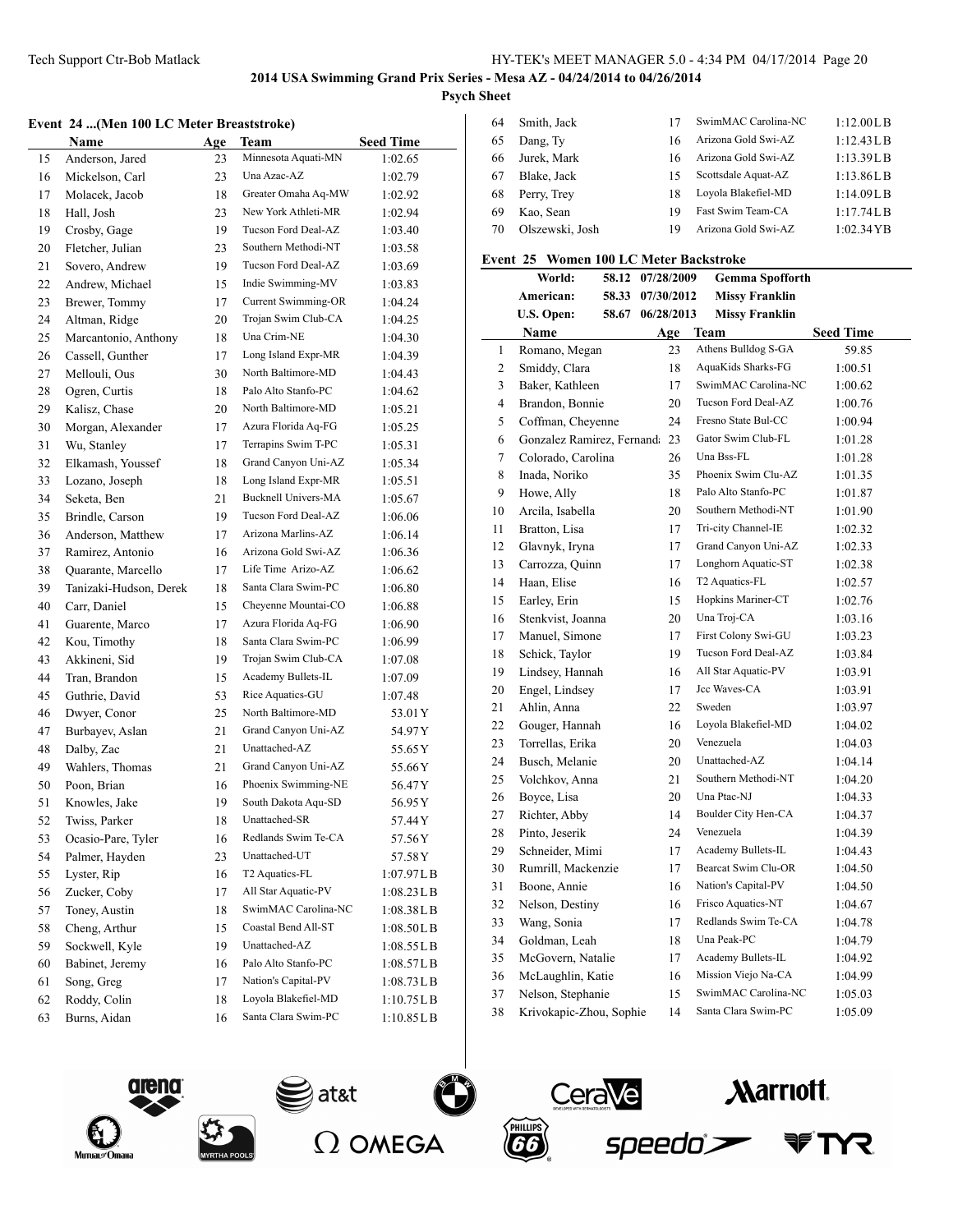## **Psych Sheet**

 $\overline{a}$ 

### **Event 25 ...(Women 100 LC Meter Backstroke)**

|          | <b>Name</b>                              | Age      | Team                                       | <b>Seed Time</b>         |
|----------|------------------------------------------|----------|--------------------------------------------|--------------------------|
| 39       | Edwards, Victoria                        | 15       | Longhorn Aquatic-ST                        | 1:05.09                  |
| 40       | Pesetti, Sydney                          | 17       | Poseidon Swimmin-VA                        | 1:05.26                  |
| 41       | Morgan, Jennifer                         | 20       | Unattached-AZ                              | 1:05.28                  |
| 42       | Bauer, Jenna                             | 18       | Neptune Swimming-PC                        | 1:05.30                  |
| 43       | Barney, Regan                            | 15       | Unattached-ST                              | 1:05.30                  |
| 44       | Ladd, Cat                                | 17       | Santa Clara Swim-PC                        | 1:05.34                  |
| 45       | Raheem, Kimiiko                          | 15       | Sri Lanka-SC                               | 1:05.37                  |
| 46       | Forzley, Elise                           | 15       | Fort Collins Are-CO                        | 1:05.39                  |
| 47       | Toris, Victoria                          | 16       | Scottsdale Aquat-AZ                        | 1:05.49                  |
| 48       | Postoll, Becca                           | 17       | SwimMAC Carolina-NC                        | 1:05.52                  |
| 49       | Hemstreet, Karling                       | 16       | Nitro Swimming-ST                          | 1:05.55                  |
| 50       | Isakovic, Sara                           | 25       | Unattached-SI                              | 1:05.56                  |
| 51       | Coloma, Samantha                         | 16       | Terrapins Swim T-PC                        | 1:05.59                  |
| 52       | Isleta, Chloe Kenndey Anne               | 15       | Una Peak-PC                                | 1:05.59                  |
| 53       | Rudenko, Yekaterina                      | 19       | Unattached-AR                              | 53.04 Y                  |
| 54       | Jonsdottir, Ingibjorg                    | 20       | Unattached-AZ                              | 53.45 Y                  |
| 55       | Levendoski, Emma                         | 20       | <b>Bucknell Univers-MA</b>                 | 54.27Y                   |
| 56       | Barreto, Juanita                         | 20       | Columbia-ZZ                                | 54.51 Y                  |
| 57       | Arseth, Heather                          | 20       | Univ Miami Hurri-FG                        | 54.63 Y                  |
| 58       | Broome, Emma                             | 15       | Scottsdale Aquat-AZ                        | 55.08 Y                  |
| 59       | Cheung, Hilvy                            | 19       | Unattached-PC                              | 55.36Y                   |
| 60       | Samardzic, Matea                         | 19       | Scarlet Aquatics-NJ                        | 55.59 Y                  |
| 61       | Spadoni, Marina                          | 20       | Unattached-AZ                              | 55.59 Y                  |
| 62       | Moseley, Constanze                       | 15       | Roadrunner Aquat-CC                        | 55.90 Y                  |
| 63       | Atkinson, Alia                           | 25       | South Florida Aq-FG                        | 55.97 Y                  |
| 64       | Fazio, Samantha                          | 17       | Scottsdale Aquat-AZ                        | 55.98 Y                  |
| 65       | Moshos, Reni                             | 15       | Nation's Capital-PV                        | 56.06Y                   |
| 66       | Amato-Hanner, Elizabeth                  | 15       | Greater Omaha Aq-MW                        | 56.07 Y                  |
| 67       | Tornatore, Miranda                       | 20       | Unattached-MT                              | 56.18Y                   |
| 68       | Ryan, Emily                              | 14       | Academy Bullets-IL                         | 56.36 Y                  |
| 69       | Gosselin, Annie                          | 16       | Academy Bullets-IL                         | 56.38 Y                  |
| 70       | Nichols, Penny                           | 17       | Life Time Arizo-AZ                         | 56.49 Y                  |
| 71       | Parmenter, Nicole                        | 21       | Southern Methodi-NT                        | 56.54 Y                  |
| 72       | Gramcko, Marcela                         | 17       | Venezuela                                  | 1:06.49L B               |
| 73       | Keane, Anna                              | 18       | Bellevue Club Sw-PN                        | $1:06.62$ LB             |
| 74       | Soe, Sandra                              | 16       | Santa Clara Swim-PC                        | 1:06.84LB                |
| 75       | Richey, Amanda                           | 17       | Boulder Swimming-CO<br>Boulder Swimming-CO | 1:06.86L B               |
| 76       | Box, Julia                               | 16       |                                            | 1:06.92L B               |
| 77       | Thull, Tessa                             | 18       | Fort Collins Are-CO<br>Una Col-MR          | 1:07.67L B               |
| 78       | Rueda, Daniela                           | 20       | Boulder Swimming-CO                        | 1:07.68L B               |
| 79       | Freeman, Sandra                          | 15       | Academy Bullets-IL                         | 1:08.16LB                |
| 80       | Hermann, Kendall                         | 15       | Marin Pirates-PC                           | 1:08.21 L B              |
| 81       | Salesky, Madeleine<br>Rongione, Isabella | 16       | Una Ncap-PV                                | 1:08.33LB                |
| 82       |                                          | 14       | Mission Viejo Na-CA                        | 1:08.34L B               |
| 83       | Shelton, Samantha                        | 14       | Scottsdale Aquat-AZ                        | 1:08.53L B<br>1:08.57L B |
| 84       | Holman, Hannah                           | 17       | Arizona Gold Swi-AZ                        |                          |
| 85<br>86 | Nicolaisen, Shae<br>Nero, Bailey         | 13<br>17 | Fort Collins Are-CO                        | 1:09.33LB<br>1:09.83L B  |
| 87       | Ferry, Grace                             | 16       | Dynamo Swim Club-GA                        | 1:10.08LB                |
|          |                                          |          |                                            |                          |

| 88 | Van Hofwegen, Angel | 18 | Scottsdale Aquat-AZ | 1:10.68L B            |
|----|---------------------|----|---------------------|-----------------------|
| 89 | Shewchuk, Taylor    | 17 | Scottsdale Aquat-AZ | 1:11.08LB             |
| 90 | Shannahan, Katie    | 17 | Scottsdale Aquat-AZ | 1:11.56LB             |
| 91 | Remick, Mallory     | 20 | Una Ptac-NJ         | 1:12.03LB             |
| 92 | Kopenski, Gabrielle | 14 | Frisco Aquatics-NT  | 1:12.13LB             |
| 93 | Kovac, Bailey       | 15 | Fort Collins Are-CO | 1:12.51 <sub>LB</sub> |
| 94 | Shimomura, Sarah    | 16 | Santa Clara Swim-PC | $1:13.65L$ B          |
| 95 | Algee, Angela       | 19 | Univ Miami Hurri-FG | 1:14.30L B            |
| 96 | Murch Elliot, Cape  | 17 | SwimMAC Carolina-NC | 1:14.46L B            |
| 97 | Falcone, Marina     | 26 | Nation's Capital-PV | 1:02.48 YB            |
|    |                     |    |                     |                       |

## **Event 26 Men 100 LC Meter Backstroke**

|              | World:<br>51.94      | 07/08/2009       | <b>Aaron Peirsol</b>      |                  |
|--------------|----------------------|------------------|---------------------------|------------------|
|              | American:<br>51.94   | 07/08/2009       | <b>Aaron Peirsol</b>      |                  |
|              | U.S. Open:           | 51.94 07/08/2009 | <b>Aaron Peirsol</b>      |                  |
|              | Name                 | Age              | <b>Team</b>               | <b>Seed Time</b> |
| $\mathbf{1}$ | Grevers, Matt        | 29               | Tucson Ford Deal-AZ       | 52.08            |
| 2            | Plummer, David       | 28               | New York Athleti-MR       | 52.98            |
| 3            | Vyatchanin, Arkady   | 30               | New York Athleti-MR       | 53.06            |
| 4            | Murphy, Ryan         | 18               | Una Cal-PC                | 53.38            |
| 5            | Godsoe, Eugene       | 26               | Palo Alto Stanfo-PC       | 53.61            |
| 6            | Lochte, Ryan         | 29               | SwimMAC Carolina-NC       | 53.92            |
| 7            | Pebley, Jacob        | 20               | Una Cal-PC                | 53.98            |
| 8            | Tarasevich, Grigory  | 18               | Univ Louisville-KY        | 54.63            |
| 9            | Shapira Bar-Or, Nim  | 24               | Unattached-MI             | 55.01            |
| 10           | Surhoff, Austin      | 23               | North Baltimore-MD        | 55.55            |
| 11           | Josa, Matthew        | 19               | Queens Universit-NC       | 56.50            |
| 12           | Cheah, Geoffrey      | 23               | Palo Alto Stanfo-PC       | 56.62            |
| 13           | Subirats, Albert     | 27               | <b>Auburn Aquatics-SE</b> | 56.77            |
| 14           | Andrew, Michael      | 15               | Indie Swimming-MV         | 56.83            |
| 15           | Kron, Kristian       | 22               | Univ Of Utah Aqu-UT       | 56.84            |
| 16           | Bonetti, Brock       | 18               | Una RA-CC                 | 56.90            |
| 17           | Dwyer, Conor         | 25               | North Baltimore-MD        | 57.05            |
| 18           | Celik, Doga          | 22               | North Baltimore-MD        | 57.22            |
| 19           | Schlesinger, Marcus  | 22               | Grand Canyon Aqu-AZ       | 57.34            |
| 20           | Ho, Benjamin         | 15               | Una Peak-PC               | 57.39            |
| 21           | James, Brandon       | 17               | Terrapins Swim T-PC       | 57.52            |
| 22           | Wang, Jian           | 20               | Gator Swim Club-FL        | 57.71            |
| 23           | Adalsteinsson, David | 23               | Unattached-AZ             | 57.71            |
| 24           | Mellouli, Ous        | 30               | North Baltimore-MD        | 57.75            |
| 25           | Molina, Robinson     | 16               | Venezuela                 | 57.78            |
| 26           | Nilsson, Martin      | 20               | Stockholmspolise-SC       | 58.26            |
| 27           | Thompson, Hunter     | 21               | Tucson Ford Deal-AZ       | 58.28            |
| 28           | Ogren, Curtis        | 18               | Palo Alto Stanfo-PC       | 58.29            |
| 29           | Maudslien, Thane     | 19               | Tucson Ford Deal-AZ       | 58.32            |
| 30           | Ewart, Jason         | 17               | North Baltimore-MD        | 58.71            |
| 31           | Molinari, Joe        | 16               | Palo Alto Stanfo-PC       | 58.74            |
| 32           | Lujan, Matthew       | 16               | Una Scsc-PC               | 58.82            |
| 33           | Knox, Jon            | 18               | Neptune Swimming-PC       | 58.84            |
| 34           | Alkan, Samet         | 16               | North Baltimore-MD        | 58.94            |
| 35           | Carr, Daniel         | 15               | Cheyenne Mountai-CO       | 58.99            |









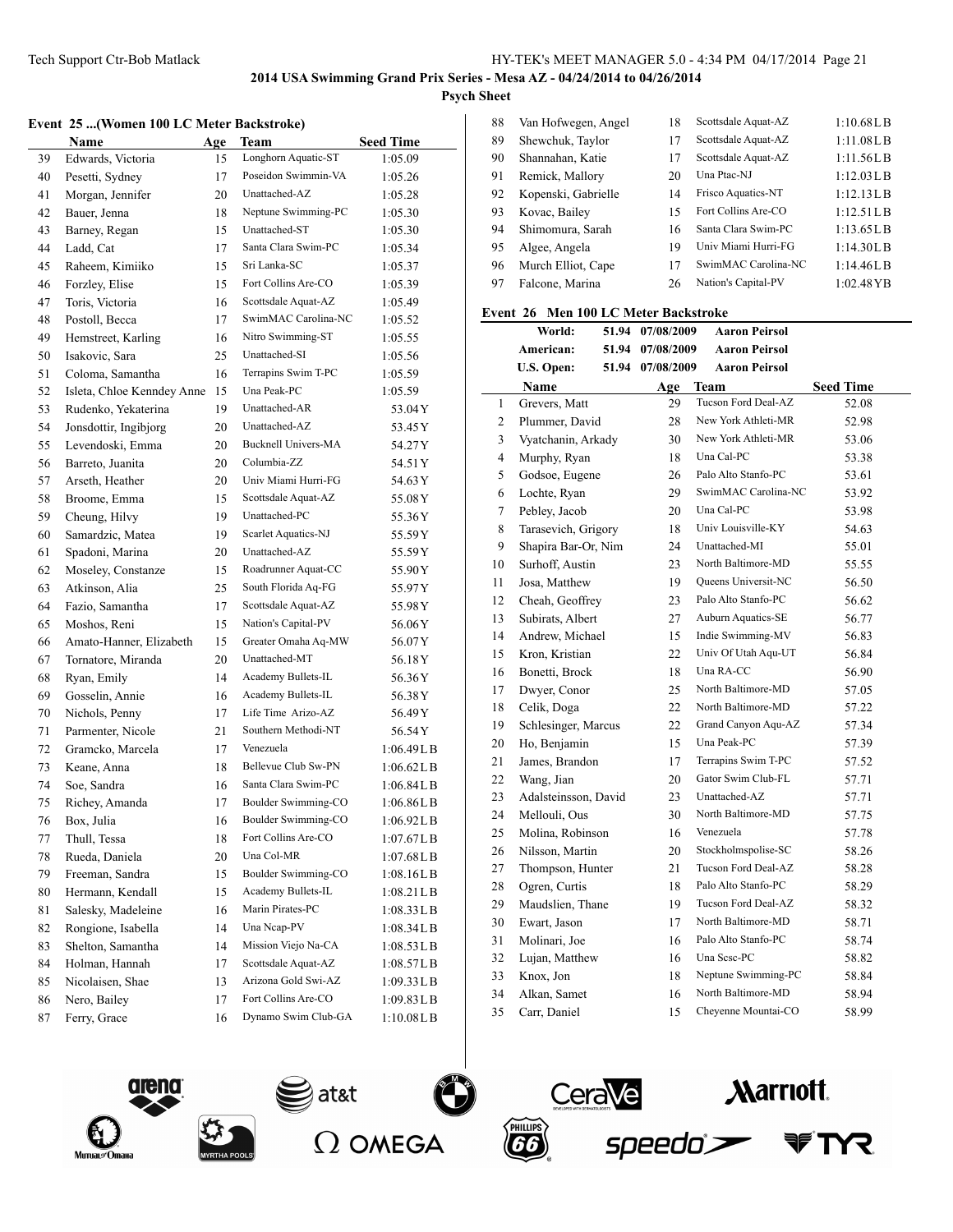2 Bowker, Justine 27 T2 Aquatics-FL 2:11.06 Beisel, Elizabeth 21 Una Gsc-FL 2:11.16 Bispo, Karlee 24 Palo Alto Stanfo-PC 2:12.49 Gardell, Stina 24 Una Troj-CA 2:13.32 Hoff, Katie 24 Hurricane Aquati-FG 2:13.37 Meili, Katie 23 SwimMAC Carolina-NC 2:15.30 8 Williams, Kim 17 Bellevue Club Sw-PN 2:16.08 9 Ledecky, Katie 17 Nation's Capital-PV 2:16.27 Kylliainen, Tanja 21 Univ Louisville-KY 2:16.81 Wang, Sonia 17 Redlands Swim Te-CA 2:17.31 Kastigar, Hannah 18 Una Gcu-AZ 2:17.60 Carrozza, Quinn 17 Longhorn Aquatic-ST 2:17.70 Howe, Ally 18 Palo Alto Stanfo-PC 2:17.90 Pelton, Mary 16 North Baltimore-MD 2:18.03 16 Hultin, Shannyn 21 Tucson Ford Deal-AZ 2:18.27 17 Sogar, Laura 22 Chuck Batchelor-NE 2:18.65

### **2014 USA Swimming Grand Prix Series - Mesa AZ - 04/24/2014 to 04/26/2014 Psych Sheet**

#### **Event 26 ...(Men 100 LC Meter Backstroke)**

|    | Name                  | Age | Team                       | <b>Seed Time</b> |
|----|-----------------------|-----|----------------------------|------------------|
| 36 | Kalisz, Connor        | 17  | North Baltimore-MD         | 59.07            |
| 37 | Hoffer, Ryan          | 15  | Scottsdale Aquat-AZ        | 59.09            |
| 38 | Winder, Alan          | 20  | Tucson Ford Deal-AZ        | 59.10            |
| 39 | Poon, Brian           | 16  | Phoenix Swimming-NE        | 59.15            |
| 40 | Feely, Jack           | 20  | Unattached-NM              | 59.20            |
| 41 | Burns, Aidan          | 16  | Santa Clara Swim-PC        | 59.35            |
| 42 | Lynch, Justin         | 17  | Terrapins Swim T-PC        | 59.40            |
| 43 | Ringquist, Austin     | 21  | Tucson Ford Deal-AZ        | 59.65            |
| 44 | Ng, Rainer            | 21  | Unattached-UT              | 48.33 Y          |
| 45 | Kida, Everton         | 23  | Grand Canyon Uni-AZ        | 48.89 Y          |
| 46 | Subarsky, Sascha      | 18  | Rose Bowl Aquati-CA        | 49.26Y           |
| 47 | Shilling, Stephen     | 20  | Santa Clara Swim-PC        | 49.42Y           |
| 48 | Dunford, Jason        | 27  | Palo Alto Stanfo-PC        | 49.50Y           |
| 49 | Gomez, Jonathan       | 18  | Scarlet Aquatics-NJ        | 49.58Y           |
| 50 | Cashion, Trey         | 17  | Tucson Ford Deal-AZ        | 49.87 Y          |
| 51 | Robinson, Jack        | 19  | <b>Bucknell Univers-MA</b> | 50.30Y           |
| 52 | Drummond, Austin      | 18  | Life Time Arizo-AZ         | 50.56Y           |
| 53 | Babinet, Jeremy       | 16  | Palo Alto Stanfo-PC        | 50.72Y           |
| 54 | Duenas, Fernando      | 17  | Redlands Swim Te-CA        | 50.75Y           |
| 55 | Sesvold, Tyler        | 15  | Una Acad-IL                | 50.84Y           |
| 56 | Turk, Joe             | 16  | Phoenix Swimming-NE        | 50.98Y           |
| 57 | Lindenbauer, Matthias | 20  | Univ Louisville-KY         | 59.73LB          |
| 58 | Holter, Max           | 17  | Fort Collins Are-CO        | 1:00.04L B       |
| 59 | Martinez, Luis        | 18  | Azura Florida Aq-FG        | 1:00.40L B       |
| 60 | Hirschberger, Matthew | 15  | Una Ncap-PV                | 1:00.66L B       |
| 61 | Hoelting, Zachary     | 17  | Loyola Blakefiel-MD        | 1:00.74L B       |
| 62 | Blake, Jack           | 15  | Scottsdale Aquat-AZ        | 1:01.22LB        |
| 63 | Stirling, Connor      | 17  | Life Time Arizo-AZ         | 1:02.24L B       |
| 64 | Horpel, Franklin      | 20  | Terrapins Swim T-PC        | 1:02.31LB        |
| 65 | Ocasio-Pare, Tyler    | 16  | Redlands Swim Te-CA        | 1:03.06LB        |
| 66 | Allen, James          | 17  | Phoenix Swimming-NE        | 1:03.20L B       |
| 67 | Kramer, Justice       | 16  | Boise YMCA Swim-SR         | 1:03.60L B       |
| 68 | Hollowsky, Liam       | 16  | T2 Aquatics-FL             | 1:03.61 L B      |
| 69 | Newmann, Micah        | 22  | Unattached-CO              | 1:04.09LB        |
| 70 | Dang, Ty              | 16  | Arizona Gold Swi-AZ        | 1:04.48L B       |
| 71 | Kao, Sidney           | 15  | Fast Swim Team-CA          | 1:04.80LB        |
| 72 | Egan, Liam            | 18  | Crimson Aquatics-NE        | 1:04.92LB        |
| 73 | Norman, Nick          | 17  | Mission Viejo Na-CA        | 1:06.39LB        |
| 74 | Apel, Aaron           | 15  | Scottsdale Aquat-AZ        | 1:06.94L B       |
| 75 | Ramirez, Antonio      | 16  | Arizona Gold Swi-AZ        | 1:07.05L B       |
| 76 | Olszewski, Ben        | 16  | Arizona Gold Swi-AZ        | 1:08.37L B       |
| 77 | Montgomery, Colten    | 17  | Ucd Aquatics-SN            | 52.09 YB         |

#### **Event 27 Women 200 LC Meter IM**

| World:<br>American:<br>U.S. Open: | 2:06.15 07/27/2009<br>2:06.15 07/27/2009<br>2:09.34 07/07/2009 | Ariana Kukors<br>Ariana Kukors<br>Julia Smit |                  |
|-----------------------------------|----------------------------------------------------------------|----------------------------------------------|------------------|
| Name                              | Age                                                            | Team                                         | <b>Seed Time</b> |
| Leverenz, Caitlin                 | 23                                                             | California Aquat-PC                          | 2:08.95          |







speedo`>



**PHILIPS**<br>66

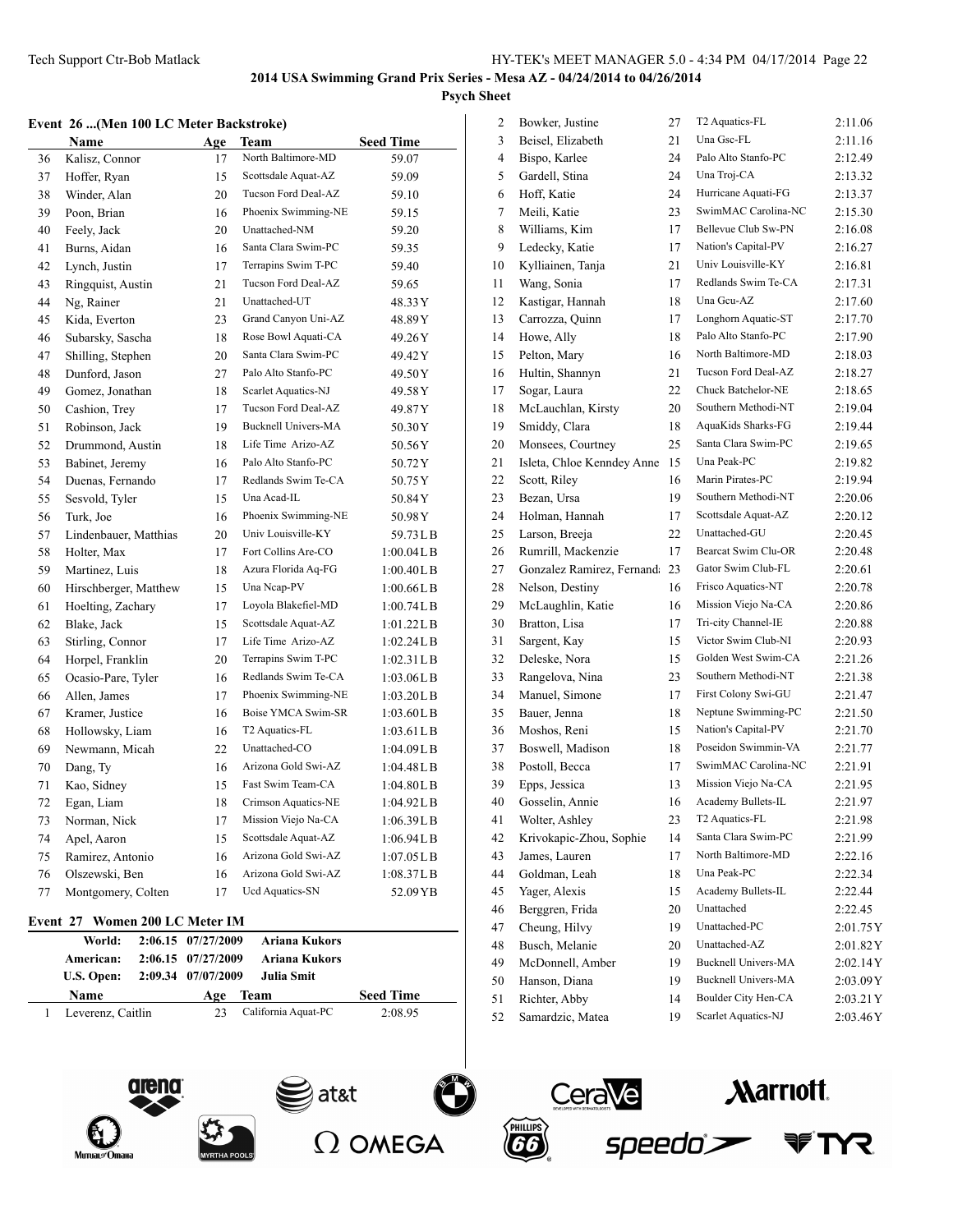## **Psych Sheet**

## **Event 27 ...(Women 200 LC Meter IM)**

|     | $\sim$ and $\sim$ (which zoo let meter imp |     |                      |                  |
|-----|--------------------------------------------|-----|----------------------|------------------|
|     | Name                                       | Age | Team                 | <b>Seed Time</b> |
| 53  | Records, Katie                             | 20  | Una Ucsb-CA          | 2:03.47Y         |
| 54  | Remick, Mallory                            | 20  | Una Ptac-NJ          | 2:03.52Y         |
| 55  | Neidigh, Lauren                            | 21  | Tucson Ford Deal-AZ  | 2:03.63 Y        |
| 56  | Kaminski, Pauline                          | 17  | Academy Bullets-IL   | 2:03.67Y         |
| 57  | Edwards, Victoria                          | 15  | Longhorn Aquatic-ST  | 2:03.70Y         |
| 58  | Nero, Bailey                               | 17  | Fort Collins Are-CO  | 2:03.73Y         |
| 59  | Preski, Alexis                             | 16  | Academy Bullets-IL   | 2:22.52L B       |
| 60  | Barney, Regan                              | 15  | Unattached-ST        | 2:22.77L B       |
| 61  | Lindsey, Hannah                            | 16  | All Star Aquatic-PV  | 2:22.79LB        |
| 62  | Rongione, Isabella                         | 14  | Una Ncap-PV          | 2:23.01LB        |
| 63  | Toledo, Mercedes                           | 24  | Venezuela            | 2:23.23LB        |
| 64  | Freeman, Sandra                            | 15  | Boulder Swimming-CO  | 2:23.54LB        |
| 65  | Ladd, Cat                                  | 17  | Santa Clara Swim-PC  | 2:23.74LB        |
| 66  | Kish, Mary Katherine                       | 18  | Poseidon Swimmin-VA  | 2:23.84LB        |
| 67  | Torrellas, Erika                           | 20  | Venezuela            | 2:24.06L B       |
| 68  | Haan, Elise                                | 16  | T2 Aquatics-FL       | 2:24.09LB        |
| 69  | Domanowski, Christina                      | 15  | Bellevue Club Sw-PN  | 2:24.83L B       |
| 70  | Ruck, Taylor                               | 13  | Scottsdale Aquat-AZ  | 2:25.00LB        |
| 71  | Korenwinder, Mallory                       | 15  | Tule Nation Trit-CC  | 2:25.08L B       |
| 72  | Toney, Camryn                              | 14  | Frisco Aquatics-NT   | 2:25.16LB        |
| 73  | Goldblatt, Allison                         | 15  | The Fish-PV          | 2:25.19LB        |
| 74  | Horvath, Grace                             | 15  | Una MAC-AZ           | 2:25.36LB        |
| 75  | Lewis, Cynthia                             | 38  | Unattached-SI        | 2:25.56LB        |
| 76  | Thull, Tessa                               | 18  | Fort Collins Are-CO  | $2:25.63$ L B    |
| 77  | Boone, Annie                               | 16  | Nation's Capital-PV  | 2:25.76LB        |
| 78  | Toris, Victoria                            | 16  | Scottsdale Aquat-AZ  | 2:26.15LB        |
| 79  | Richey, Amanda                             | 17  | Boulder Swimming-CO  | 2:26.19L B       |
| 80  | Amato-Hanner, Elizabeth                    | 15  | Greater Omaha Aq-MW  | 2:26.21LB        |
| 81  | Forzley, Elise                             | 15  | Fort Collins Are-CO  | 2:26.83L B       |
| 82  | Keane, Anna                                | 18  | Bellevue Club Sw-PN  | 2:26.88LB        |
| 83  | Tennant, Kayla                             | 14  | T2 Aquatics-FL       | 2:26.96LB        |
| 84  | Roberson, Kayla                            | 17  | Bellevue Club Sw-PN  | 2:27.00LB        |
| 85  | McGovern, Natalie                          | 17  | Academy Bullets-IL   | 2:27.61 L B      |
| 86  | Kovac, Bailey                              | 15  | Fort Collins Are-CO  | 2:27.75LB        |
| 87  | Gouger, Hannah                             | 16  | Lovola Blakefiel-MD  | 2:27.76LB        |
| 88  | Murch Elliot, Cape                         | 17  | SwimMAC Carolina-NC  | 2:27.80L B       |
| 89  | Didion, Kate                               | 17  | Terrapins Swim T-PC  | 2:27.88LB        |
| 90  | Katcher, Olivia                            | 18  | South Florida Aq-FG  | 2:27.93LB        |
| 91  | Tornatore, Miranda                         | 20  | Unattached-MT        | 2:27.98LB        |
| 92  | Clancy, Marykate                           | 16  | Loyola Blakefiel-MD  | 2:28.06LB        |
| 93  | Shannahan, Katie                           | 17  | Scottsdale Aquat-AZ  | 2:28.31LB        |
| 94  | Brockley, Piper                            | 16  | Neptune Swimming-PC  | 2:28.39LB        |
| 95  | Johnson, Maddie                            | 15  | Sun Valley 5 B -- SR | 2:28.92LB        |
| 96  | Ryan, Emily                                | 14  | Academy Bullets-IL   | 2:29.15LB        |
| 97  | Darham, Mira                               | 16  | Missoula A. C.-MT    | 2:29.38LB        |
| 98  | Beetcher, Brittney                         | 15  | Boulder Swimming-CO  | 2:30.53LB        |
| 99  | Jacobs, Devin                              | 16  | Academy Bullets-IL   | 2:30.58LB        |
| 100 | Davis, Lauren                              | 16  | Tule Nation Trit-CC  | 2:30.67LB        |
| 101 | Fernandez, Vanessa                         | 16  | Venezuela            | 2:31.32LB        |
|     |                                            |     |                      |                  |

| Caneta, Jorie       | 17 | Una RA-CC                  | 2:31.86LB  |
|---------------------|----|----------------------------|------------|
| Nicolaisen, Shae    | 13 | Arizona Gold Swi-AZ        | 2:32.13L B |
| Nelson, Stephanie   | 15 | SwimMAC Carolina-NC        | 2:32.90LB  |
| Maxey, Catherine    | 16 | SwimMAC Carolina-NC        | 2:33.30LB  |
| Coloma, Samantha    | 16 | Terrapins Swim T-PC        | 2:33.42L B |
| McTaggart, Caroline | 17 | All Star Aquatic-PV        | 2:33.98LB  |
| Shewchuk, Taylor    | 17 | Scottsdale Aquat-AZ        | 2:34.27L B |
| Koziol, Stephanie   | 21 | <b>Bucknell Univers-MA</b> | 2:34.37LB  |
| Schneider, Mimi     | 17 | Academy Bullets-IL         | 2:35.24L B |
| Maxfield, Lily      | 17 | Neptune Swimming-PC        | 2:35.99LB  |
| Han, Malorie        | 15 | Terrapins Swim T-PC        | 2:36.21L B |
| Salesky, Madeleine  | 16 | Marin Pirates-PC           | 2:36.42L B |
| Palomino, Adriana   | 17 | Arizona Gold Swi-AZ        | 2:38.03LB  |
| Duffield, Krista    | 17 | Tucson Ford Deal-AZ        | 2:38.16L B |
| Feneron, Marie      | 18 | Scarlet Aquatics-NJ        | 2:04.80YB  |
| Schick, Taylor      | 19 | Tucson Ford Deal-AZ        | 2:06.43 YB |
| Weeks, Sydney       | 16 | Academy Bullets-IL         | 2:12.75 YB |
|                     |    |                            |            |

## **Event 28 Men 200 LC Meter IM**

|                | World:               | 1:54.00 | 07/28/2011 | <b>Ryan Lochte</b>     |                  |
|----------------|----------------------|---------|------------|------------------------|------------------|
|                | American:            | 1:54.00 | 07/28/2011 | <b>Ryan Lochte</b>     |                  |
|                | U.S. Open:           | 1:54.56 | 07/10/2009 | <b>Ryan Lochte</b>     |                  |
|                | <b>Name</b>          |         | Age        | <b>Team</b>            | <b>Seed Time</b> |
| $\mathbf{1}$   | Lochte, Ryan         |         | 29         | SwimMAC Carolina-NC    | 1:54.90          |
| $\overline{c}$ | Kalisz, Chase        |         | 20         | North Baltimore-MD     | 1:58.52          |
| 3              | Surhoff, Austin      |         | 23         | North Baltimore-MD     | 1:58.80          |
| 4              | Decarvalho, Diago    |         | 26         | Gator Swim Club-FL     | 1:59.00          |
| 5              | Townsend, Darian     |         | 29         | New York Athleti-MR    | 1:59.34          |
| 6              | Clary, Tyler         |         | 25         | Una MAC-NC             | 2:00.20          |
| 7              | Maly, Jakub          |         | 22         | Unattached-MN          | 2:01.92          |
| 8              | Weiss, Michael       |         | 22         | Wisconsin Aquati-WI    | 2:01.95          |
| 9              | Weltz, Scott         |         | 27         | <b>Ucd Aquatics-SN</b> | 2:03.31          |
| 10             | Ogren, Curtis        |         | 18         | Palo Alto Stanfo-PC    | 2:03.45          |
| 11             | Josa, Matthew        |         | 19         | Queens Universit-NC    | 2:03.54          |
| 12             | Porter, Andrew       |         | 20         | Tucson Ford Deal-AZ    | 2:03.67          |
| 13             | Agnel, Yannick       |         | 21         | North Baltimore-MD     | 2:03.78          |
| 14             | Andrew, Michael      |         | 15         | Indie Swimming-MV      | 2:04.13          |
| 15             | Alexandrov, Mike     |         | 29         | Una Nyac-MR            | 2:04.48          |
| 16             | Ornek, Alpkan        |         | 18         | North Baltimore-MD     | 2:04.59          |
| 17             | Dalby, Zac           |         | 21         | Unattached-AZ          | 2:04.72          |
| 18             | Liivamagi, Martin    |         | 25         | Una Cal-PC             | 2:04.94          |
| 19             | Palmer, Hayden       |         | 23         | Unattached-UT          | 2:05.13          |
| 20             | Molacek, Jacob       |         | 18         | Greater Omaha Aq-MW    | 2:05.26          |
| 21             | Kron, Kristian       |         | 22         | Univ Of Utah Aqu-UT    | 2:05.79          |
| 22             | Hartbarger, Jason    |         | 21         | Unattached-MN          | 2:06.11          |
| 23             | Marcantonio, Anthony |         | 18         | Una Crim-NE            | 2:06.24          |
| 24             | Shapira Bar-Or, Nim  |         | 24         | Unattached-MI          | 2:06.45          |
| 25             | Fischer, Brandon     |         | 25         | Palo Alto Stanfo-PC    | 2:06.53          |
| 26             | Poon, Brian          |         | 16         | Phoenix Swimming-NE    | 2:06.72          |
| 27             | Crosby, Gage         |         | 19         | Tucson Ford Deal-AZ    | 2:06.77          |
| 28             | Brewer, Tommy        |         | 17         | Current Swimming-OR    | 2:07.75          |
|                |                      |         |            |                        |                  |









**Narriott** 

TYR.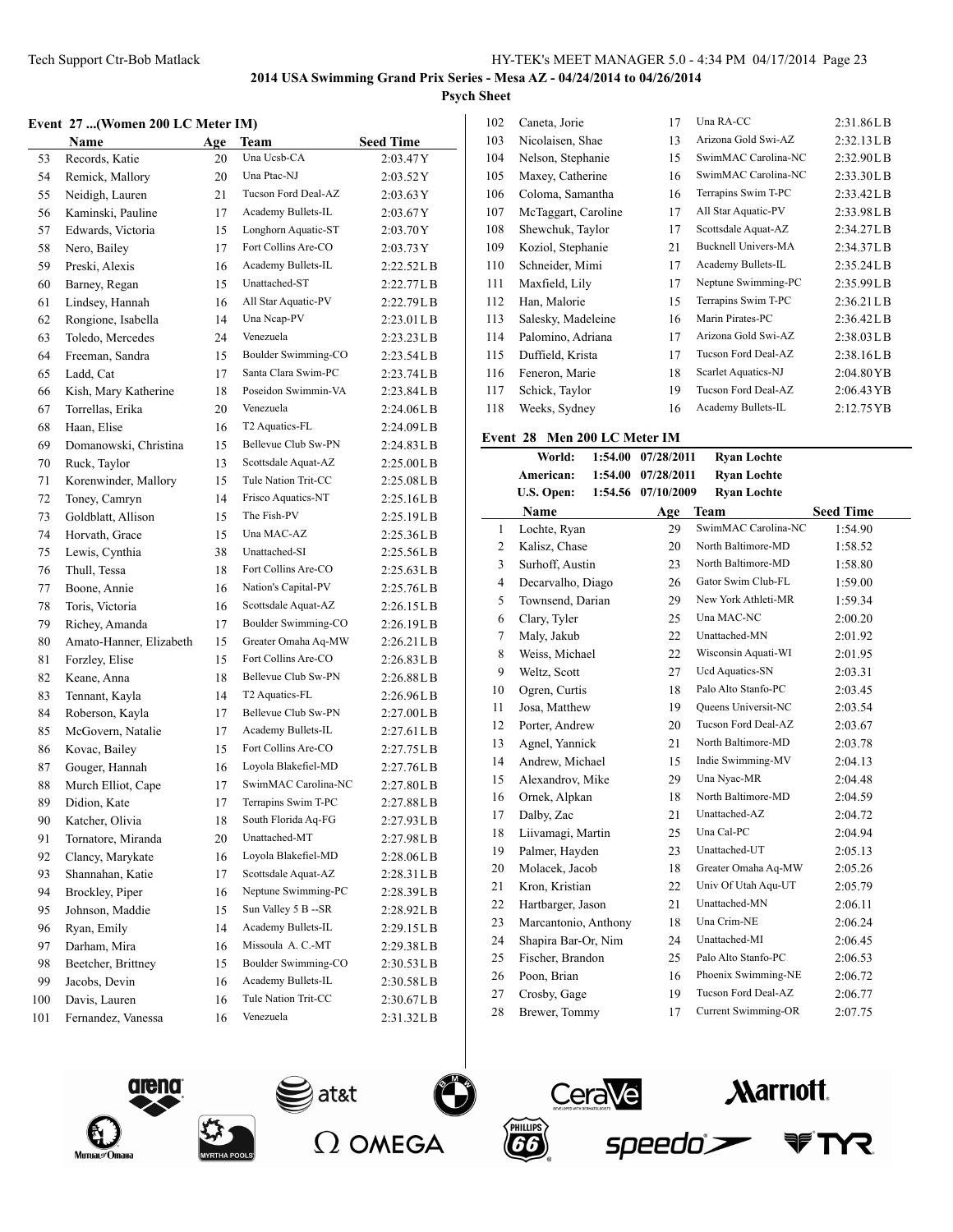## **Event 28 ...(Men 200 L.C. Meter IM)**

|    | vent  20 (ivien 200 lic ivieter 11v1) |     |                            |                  |
|----|---------------------------------------|-----|----------------------------|------------------|
|    | Name                                  | Age | Team                       | <b>Seed Time</b> |
| 29 | Grieshop, Sean                        | 15  | Nitro Swimming-ST          | 2:07.81          |
| 30 | Bull, Adam                            | 20  | Una Gsc-FL                 | 2:07.99          |
| 31 | Maudslien, Thane                      | 19  | Tucson Ford Deal-AZ        | 2:08.02          |
| 32 | Ho, Benjamin                          | 15  | Una Peak-PC                | 2:08.15          |
| 33 | Cheah, Geoffrey                       | 23  | Palo Alto Stanfo-PC        | 2:08.18          |
| 34 | Buese, Cole                           | 17  | North Baltimore-MD         | 2:08.35          |
| 35 | Jurek, Mark                           | 16  | Arizona Gold Swi-AZ        | 2:08.52          |
| 36 | Kalisz, Connor                        | 17  | North Baltimore-MD         | 2:08.53          |
| 37 | Behnen, Louis                         | 18  | <b>Bucknell Univers-MA</b> | 2:09.44          |
| 38 | Colley, Gavin                         | 17  | North Baltimore-MD         | 2:09.49          |
| 39 | Vissering, Carsten                    | 16  | Nation's Capital-PV        | 2:09.63          |
| 40 | Marin, Eddy                           | 22  | Venezuela                  | 2:09.73          |
| 41 | Carr, Daniel                          | 15  | Cheyenne Mountai-CO        | 2:09.83          |
| 42 | Kastigar, Adam                        | 20  | Una Gcu-AZ                 | 2:09.88          |
| 43 | Lozano, Joseph                        | 18  | Long Island Expr-MR        | 2:10.12          |
| 44 | Alkan, Samet                          | 16  | North Baltimore-MD         | 2:10.25          |
| 45 | Alentado, Jason                       | 19  | Tucson Ford Deal-AZ        | 2:10.30          |
| 46 | Knight, Titus                         | 25  | Golden West Swim-CA        | 2:10.36          |
| 47 | Farr, David                           | 17  | Santa Clara Swim-PC        | 2:10.44          |
| 48 | Nechunaev, Ivan                       | 23  | Grand Canyon Uni-AZ        | 1:47.14Y         |
| 49 | Herrera, Carlos                       | 19  | Azura Florida Aq-FG        | 1:49.43 Y        |
| 50 | Altman, Ridge                         | 20  | Trojan Swim Club-CA        | 1:49.46Y         |
| 51 | Shilling, Stephen                     | 20  | Santa Clara Swim-PC        | 1:49.54 Y        |
| 52 | Gomez, Jonathan                       | 18  | Scarlet Aquatics-NJ        | 1:49.86Y         |
| 53 | Creager, Brent                        | 34  | Arizona Gold Swi-AZ        | 1:50.50Y         |
| 54 | Shoults, Grant                        | 16  | Mission Viejo Na-CA        | 1:50.82Y         |
| 55 | Tenney, Mason                         | 17  | Nitro Swimming-ST          | 1:50.86Y         |
| 56 | Ewoldt, Kyle                          | 17  | Una MAC-AZ                 | 1:51.23Y         |
| 57 | Bonetti, Brock                        | 18  | Una RA-CC                  | 1:51.76Y         |
| 58 | Seketa, Ben                           | 21  | <b>Bucknell Univers-MA</b> | 1:51.81Y         |
| 59 | Smith, Jack                           | 17  | SwimMAC Carolina-NC        | 1:52.26Y         |
| 60 | Gomez, Maicoll                        | 16  | Una Scar-NJ                | 1:52.32Y         |
| 61 | Godfrey, Trent                        | 18  | Una Geu-AZ                 | 1:52.44Y         |
| 62 | Ramirez, Antonio                      | 16  | Arizona Gold Swi-AZ        | 2:10.72L B       |
| 63 | Duskinas, Tadas                       | 19  | Lithuania                  | 2:11.06LB        |
| 64 | Lyster, Rip                           | 16  | T2 Aquatics-FL             | 2:11.27LB        |
| 65 | Roddy, Colin                          | 18  | Loyola Blakefiel-MD        | 2:11.38LB        |
| 66 | Matsuda, Daichi                       | 16  | Palo Alto Stanfo-PC        | 2:11.59LB        |
| 67 | Molinari, Joe                         | 16  | Palo Alto Stanfo-PC        | 2:12.31LB        |
| 68 | James, Brandon                        | 17  | Terrapins Swim T-PC        | 2:12.33LB        |
| 69 | Wang, Jian                            | 20  | Gator Swim Club-FL         | 2:12.50LB        |
| 70 | Lujan, Matthew                        | 16  | Una Scsc-PC                | 2:12.68LB        |
| 71 | Van Krimpen, Owen                     | 17  | Nation's Capital-PV        | 2:12.73LB        |
| 72 | Lynch, Justin                         | 17  | Terrapins Swim T-PC        | 2:12.83LB        |
| 73 | Roso, Jesus                           | 16  | Venezuela                  | 2:12.99LB        |
| 74 | Olszewski, Josh                       | 19  | Arizona Gold Swi-AZ        | 2:13.02LB        |
| 75 | Guarente, Marco                       | 17  | Azura Florida Aq-FG        | 2:13.06LB        |
| 76 | Song, Greg                            | 17  | Nation's Capital-PV        | 2:13.08LB        |
| 77 | Hoelting, Zachary                     | 17  | Loyola Blakefiel-MD        | 2:13.09L B       |
|    |                                       |     |                            |                  |

| 78  | Burrill, Cooper        | 17 | Santa Clara Swim-PC        | 2:13.13LB  |
|-----|------------------------|----|----------------------------|------------|
| 79  | Milinovich, Joseph     | 16 | Academy Bullets-IL         | 2:13.20L B |
| 80  | Wu, Stanley            | 17 | Terrapins Swim T-PC        | 2:13.34LB  |
| 81  | Tanizaki-Hudson, Derek | 18 | Santa Clara Swim-PC        | 2:13.35LB  |
| 82  | Robinson, Jack         | 19 | <b>Bucknell Univers-MA</b> | 2:13.89LB  |
| 83  | Ewart, Jason           | 17 | North Baltimore-MD         | 2:14.51LB  |
| 84  | Holter, Max            | 17 | Fort Collins Are-CO        | 2:14.67LB  |
| 85  | Kou, Timothy           | 18 | Santa Clara Swim-PC        | 2:14.69LB  |
| 86  | Allen, James           | 17 | Phoenix Swimming-NE        | 2:14.74LB  |
| 87  | Babinet, Jeremy        | 16 | Palo Alto Stanfo-PC        | 2:14.83LB  |
| 88  | Nolan, Chris           | 17 | Tule Nation Trit-CC        | 2:14.90LB  |
| 89  | Quarante, Marcello     | 17 | Life Time Arizo-AZ         | 2:15.12LB  |
| 90  | Anderson, Matthew      | 17 | Arizona Marlins-AZ         | 2:15.63LB  |
| 91  | Zucker, Coby           | 17 | All Star Aquatic-PV        | 2:15.73LB  |
| 92  | Kramer, Justice        | 16 | <b>Boise YMCA Swim-SR</b>  | 2:16.25LB  |
| 93  | Toney, Austin          | 18 | SwimMAC Carolina-NC        | 2:16.28LB  |
| 94  | Cashion, Trey          | 17 | Tucson Ford Deal-AZ        | 2:16.35LB  |
| 95  | Ocasio-Pare, Tyler     | 16 | Redlands Swim Te-CA        | 2:16.52LB  |
| 96  | Cheng, Arthur          | 15 | Coastal Bend All-ST        | 2:16.81LB  |
| 97  | Kaskawal, Jerad        | 18 | Fast Swim Team-CA          | 2:17.94LB  |
| 98  | Turk, Joe              | 16 | Phoenix Swimming-NE        | 2:18.16LB  |
| 99  | Perry, Trey            | 18 | Loyola Blakefiel-MD        | 2:18.27L B |
| 100 | Egan, Liam             | 18 | Crimson Aquatics-NE        | 2:18.62LB  |
| 101 | Tran, Brandon          | 15 | Academy Bullets-IL         | 2:19.26LB  |
| 102 | Ford, Ian              | 20 | South Dakota Aqu-SD        | 2:19.67LB  |
| 103 | Mendoza, Kevin         | 17 | Imp. Valley Dese-SI        | 2:20.74LB  |
| 104 | Twiss, Parker          | 18 | Unattached-SR              | 2:22.13LB  |
| 105 | Olszewski, Ben         | 16 | Arizona Gold Swi-AZ        | 2:22.26LB  |
| 106 | Dang, Ty               | 16 | Arizona Gold Swi-AZ        | 2:24.04LB  |
| 107 | Hollowsky, Liam        | 16 | T2 Aquatics-FL             | 2:24.37LB  |
| 108 | Sesvold, Tyler         | 15 | Una Acad-IL                | 2:27.67LB  |
| 109 | Cassell, Gunther       | 17 | Long Island Expr-MR        | 2:29.45LB  |
| 110 | Vyatchanin, Arkady     | 30 | New York Athleti-MR        | 1:53.76YB  |
| 111 | Krysl, Colin           | 21 | South Dakota Aqu-SD        | 1:54.39YB  |
| 112 | Foster, John           | 27 | Santa Clara Swim-PC        | 1:56.57YB  |
| 113 | Jackson, Tate          | 17 | Nitro Swimming-ST          | 2:05.86YB  |
|     |                        |    |                            |            |

## **Event 29 Women 800 LC Meter Freestyle**

|   | World:               | 8:13.86 08/03/2013 | <b>Katie Ledecky</b> |                  |
|---|----------------------|--------------------|----------------------|------------------|
|   | 8:13.86<br>American: | 08/03/2013         | <b>Katie Ledecky</b> |                  |
|   | U.S. Open:           | 8:17.12 03/22/1988 | <b>Janet Evans</b>   |                  |
|   | <b>Name</b>          | Age                | <b>Team</b>          | <b>Seed Time</b> |
| 1 | Ledecky, Katie       | 17                 | Nation's Capital-PV  | 8:13.86          |
| 2 | Friis, Lotte         | 25                 | North Baltimore-MD   | 8:16.32          |
| 3 | Sutton, Chloe        | 22                 | Ix3 Sports-NC        | 8:23.24          |
| 4 | Ryan, Gillian        | 18                 | North Baltimore-MD   | 8:25.57          |
| 5 | Pinto, Andreina      | 22                 | Gator Swim Club-FL   | 8:25.93          |
| 6 | Anderson, Haley      | 22                 | Trojan Swim Club-CA  | 8:26.60          |
| 7 | Mann, Becca          | 16                 | Una Nhac-MD          | 8:27.37          |
| 8 | Smith, Leah          | 19                 | Unattached-VA        | 8:28.01          |
| 9 | Runge, Cierra        | 18                 | North Baltimore-MD   | 8:35.95          |
|   |                      |                    |                      |                  |









 $\overline{a}$ 

**Narriott**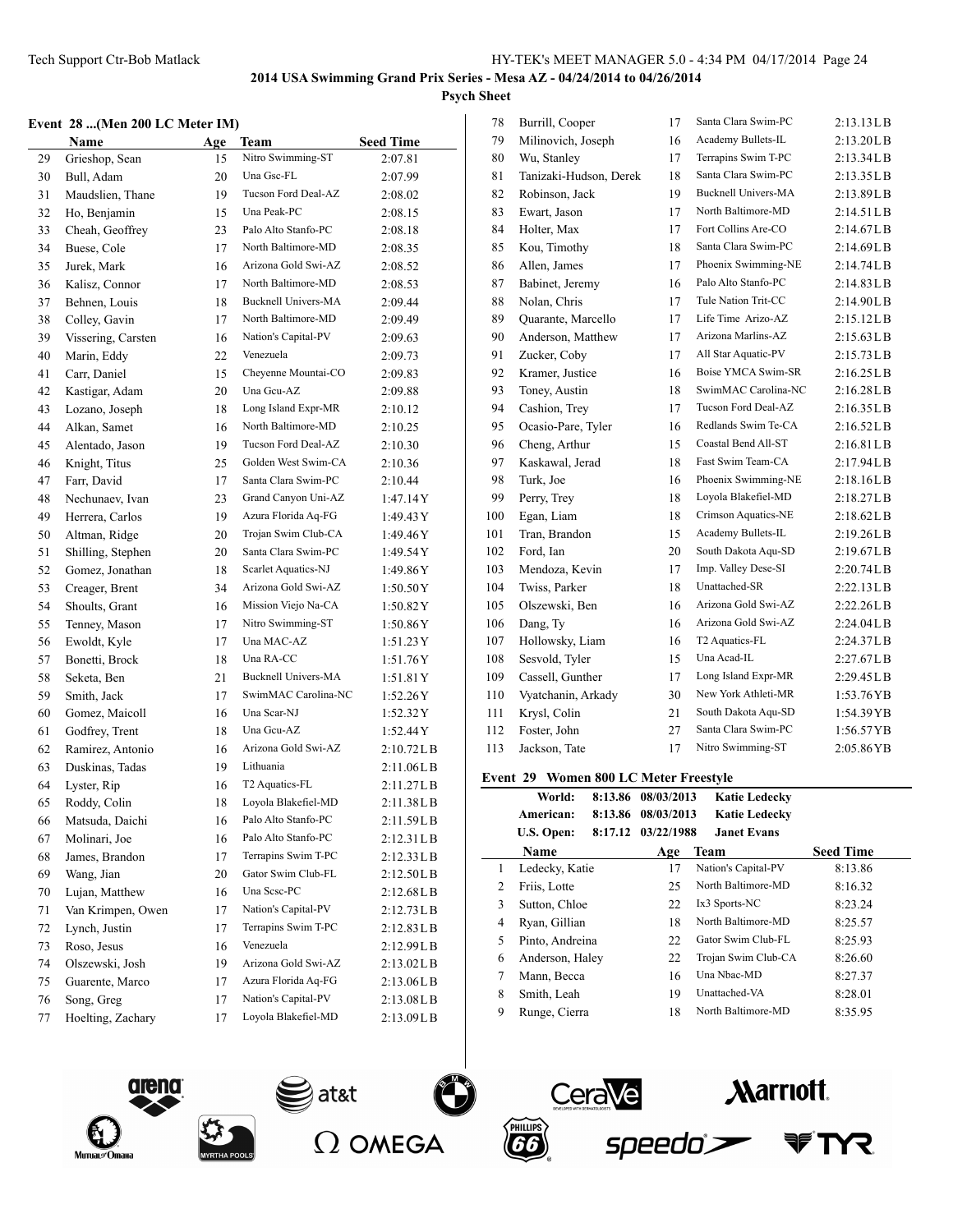#### **Event 29 ...(Women 800 LC Meter Freestyle)**

|    | Name                 | Age | Team                       | <b>Seed Time</b> |
|----|----------------------|-----|----------------------------|------------------|
| 10 | Baxter, Tristin      | 22  | Unattached-AZ              | 8:37.19          |
| 11 | Beisel, Elizabeth    | 21  | Una Gsc-FL                 | 8:37.40          |
| 12 | Rongione, Isabella   | 14  | Una Ncap-PV                | 8:39.09          |
| 13 | Lorentzen, Brooke    | 18  | Mission Viejo Na-CA        | 8:43.92          |
| 14 | Soe, Sandra          | 16  | Santa Clara Swim-PC        | 8:48.91          |
| 15 | Richey, Amanda       | 17  | Boulder Swimming-CO        | 8:50.38          |
| 16 | Brandon, Bonnie      | 20  | Tucson Ford Deal-AZ        | 8:50.88          |
| 17 | Basaraba, Anne       | 20  | Trojan Swim Club-CA        | 8:51.15          |
| 18 | Kopenski, Gabrielle  | 14  | Frisco Aquatics-NT         | 8:51.46          |
| 19 | Lee, Easop           | 14  | North Baltimore-MD         | 8:52.93          |
| 20 | Jacobsen, Kirsten    | 16  | Barrington Swim-IL         | 8:55.69          |
| 21 | Hemstreet, Karling   | 16  | Nitro Swimming-ST          | 8:56.12          |
| 22 | Whited, Isabel       | 16  | Arizona Gold Swi-AZ        | 8:56.94          |
| 23 | Earley, Erin         | 15  | Hopkins Mariner-CT         | 8:58.48          |
| 24 | Shimomura, Sarah     | 16  | Santa Clara Swim-PC        | 8:59.33          |
| 25 | Matherson, Paige     | 17  | Terrapins Swim T-PC        | 9:00.19          |
| 26 | Erwin, Abbey         | 15  | Boise YMCA Swim-SR         | 9:01.04          |
| 27 | Beetcher, Brittney   | 15  | Boulder Swimming-CO        | 9:02.88          |
| 28 | Halligan, Mackenzie  | 17  | <b>Current Swimming-OR</b> | 17:15.57         |
| 29 | Boswell, Madison     | 18  | Poseidon Swimmin-VA        | 9:52.33Y         |
| 30 | Preski, Alexis       | 16  | Academy Bullets-IL         | 9:58.51 Y        |
| 31 | Palomino, Adriana    | 17  | Arizona Gold Swi-AZ        | 9:58.87Y         |
| 32 | Rueda, Daniela       | 20  | Una Col-MR                 | 10:00.91Y        |
| 33 | Shelton, Samantha    | 14  | Mission Viejo Na-CA        | 10:01.37Y        |
| 34 | Ferry, Grace         | 16  | Dynamo Swim Club-GA        | 10:01.91Y        |
| 35 | Martin, Emily        | 16  | Academy Bullets-IL         | 10:03.29Y        |
| 36 | Kowalski, Cecelia    | 17  | Una MAC-AZ                 | 10:03.34Y        |
| 37 | Ruck, Taylor         | 13  | Scottsdale Aquat-AZ        | 16:40.04Y        |
| 38 | Goldblatt, Allison   | 15  | The Fish-PV                | $9:03.65$ LB     |
| 39 | Katcher, Olivia      | 18  | South Florida Aq-FG        | 9:07.18LB        |
| 40 | Simonovic, Kat       | 19  | Serbia                     | 9:07.21 L B      |
| 41 | Toney, Camryn        | 14  | Frisco Aquatics-NT         | 9:12.25LB        |
| 42 | Perez, Oriana        | 15  | Venezuela                  | 9:12.93L B       |
| 43 | Kish, Mary Katherine | 18  | Poseidon Swimmin-VA        | 9:17.86LB        |
| 44 | Sargent, Kay         | 15  | Victor Swim Club-NI        | 9:25.80LB        |
| 45 | Pesetti, Sydney      | 17  | Poseidon Swimmin-VA        | 9:27.55LB        |
| 46 | Navarro, Vicky       | 14  | Boulder City Hen-CA        | 9:31.21LB        |

#### **Event 30 Men 1500 LC Meter Freestyle**

|   | World:               |          | 14:31.02 08/04/2012 | Yang Sun             |                  |
|---|----------------------|----------|---------------------|----------------------|------------------|
|   | American:            | 14:45.29 | 08/21/2004          | <b>Larsen Jensen</b> |                  |
|   | U.S. Open:           |          | 14:45.54 07/06/2008 | Peter Vanderkaav     |                  |
|   | <b>Name</b>          |          | Age                 | Team                 | <b>Seed Time</b> |
|   | Nunan, Michael       |          | 20                  | Unattached-MN        | 8:16.37          |
| 2 | Agnel, Yannick       |          | 21                  | North Baltimore-MD   | 15:07.76         |
| 3 | Perez Vertti, Arturo |          | 22                  | Mission Viejo Na-CA  | 15:25.91         |
| 4 | Gomez, Alex          |          | 29                  | Gator Swim Club-FL   | 15:27.38         |
|   | Arteta, Andy         |          | 18                  | Venezuela            | 15:28.00         |
| 6 | Norman, Nick         |          | 17                  | Mission Viejo Na-CA  | 15:31.41         |
|   |                      |          |                     |                      |                  |



### **Event 31 Women 400 LC Meter Medley Relay**

|                                          |                                 | World: 3:52.05 08/04/2012 USA Olympic Team    |
|------------------------------------------|---------------------------------|-----------------------------------------------|
| M Franklin, R Soni, D Vollmer, A Schmitt |                                 |                                               |
|                                          |                                 | American: 3:52.05 08/04/2012 USA Olympic Team |
| M Franklin, R Soni, D Vollmer, A Schmitt |                                 |                                               |
|                                          | U.S. Open: $3:55.23$ 08/22/2010 | <b>USA Pan Pacific Team</b>                   |
| N Coughlin, R Soni, D Vollmer, J Hardy   |                                 |                                               |
|                                          |                                 | $\sim$ $\sim$                                 |

| Team                | Relay | <b>Seed Time</b> |
|---------------------|-------|------------------|
| SwimMAC Carolina-NC | А     | 4:09.26          |
| Academy Bullets-IL  | А     | 4:16.91          |
| Univ Miami Hurri-FG | А     | 4:21.65          |
| Academy Bullets-IL  | в     | 4:24.36          |
| Fort Collins Are-CO | A     | 4:25.18          |
| Terrapins Swim T-PC | А     | 3:46.80Y         |

speedo`>







at&t∤